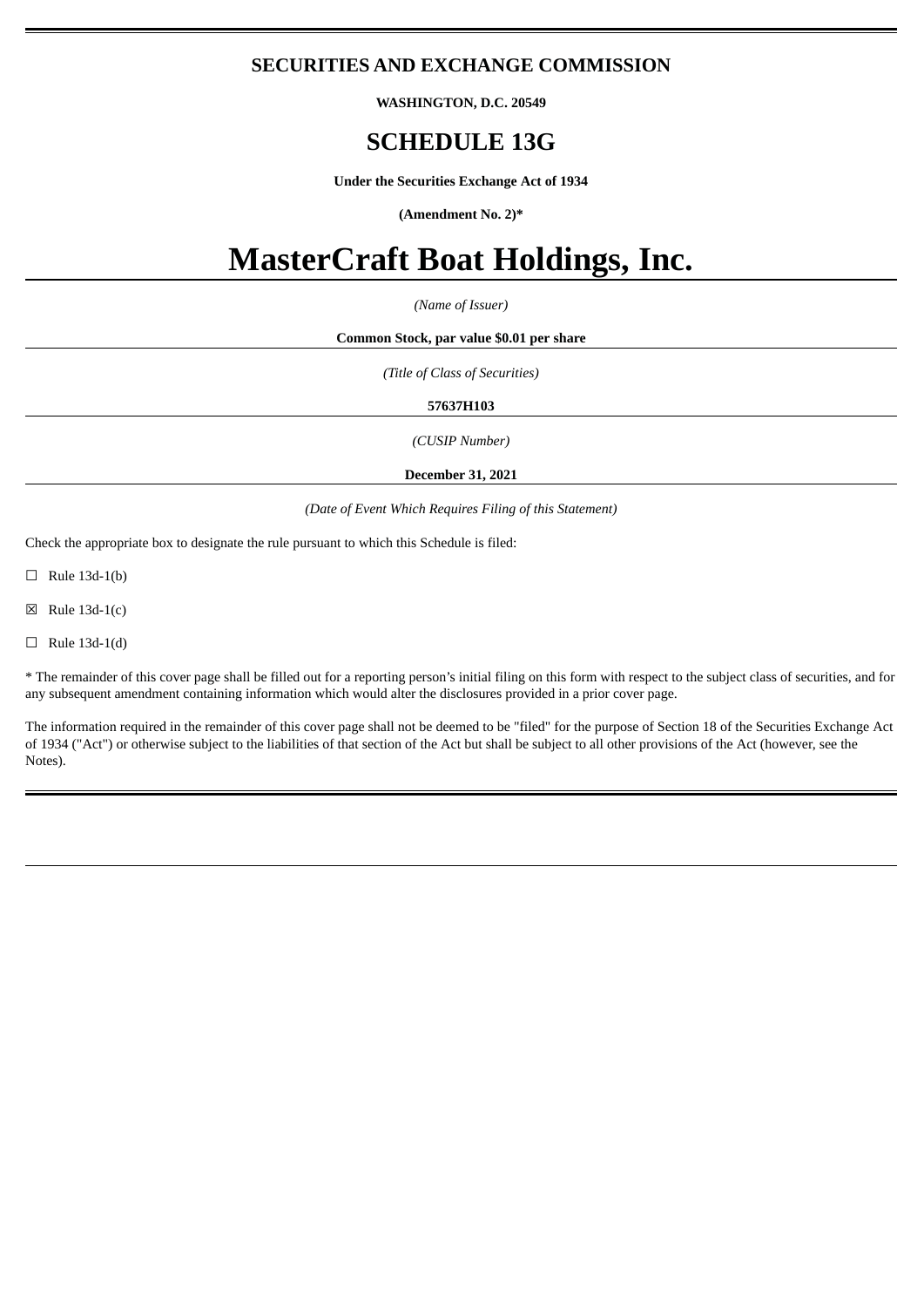| 1                                          | Names of Reporting Persons<br>V. PREM WATSA                                                                                                    |                     |                                                                             |  |  |  |
|--------------------------------------------|------------------------------------------------------------------------------------------------------------------------------------------------|---------------------|-----------------------------------------------------------------------------|--|--|--|
| 2                                          | Check the Appropriate Box if a Member of a Group<br>$\Box$<br>(a)<br><u> 1989 - Johann Stein, mars an deutscher Stein († 1989)</u><br>(b)<br>区 |                     |                                                                             |  |  |  |
| 3                                          |                                                                                                                                                | <b>SEC Use Only</b> |                                                                             |  |  |  |
| 4                                          |                                                                                                                                                | <b>CANADIAN</b>     | Citizenship or Place of Organization                                        |  |  |  |
|                                            |                                                                                                                                                | 5                   | Sole Voting Power<br>0                                                      |  |  |  |
| Number of<br><b>Shares</b><br>Beneficially |                                                                                                                                                | 6                   | <b>Shared Voting Power</b><br>339,199                                       |  |  |  |
| Owned by<br>Each<br>Reporting              |                                                                                                                                                | 7                   | Sole Dispositive Power<br>0                                                 |  |  |  |
| Person With:                               |                                                                                                                                                | 8                   | <b>Shared Dispositive Power</b><br>339,199                                  |  |  |  |
| 9                                          | Aggregate Amount Beneficially Owned by Each Reporting Person<br>339,199                                                                        |                     |                                                                             |  |  |  |
| 10                                         |                                                                                                                                                |                     | Check Box if the Aggregate Amount in Row (9) Excludes Certain Shares $\Box$ |  |  |  |
| 11                                         | Percent of Class Represented by Amount in Row 9<br>1.8%                                                                                        |                     |                                                                             |  |  |  |
| 12                                         | Type of Reporting Person<br>IN                                                                                                                 |                     |                                                                             |  |  |  |
|                                            |                                                                                                                                                |                     |                                                                             |  |  |  |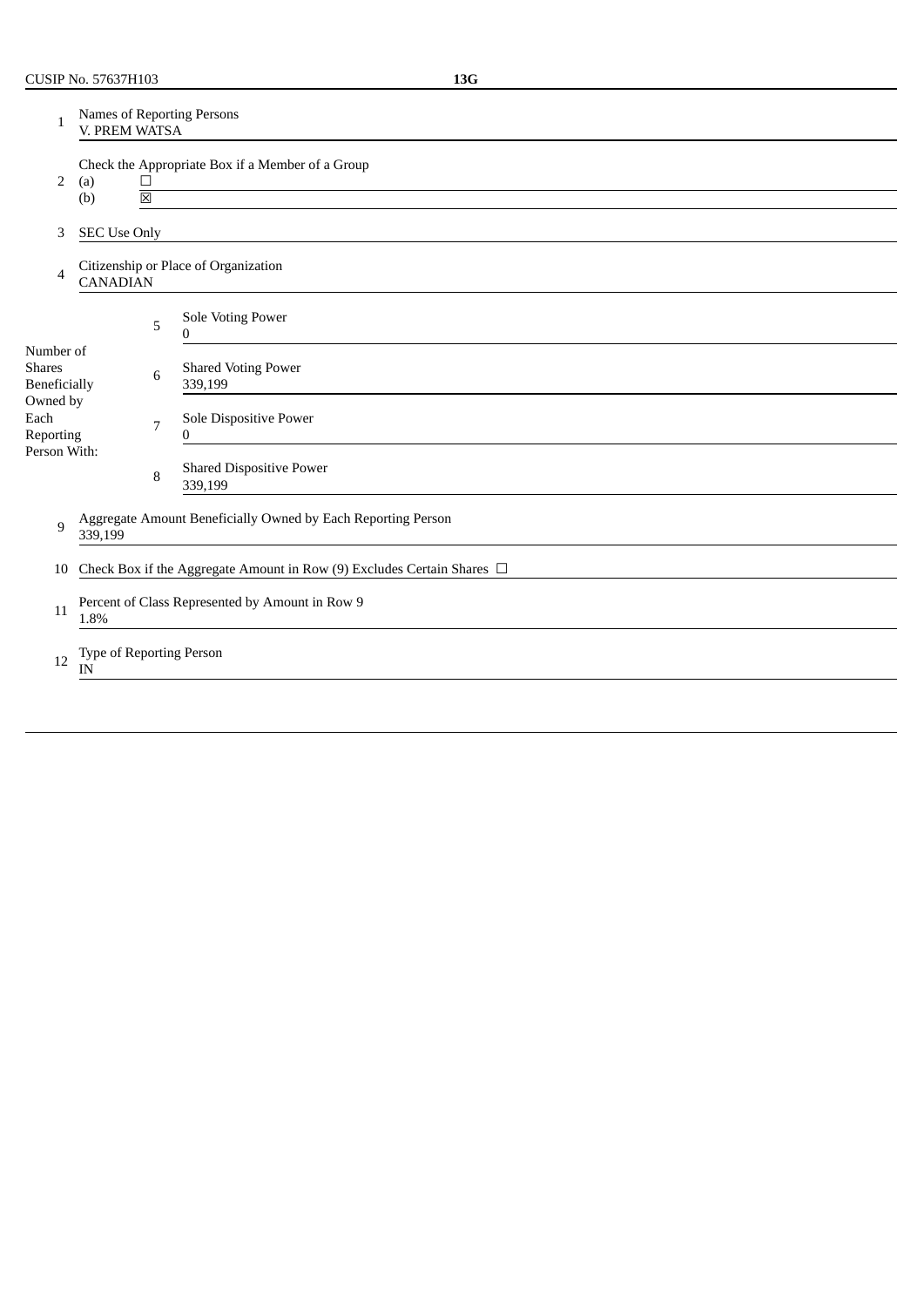| 1                                                 | <b>Names of Reporting Persons</b><br>THE SECOND 810 HOLDCO LTD.         |             |                                                                                                               |  |  |  |  |
|---------------------------------------------------|-------------------------------------------------------------------------|-------------|---------------------------------------------------------------------------------------------------------------|--|--|--|--|
| 2                                                 | (a)<br>(b)                                                              | $\Box$<br>区 | Check the Appropriate Box if a Member of a Group<br><u> 1980 - Johann Barnett, fransk politiker (d. 1980)</u> |  |  |  |  |
| 3                                                 | <b>SEC Use Only</b>                                                     |             |                                                                                                               |  |  |  |  |
| 4                                                 | <b>CANADA</b>                                                           |             | Citizenship or Place of Organization                                                                          |  |  |  |  |
|                                                   |                                                                         | 5           | <b>Sole Voting Power</b><br>0                                                                                 |  |  |  |  |
| Number of<br><b>Shares</b><br><b>Beneficially</b> |                                                                         | 6           | <b>Shared Voting Power</b><br>339,199                                                                         |  |  |  |  |
| Owned by<br>Each<br>Reporting                     |                                                                         | 7           | Sole Dispositive Power<br>0                                                                                   |  |  |  |  |
| Person With:                                      |                                                                         | 8           | <b>Shared Dispositive Power</b><br>339,199                                                                    |  |  |  |  |
| 9                                                 | Aggregate Amount Beneficially Owned by Each Reporting Person<br>339,199 |             |                                                                                                               |  |  |  |  |
| 10                                                |                                                                         |             | Check Box if the Aggregate Amount in Row (9) Excludes Certain Shares $\Box$                                   |  |  |  |  |
| 11                                                | Percent of Class Represented by Amount in Row 9<br>1.8%                 |             |                                                                                                               |  |  |  |  |
| 12                                                | Type of Reporting Person<br>CO                                          |             |                                                                                                               |  |  |  |  |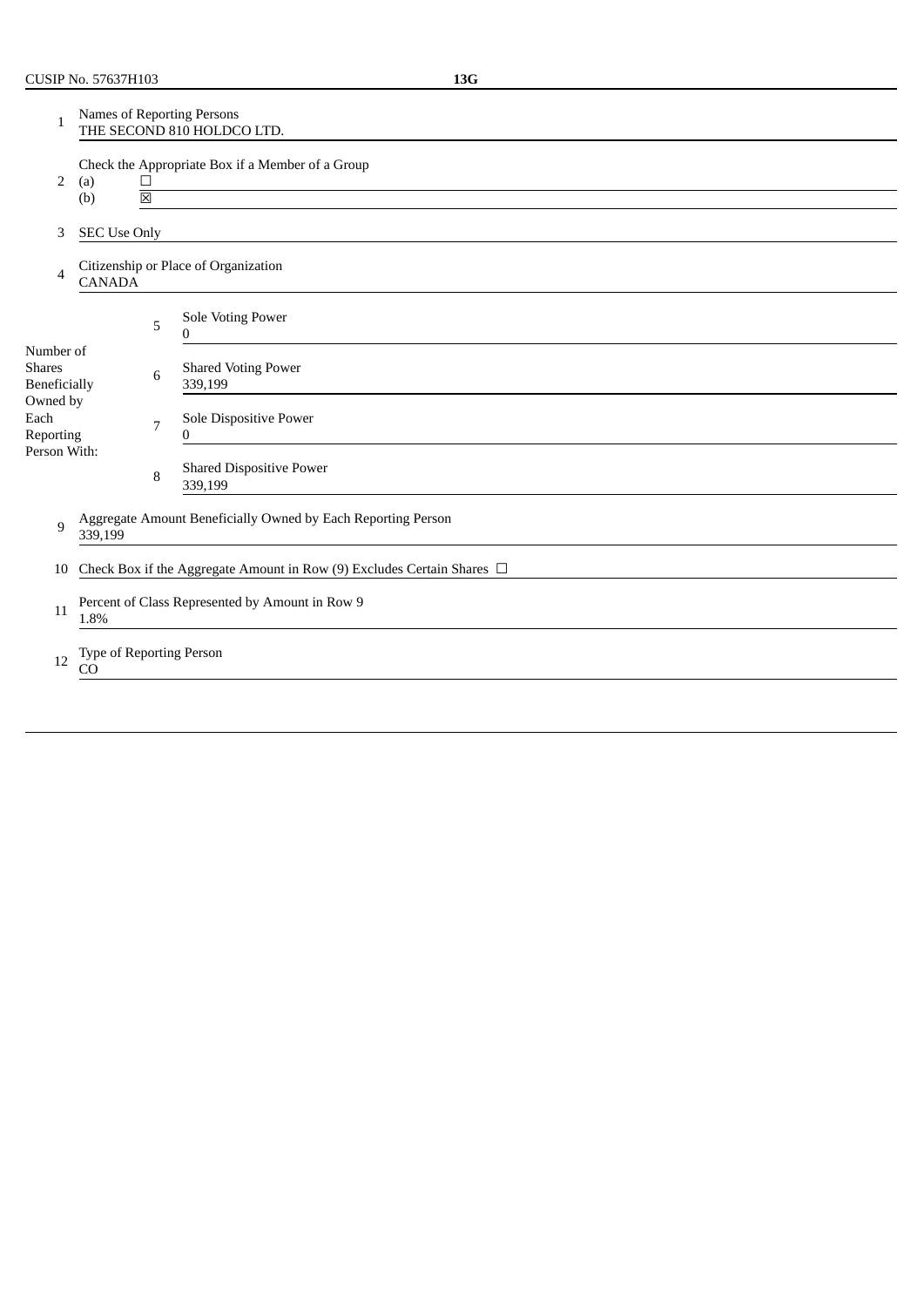| 1                                                 | Names of Reporting Persons<br>THE SECOND 1109 HOLDCO LTD.               |                                   |                                                                             |  |  |  |
|---------------------------------------------------|-------------------------------------------------------------------------|-----------------------------------|-----------------------------------------------------------------------------|--|--|--|
| 2                                                 | (a)<br>(b)                                                              | $\Box$<br>$\overline{\mathbb{X}}$ | Check the Appropriate Box if a Member of a Group                            |  |  |  |
|                                                   |                                                                         |                                   |                                                                             |  |  |  |
| 3                                                 | <b>SEC Use Only</b>                                                     |                                   |                                                                             |  |  |  |
| 4                                                 | <b>CANADA</b>                                                           |                                   | Citizenship or Place of Organization                                        |  |  |  |
|                                                   |                                                                         | 5                                 | Sole Voting Power<br>0                                                      |  |  |  |
| Number of<br><b>Shares</b><br><b>Beneficially</b> |                                                                         | 6                                 | <b>Shared Voting Power</b><br>339,199                                       |  |  |  |
| Owned by<br>Each<br>Reporting                     |                                                                         | 7                                 | Sole Dispositive Power<br>$\Omega$                                          |  |  |  |
| Person With:                                      |                                                                         | 8                                 | <b>Shared Dispositive Power</b><br>339,199                                  |  |  |  |
| 9                                                 | Aggregate Amount Beneficially Owned by Each Reporting Person<br>339,199 |                                   |                                                                             |  |  |  |
| 10                                                |                                                                         |                                   | Check Box if the Aggregate Amount in Row (9) Excludes Certain Shares $\Box$ |  |  |  |
| 11                                                | Percent of Class Represented by Amount in Row 9<br>1.8%                 |                                   |                                                                             |  |  |  |
| 12                                                | Type of Reporting Person<br>CO                                          |                                   |                                                                             |  |  |  |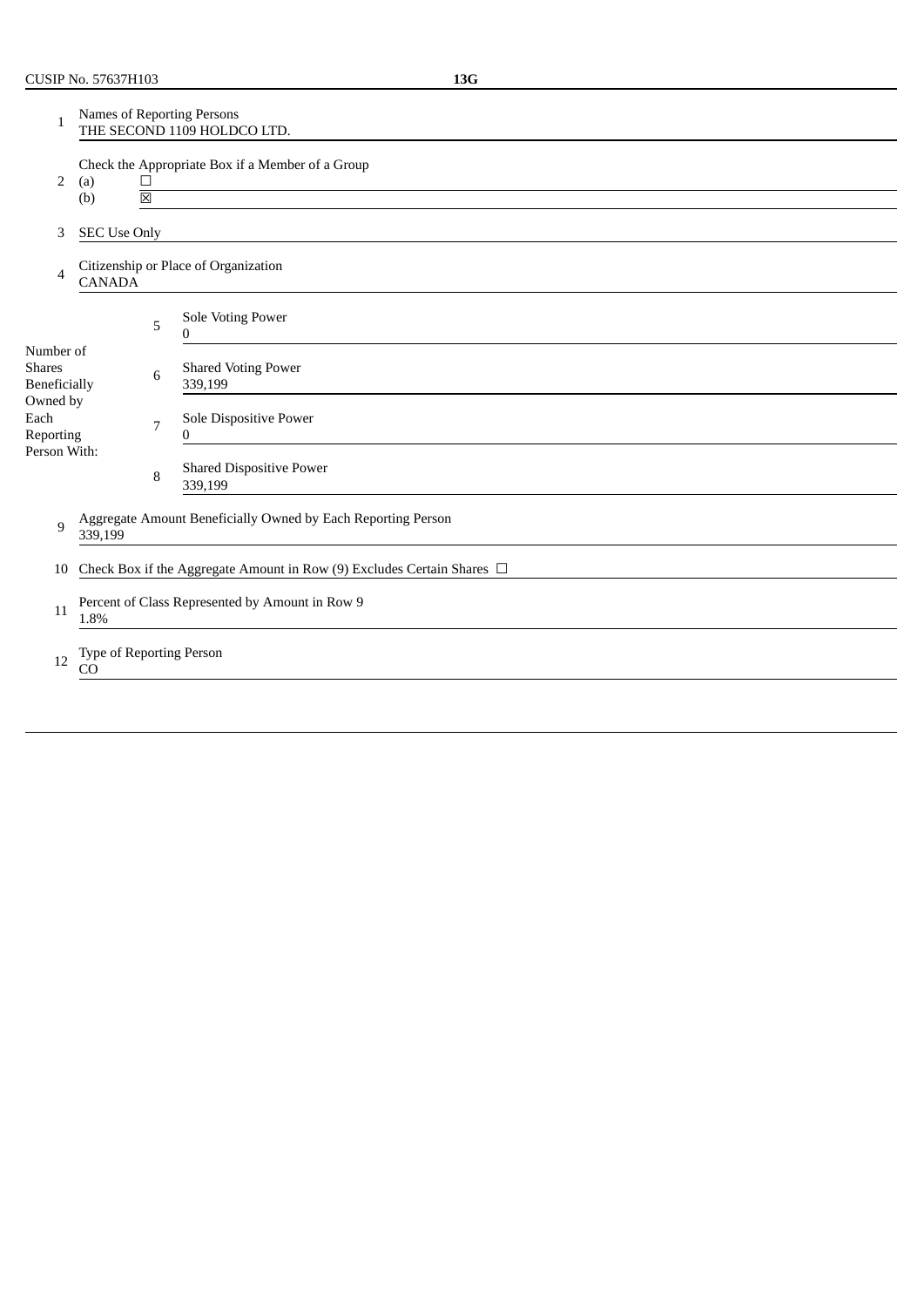| 1                                                 | Names of Reporting Persons<br>THE SIXTY TWO INVESTMENT COMPANY LIMITED                              |                |                                            |  |  |  |
|---------------------------------------------------|-----------------------------------------------------------------------------------------------------|----------------|--------------------------------------------|--|--|--|
| 2                                                 | Check the Appropriate Box if a Member of a Group<br>$\Box$<br>(a)<br>(b)<br>$\overline{\mathbb{Z}}$ |                |                                            |  |  |  |
| 3                                                 | <b>SEC Use Only</b>                                                                                 |                |                                            |  |  |  |
| 4                                                 | <b>BRITISH COLUMBIA</b>                                                                             |                | Citizenship or Place of Organization       |  |  |  |
|                                                   |                                                                                                     | 5              | Sole Voting Power<br>0                     |  |  |  |
| Number of<br><b>Shares</b><br><b>Beneficially</b> |                                                                                                     | 6              | <b>Shared Voting Power</b><br>339,199      |  |  |  |
| Owned by<br>Each<br>Reporting                     |                                                                                                     | $\overline{7}$ | Sole Dispositive Power<br>$\Omega$         |  |  |  |
| Person With:                                      |                                                                                                     | 8              | <b>Shared Dispositive Power</b><br>339,199 |  |  |  |
| 9                                                 | Aggregate Amount Beneficially Owned by Each Reporting Person<br>339,199                             |                |                                            |  |  |  |
| 10                                                | Check Box if the Aggregate Amount in Row (9) Excludes Certain Shares $\Box$                         |                |                                            |  |  |  |
| 11                                                | Percent of Class Represented by Amount in Row 9<br>1.8%                                             |                |                                            |  |  |  |
| 12                                                | Type of Reporting Person<br><sub>CO</sub>                                                           |                |                                            |  |  |  |
|                                                   |                                                                                                     |                |                                            |  |  |  |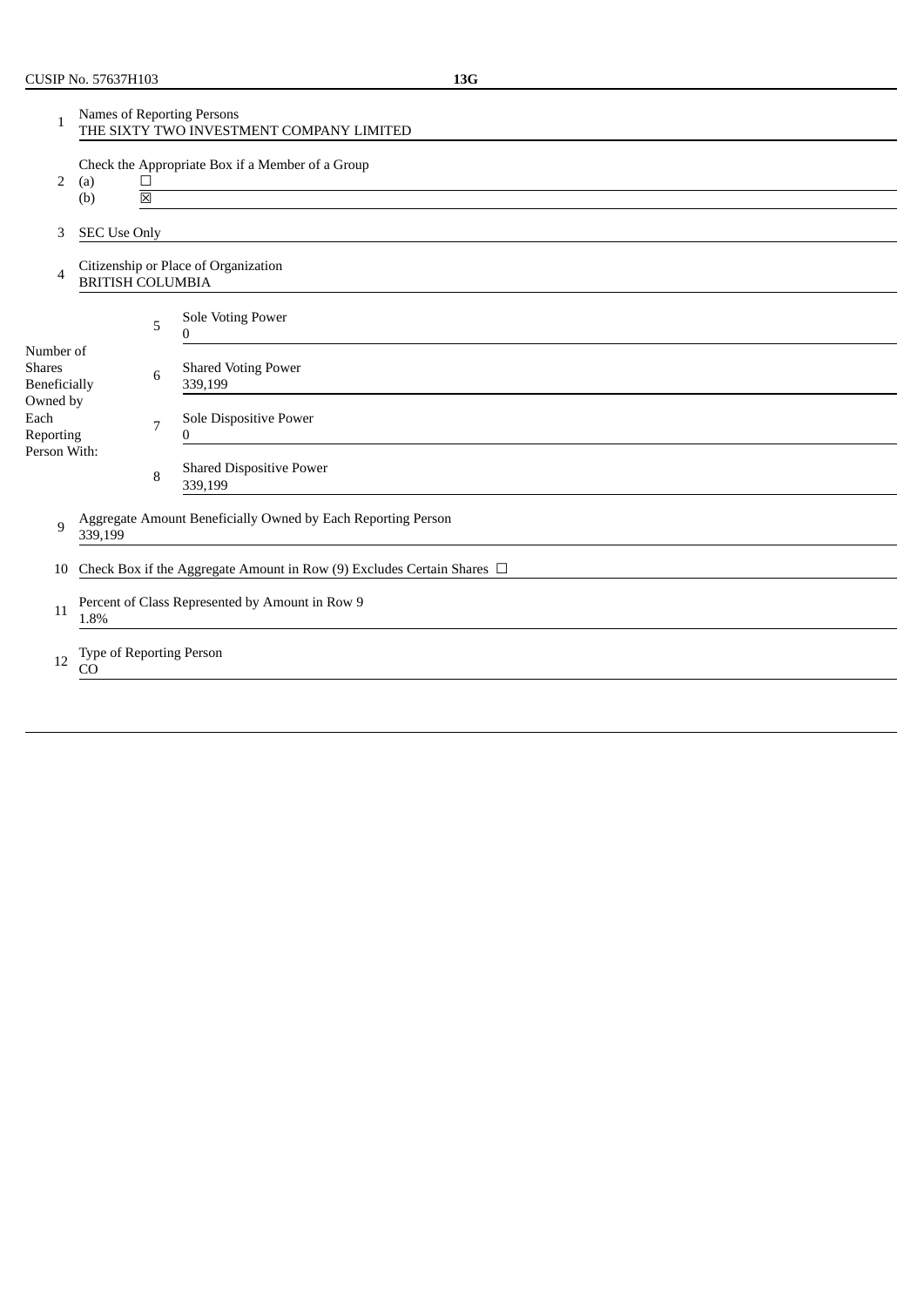| 1                                          | <b>Names of Reporting Persons</b><br>12002574 CANADA INC.                                          |   |                                                                             |  |  |  |  |
|--------------------------------------------|----------------------------------------------------------------------------------------------------|---|-----------------------------------------------------------------------------|--|--|--|--|
| 2                                          | Check the Appropriate Box if a Member of a Group<br>(a)<br>$\Box$<br>$\overline{\boxtimes}$<br>(b) |   |                                                                             |  |  |  |  |
| 3                                          | <b>SEC Use Only</b>                                                                                |   |                                                                             |  |  |  |  |
| 4                                          | <b>CANADA</b>                                                                                      |   | Citizenship or Place of Organization                                        |  |  |  |  |
|                                            |                                                                                                    | 5 | Sole Voting Power<br>0                                                      |  |  |  |  |
| Number of<br><b>Shares</b><br>Beneficially |                                                                                                    | 6 | <b>Shared Voting Power</b><br>339,199                                       |  |  |  |  |
| Owned by<br>Each<br>Reporting              |                                                                                                    | 7 | Sole Dispositive Power<br>0                                                 |  |  |  |  |
| Person With:                               |                                                                                                    | 8 | <b>Shared Dispositive Power</b><br>339,199                                  |  |  |  |  |
| 9                                          | Aggregate Amount Beneficially Owned by Each Reporting Person<br>339,199                            |   |                                                                             |  |  |  |  |
| 10                                         |                                                                                                    |   | Check Box if the Aggregate Amount in Row (9) Excludes Certain Shares $\Box$ |  |  |  |  |
| 11                                         | Percent of Class Represented by Amount in Row 9<br>1.8%                                            |   |                                                                             |  |  |  |  |
| 12                                         | Type of Reporting Person<br>CO                                                                     |   |                                                                             |  |  |  |  |
|                                            |                                                                                                    |   |                                                                             |  |  |  |  |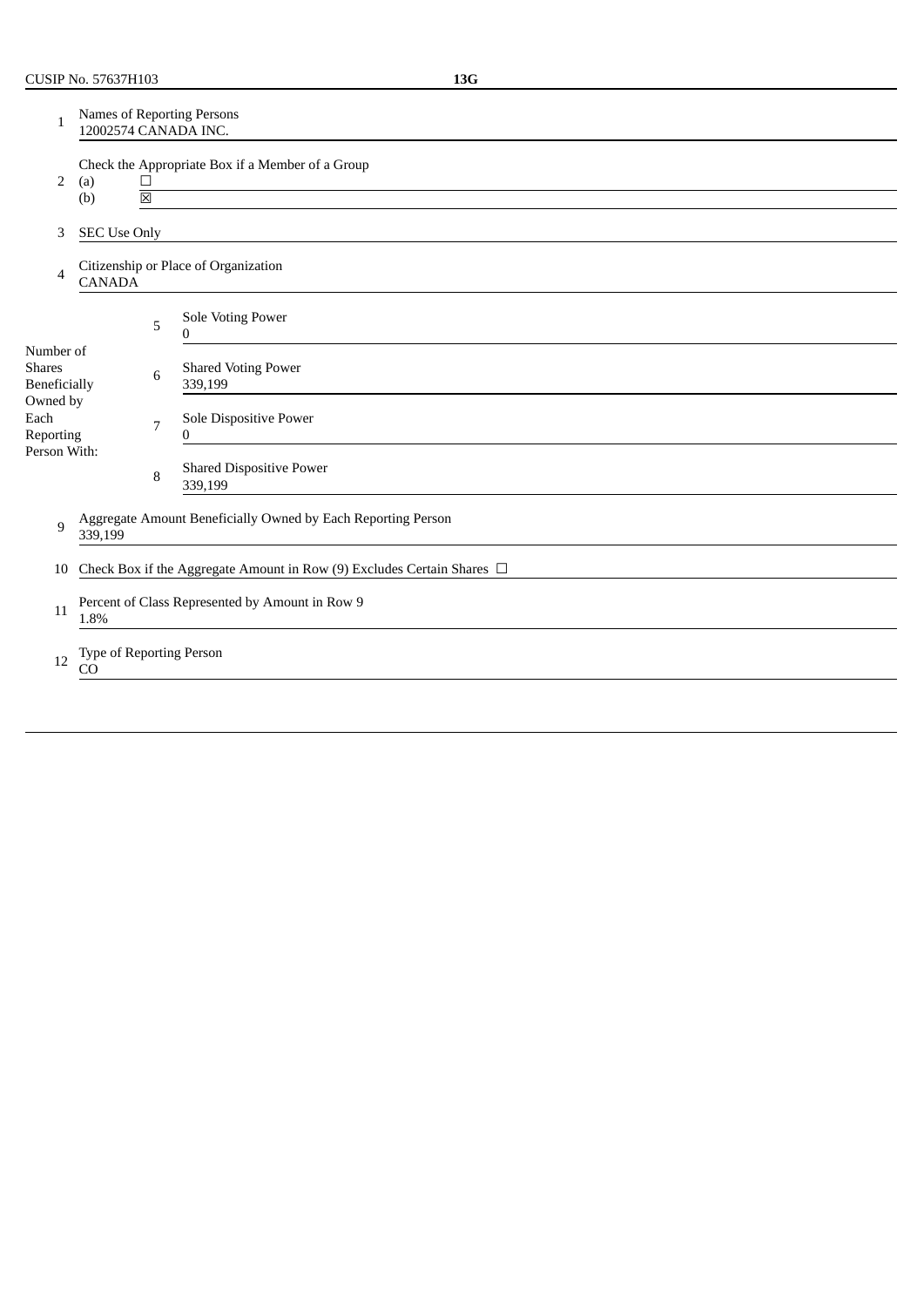| 1                                          | Names of Reporting Persons<br>FAIRFAX FINANCIAL HOLDINGS LIMITED            |                                  |                                                  |  |  |  |
|--------------------------------------------|-----------------------------------------------------------------------------|----------------------------------|--------------------------------------------------|--|--|--|
| 2                                          | (a)<br>(b)                                                                  | $\Box$<br>$\overline{\boxtimes}$ | Check the Appropriate Box if a Member of a Group |  |  |  |
| 3                                          | <b>SEC Use Only</b>                                                         |                                  |                                                  |  |  |  |
| 4                                          | <b>CANADA</b>                                                               |                                  | Citizenship or Place of Organization             |  |  |  |
|                                            |                                                                             | 5                                | Sole Voting Power<br>0                           |  |  |  |
| Number of<br><b>Shares</b><br>Beneficially |                                                                             | 6                                | <b>Shared Voting Power</b><br>339,199            |  |  |  |
| Owned by<br>Each<br>Reporting              |                                                                             | 7                                | Sole Dispositive Power<br>0                      |  |  |  |
| Person With:                               |                                                                             | 8                                | <b>Shared Dispositive Power</b><br>339,199       |  |  |  |
| 9                                          | Aggregate Amount Beneficially Owned by Each Reporting Person<br>339,199     |                                  |                                                  |  |  |  |
| 10                                         | Check Box if the Aggregate Amount in Row (9) Excludes Certain Shares $\Box$ |                                  |                                                  |  |  |  |
| 11                                         | Percent of Class Represented by Amount in Row 9<br>1.8%                     |                                  |                                                  |  |  |  |
| 12                                         | Type of Reporting Person<br>CO                                              |                                  |                                                  |  |  |  |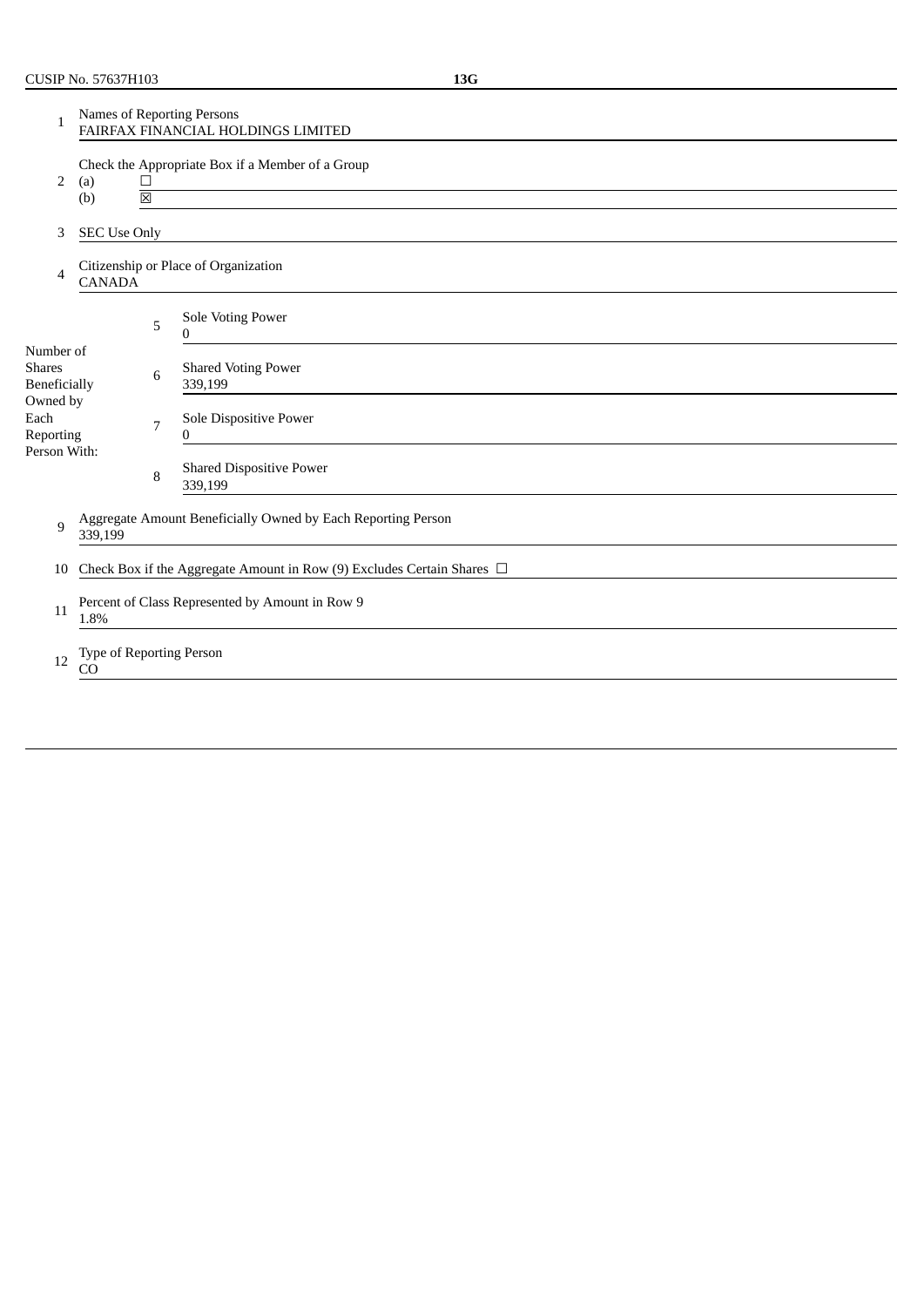| 1                                          | Names of Reporting Persons<br>FFHL GROUP LTD.                                 |   |                                            |  |  |  |
|--------------------------------------------|-------------------------------------------------------------------------------|---|--------------------------------------------|--|--|--|
| 2                                          | Check the Appropriate Box if a Member of a Group<br>$\Box$<br>(a)<br>(b)<br>冈 |   |                                            |  |  |  |
| 3                                          | <b>SEC Use Only</b>                                                           |   |                                            |  |  |  |
| 4                                          | <b>CANADA</b>                                                                 |   | Citizenship or Place of Organization       |  |  |  |
|                                            |                                                                               | 5 | Sole Voting Power<br>0                     |  |  |  |
| Number of<br><b>Shares</b><br>Beneficially |                                                                               | 6 | <b>Shared Voting Power</b><br>235,713      |  |  |  |
| Owned by<br>Each<br>Reporting              |                                                                               | 7 | Sole Dispositive Power<br>0                |  |  |  |
| Person With:                               |                                                                               | 8 | <b>Shared Dispositive Power</b><br>235,713 |  |  |  |
| 9                                          | Aggregate Amount Beneficially Owned by Each Reporting Person<br>235,713       |   |                                            |  |  |  |
| 10                                         | Check Box if the Aggregate Amount in Row (9) Excludes Certain Shares $\Box$   |   |                                            |  |  |  |
| 11                                         | Percent of Class Represented by Amount in Row 9<br>1.2%                       |   |                                            |  |  |  |
| 12                                         | Type of Reporting Person<br><sub>CO</sub>                                     |   |                                            |  |  |  |
|                                            |                                                                               |   |                                            |  |  |  |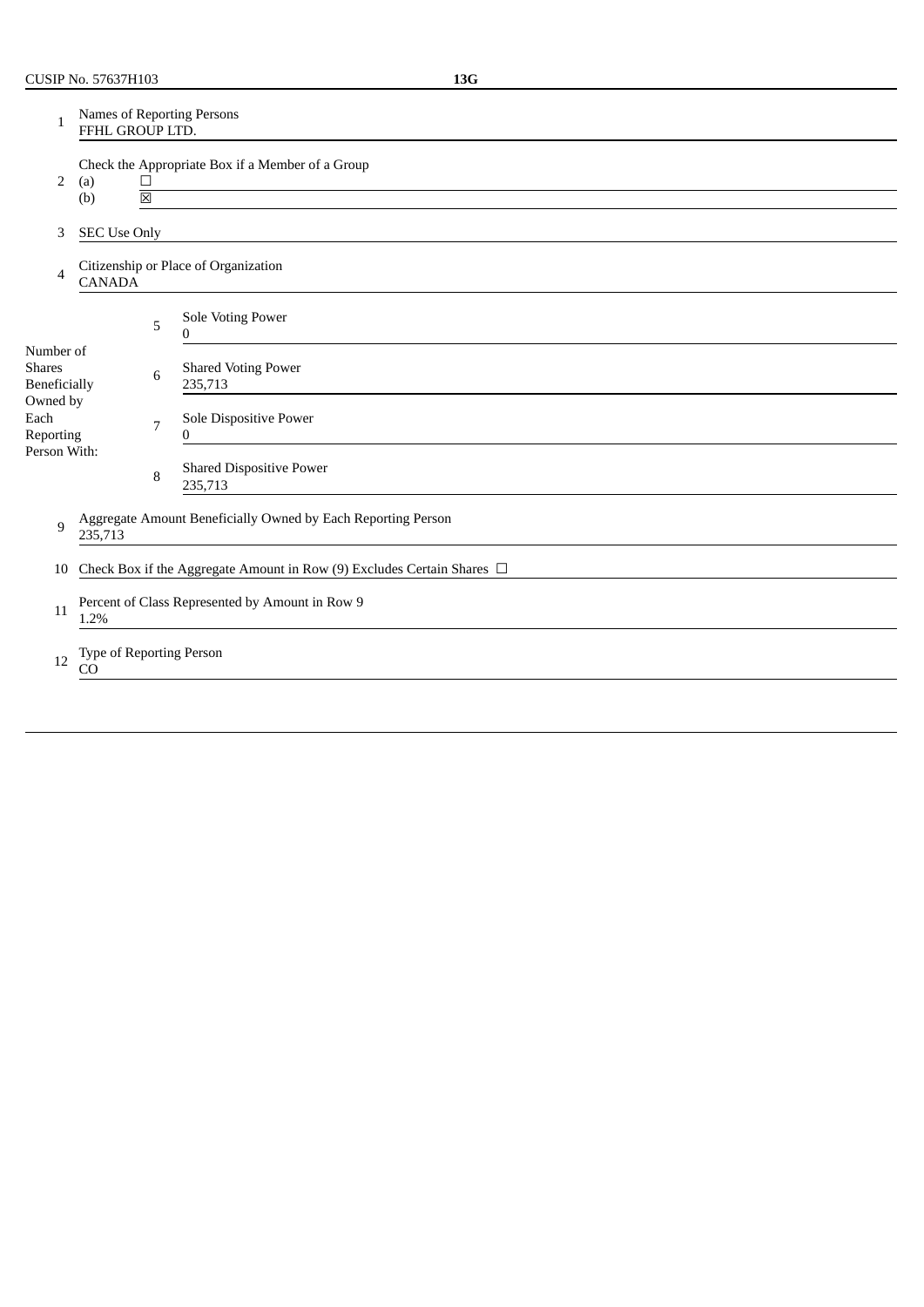| $\mathbf{1}$                               | <b>Names of Reporting Persons</b><br>NORTHBRIDGE FINANCIAL CORPORATION                                                                                                                           |   |                                                                             |  |  |  |
|--------------------------------------------|--------------------------------------------------------------------------------------------------------------------------------------------------------------------------------------------------|---|-----------------------------------------------------------------------------|--|--|--|
| 2                                          | Check the Appropriate Box if a Member of a Group<br>(a)<br>$\Box$<br>the control of the control of the control of the control of the control of the control of<br>$\overline{\mathbb{X}}$<br>(b) |   |                                                                             |  |  |  |
| 3                                          | <b>SEC Use Only</b>                                                                                                                                                                              |   |                                                                             |  |  |  |
| 4                                          | <b>CANADA</b>                                                                                                                                                                                    |   | Citizenship or Place of Organization                                        |  |  |  |
|                                            |                                                                                                                                                                                                  | 5 | Sole Voting Power<br>0                                                      |  |  |  |
| Number of<br><b>Shares</b><br>Beneficially |                                                                                                                                                                                                  | 6 | <b>Shared Voting Power</b><br>6,664                                         |  |  |  |
| Owned by<br>Each<br>Reporting              |                                                                                                                                                                                                  | 7 | Sole Dispositive Power<br>0                                                 |  |  |  |
| Person With:                               |                                                                                                                                                                                                  | 8 | <b>Shared Dispositive Power</b><br>6,664                                    |  |  |  |
| 9                                          | Aggregate Amount Beneficially Owned by Each Reporting Person<br>6,664                                                                                                                            |   |                                                                             |  |  |  |
| 10                                         |                                                                                                                                                                                                  |   | Check Box if the Aggregate Amount in Row (9) Excludes Certain Shares $\Box$ |  |  |  |
| 11                                         | Percent of Class Represented by Amount in Row 9<br>$0.0\%$                                                                                                                                       |   |                                                                             |  |  |  |
| 12                                         | Type of Reporting Person<br>CO                                                                                                                                                                   |   |                                                                             |  |  |  |
|                                            |                                                                                                                                                                                                  |   |                                                                             |  |  |  |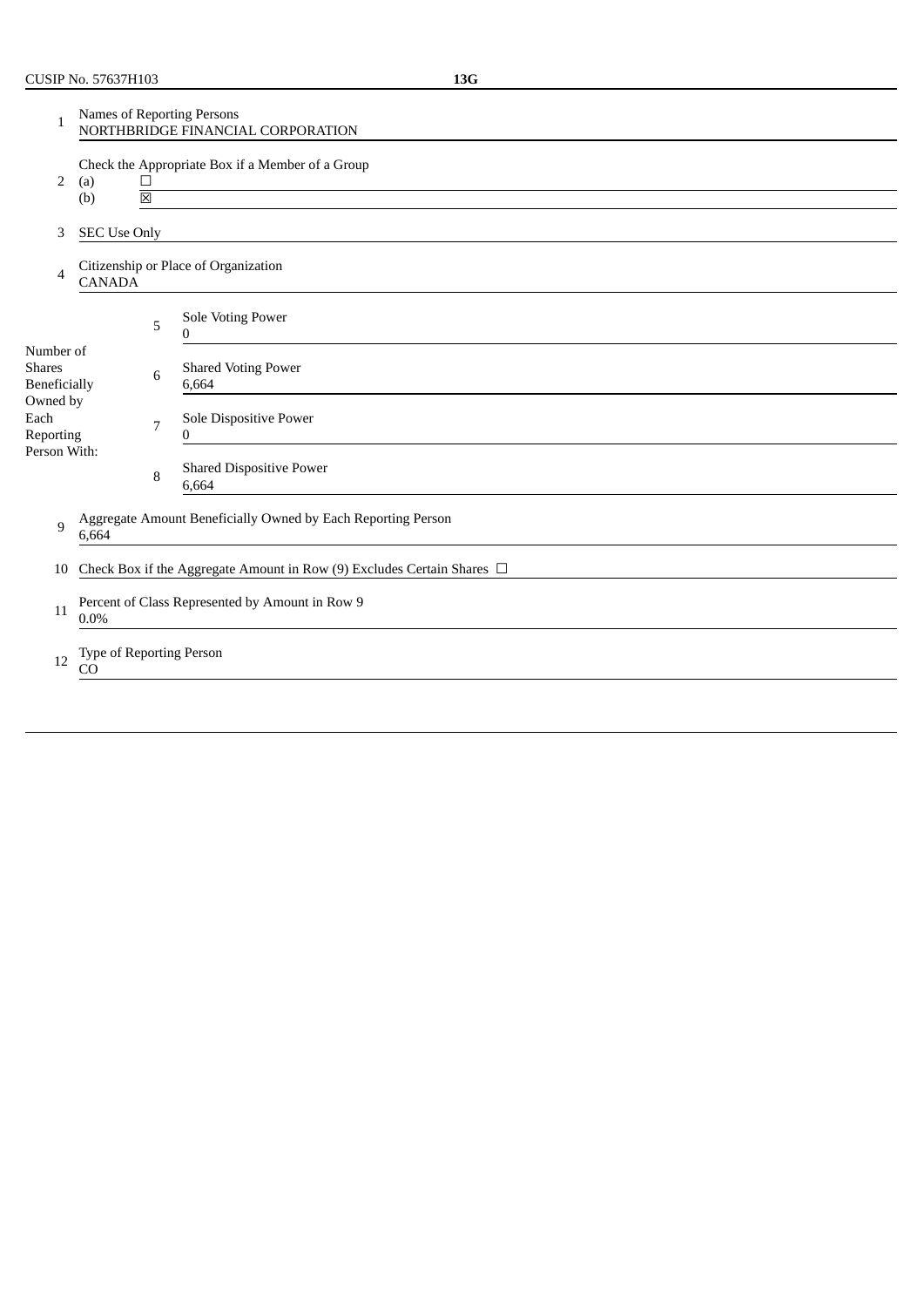| 1                                                 | Names of Reporting Persons<br>NORTHBRIDGE GENERAL INSURANCE CORPORATION     |                                                            |                                          |  |  |  |  |
|---------------------------------------------------|-----------------------------------------------------------------------------|------------------------------------------------------------|------------------------------------------|--|--|--|--|
| 2                                                 | (a)                                                                         | Check the Appropriate Box if a Member of a Group<br>$\Box$ |                                          |  |  |  |  |
|                                                   | (b)                                                                         | $\boxtimes$                                                |                                          |  |  |  |  |
| 3                                                 | <b>SEC Use Only</b>                                                         |                                                            |                                          |  |  |  |  |
| 4                                                 | <b>CANADA</b>                                                               |                                                            | Citizenship or Place of Organization     |  |  |  |  |
|                                                   |                                                                             | 5                                                          | Sole Voting Power<br>0                   |  |  |  |  |
| Number of<br><b>Shares</b><br><b>Beneficially</b> |                                                                             | 6                                                          | <b>Shared Voting Power</b><br>6,664      |  |  |  |  |
| Owned by<br>Each<br>Reporting                     |                                                                             | 7                                                          | Sole Dispositive Power<br>0              |  |  |  |  |
| Person With:                                      |                                                                             | 8                                                          | <b>Shared Dispositive Power</b><br>6,664 |  |  |  |  |
| 9                                                 | Aggregate Amount Beneficially Owned by Each Reporting Person<br>6,664       |                                                            |                                          |  |  |  |  |
| 10                                                | Check Box if the Aggregate Amount in Row (9) Excludes Certain Shares $\Box$ |                                                            |                                          |  |  |  |  |
| 11                                                | Percent of Class Represented by Amount in Row 9<br>$0.0\%$                  |                                                            |                                          |  |  |  |  |
| 12                                                | Type of Reporting Person<br>CO                                              |                                                            |                                          |  |  |  |  |
|                                                   |                                                                             |                                                            |                                          |  |  |  |  |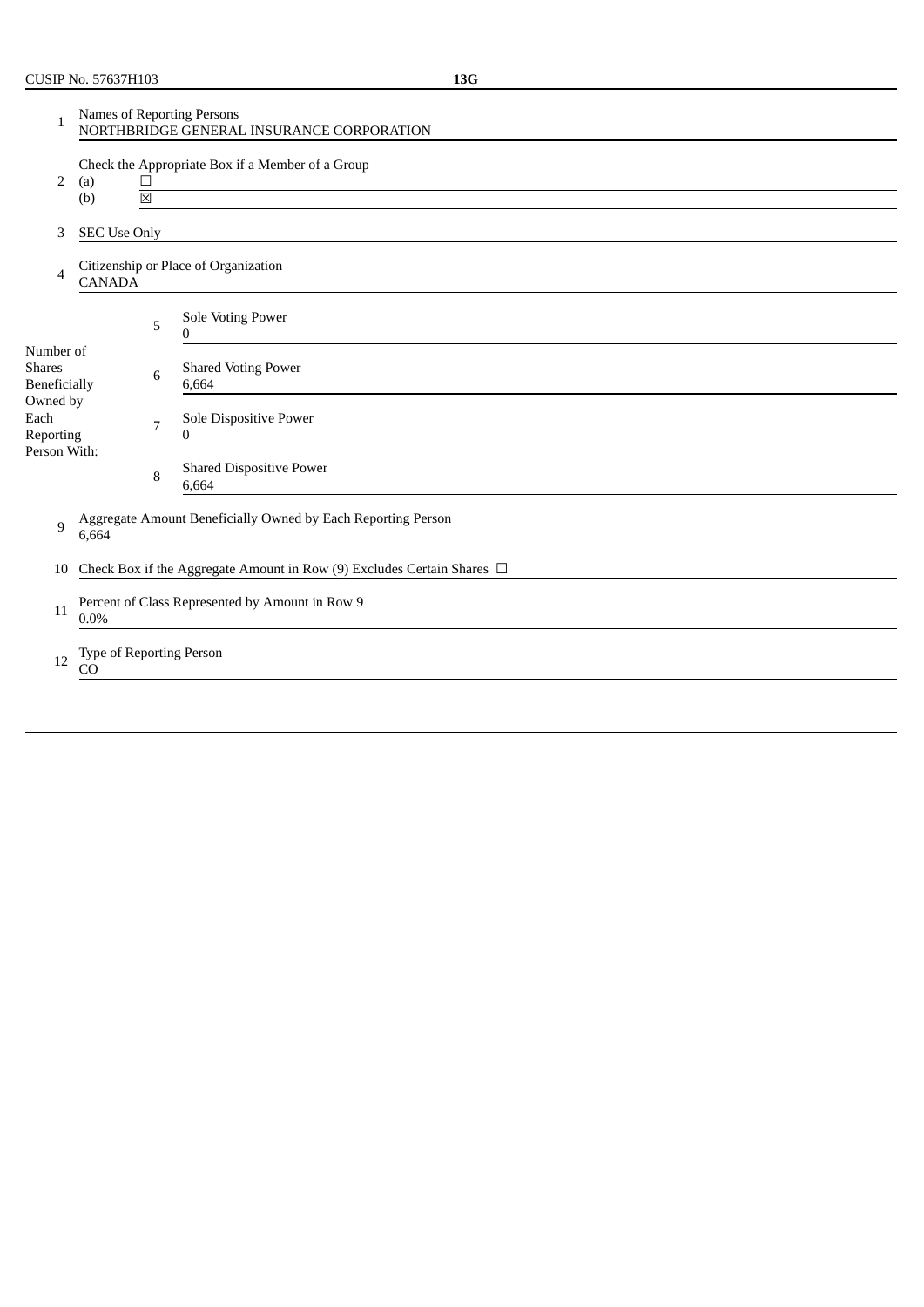| Names of Reporting Persons<br>FAIRFAX (US) INC.                                         |                                                 |   |                                                                             |  |  |  |
|-----------------------------------------------------------------------------------------|-------------------------------------------------|---|-----------------------------------------------------------------------------|--|--|--|
| Check the Appropriate Box if a Member of a Group<br>2<br>(a)<br>$\Box$                  |                                                 |   |                                                                             |  |  |  |
|                                                                                         |                                                 |   |                                                                             |  |  |  |
|                                                                                         |                                                 |   | Citizenship or Place of Organization                                        |  |  |  |
|                                                                                         |                                                 | 5 | Sole Voting Power<br>0                                                      |  |  |  |
|                                                                                         |                                                 | 6 | <b>Shared Voting Power</b><br>229,049                                       |  |  |  |
| Owned by<br>Reporting<br>Person With:                                                   |                                                 | 7 | Sole Dispositive Power<br>0                                                 |  |  |  |
|                                                                                         |                                                 | 8 | <b>Shared Dispositive Power</b><br>229,049                                  |  |  |  |
| Aggregate Amount Beneficially Owned by Each Reporting Person<br>$\mathbf{q}$<br>229,049 |                                                 |   |                                                                             |  |  |  |
|                                                                                         |                                                 |   | Check Box if the Aggregate Amount in Row (9) Excludes Certain Shares $\Box$ |  |  |  |
| Percent of Class Represented by Amount in Row 9<br>11                                   |                                                 |   |                                                                             |  |  |  |
| Type of Reporting Person<br>12<br>CO                                                    |                                                 |   |                                                                             |  |  |  |
|                                                                                         | (b)<br>Number of<br><b>Beneficially</b><br>1.2% |   | $\boxtimes$<br><b>SEC Use Only</b><br><b>DELAWARE</b>                       |  |  |  |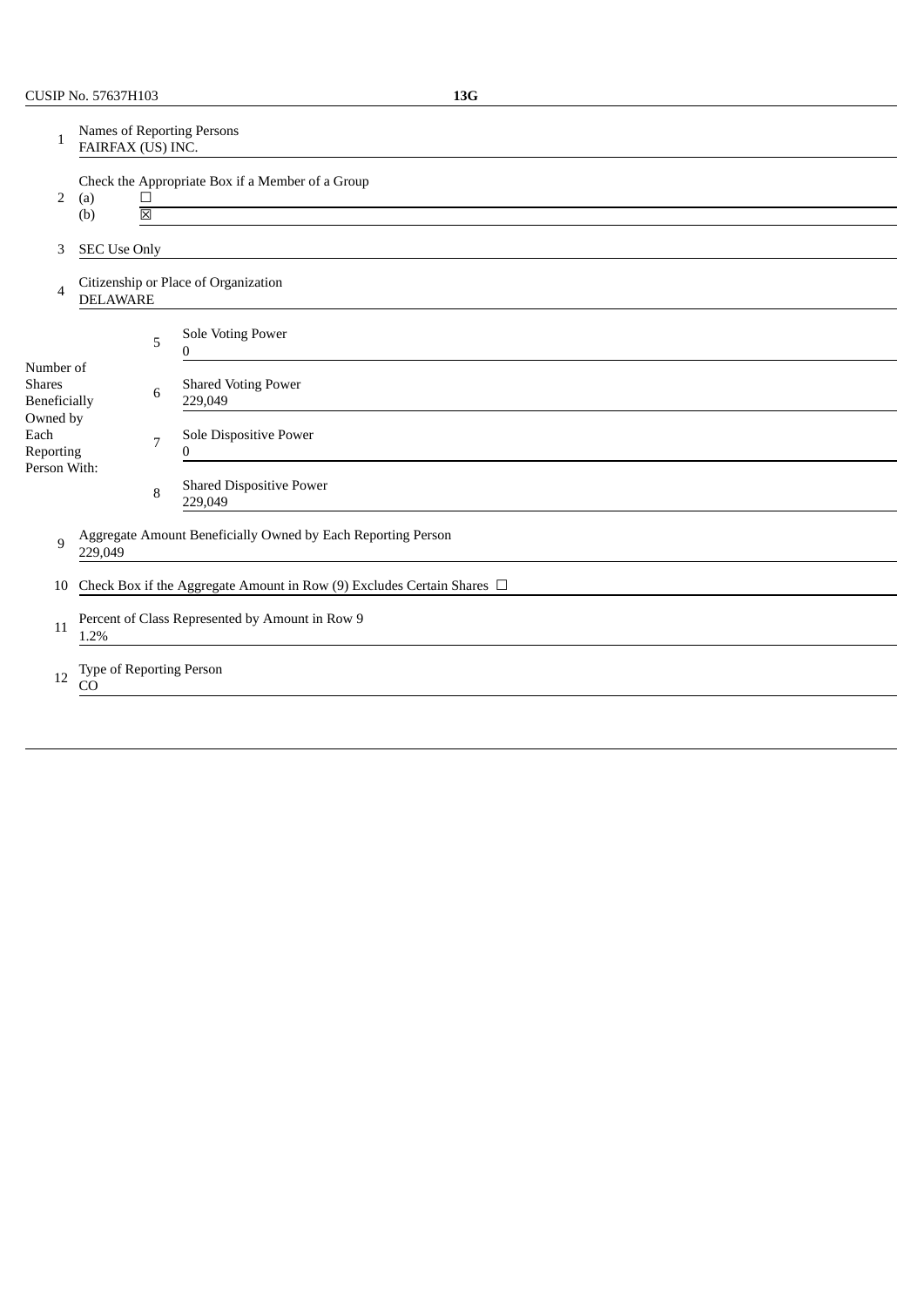| 1                                                 | Names of Reporting Persons<br>ODYSSEY US HOLDINGS INC.                 |                                                                 |   |                                                                             |  |  |  |
|---------------------------------------------------|------------------------------------------------------------------------|-----------------------------------------------------------------|---|-----------------------------------------------------------------------------|--|--|--|
| 2                                                 | (a)<br>(b)                                                             | Check the Appropriate Box if a Member of a Group<br>$\Box$<br>区 |   |                                                                             |  |  |  |
| 3                                                 |                                                                        | <b>SEC Use Only</b>                                             |   |                                                                             |  |  |  |
| 4                                                 |                                                                        | <b>DELAWARE</b>                                                 |   | Citizenship or Place of Organization                                        |  |  |  |
|                                                   |                                                                        |                                                                 | 5 | Sole Voting Power<br>$\Omega$                                               |  |  |  |
| Number of<br><b>Shares</b><br><b>Beneficially</b> |                                                                        |                                                                 | 6 | <b>Shared Voting Power</b><br>94,726                                        |  |  |  |
| Owned by<br>Each<br>Reporting                     |                                                                        |                                                                 | 7 | Sole Dispositive Power<br>0                                                 |  |  |  |
| Person With:                                      |                                                                        |                                                                 | 8 | <b>Shared Dispositive Power</b><br>94,726                                   |  |  |  |
| 9                                                 | Aggregate Amount Beneficially Owned by Each Reporting Person<br>94,726 |                                                                 |   |                                                                             |  |  |  |
| 10                                                |                                                                        |                                                                 |   | Check Box if the Aggregate Amount in Row (9) Excludes Certain Shares $\Box$ |  |  |  |
| 11                                                | Percent of Class Represented by Amount in Row 9<br>0.5%                |                                                                 |   |                                                                             |  |  |  |
| 12                                                | Type of Reporting Person<br>CO                                         |                                                                 |   |                                                                             |  |  |  |
|                                                   |                                                                        |                                                                 |   |                                                                             |  |  |  |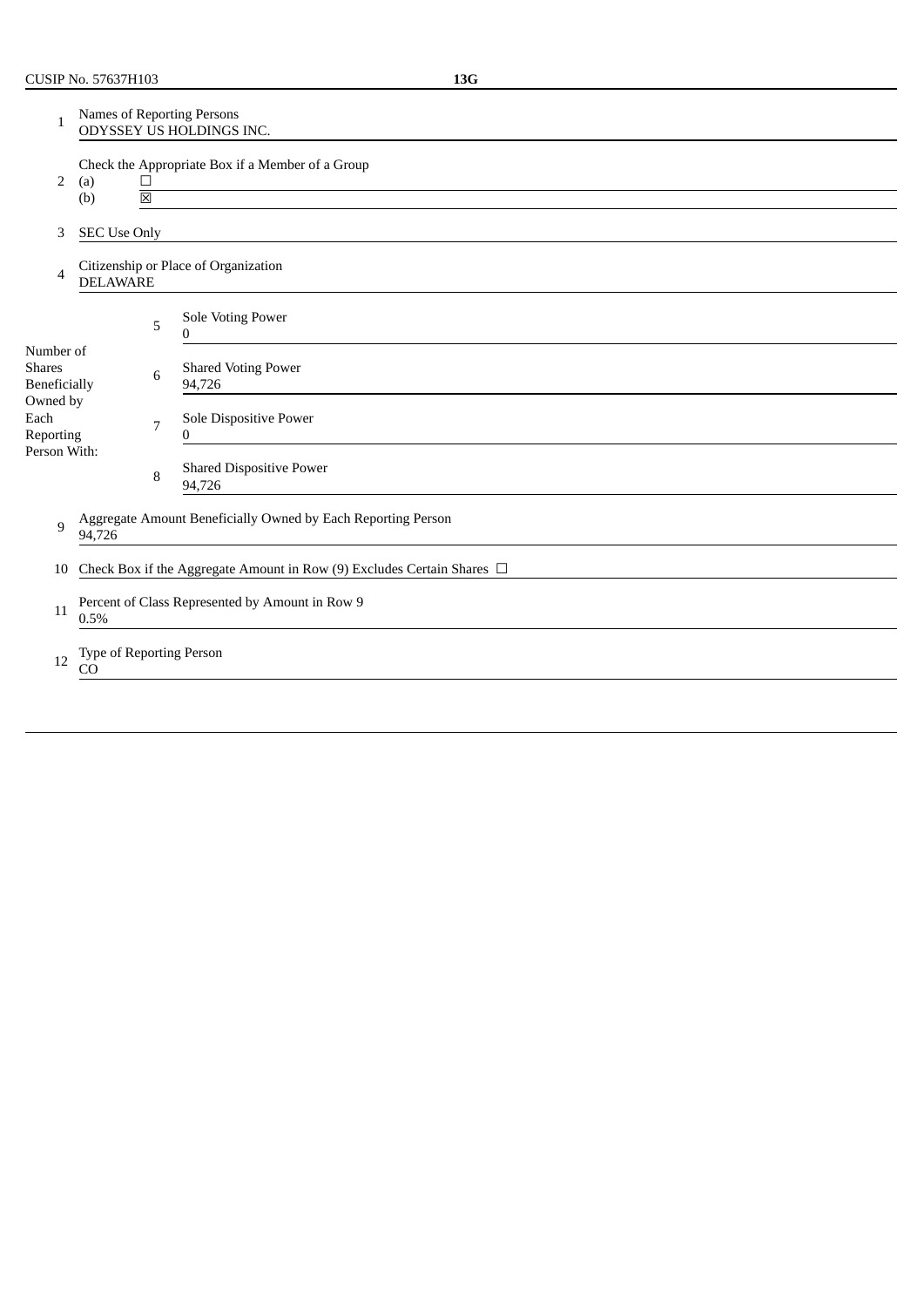| 1                                                 | Names of Reporting Persons<br>ODYSSEY GROUP HOLDINGS, INC.             |                                                                                      |                                                                             |  |  |  |  |
|---------------------------------------------------|------------------------------------------------------------------------|--------------------------------------------------------------------------------------|-----------------------------------------------------------------------------|--|--|--|--|
| 2                                                 | (a)<br>(b)                                                             | Check the Appropriate Box if a Member of a Group<br>$\Box$<br>$\overline{\boxtimes}$ |                                                                             |  |  |  |  |
| 3                                                 | <b>SEC Use Only</b>                                                    |                                                                                      |                                                                             |  |  |  |  |
| 4                                                 | <b>DELAWARE</b>                                                        |                                                                                      | Citizenship or Place of Organization                                        |  |  |  |  |
|                                                   |                                                                        | 5                                                                                    | Sole Voting Power<br>0                                                      |  |  |  |  |
| Number of<br><b>Shares</b><br><b>Beneficially</b> |                                                                        | 6                                                                                    | <b>Shared Voting Power</b><br>94,726                                        |  |  |  |  |
| Owned by<br>Each<br>Reporting                     |                                                                        | 7                                                                                    | Sole Dispositive Power<br>$\Omega$                                          |  |  |  |  |
| Person With:                                      |                                                                        | 8                                                                                    | <b>Shared Dispositive Power</b><br>94,726                                   |  |  |  |  |
| 9                                                 | Aggregate Amount Beneficially Owned by Each Reporting Person<br>94,726 |                                                                                      |                                                                             |  |  |  |  |
| 10                                                |                                                                        |                                                                                      | Check Box if the Aggregate Amount in Row (9) Excludes Certain Shares $\Box$ |  |  |  |  |
| 11                                                | Percent of Class Represented by Amount in Row 9<br>0.5%                |                                                                                      |                                                                             |  |  |  |  |
| 12                                                | Type of Reporting Person<br>CO                                         |                                                                                      |                                                                             |  |  |  |  |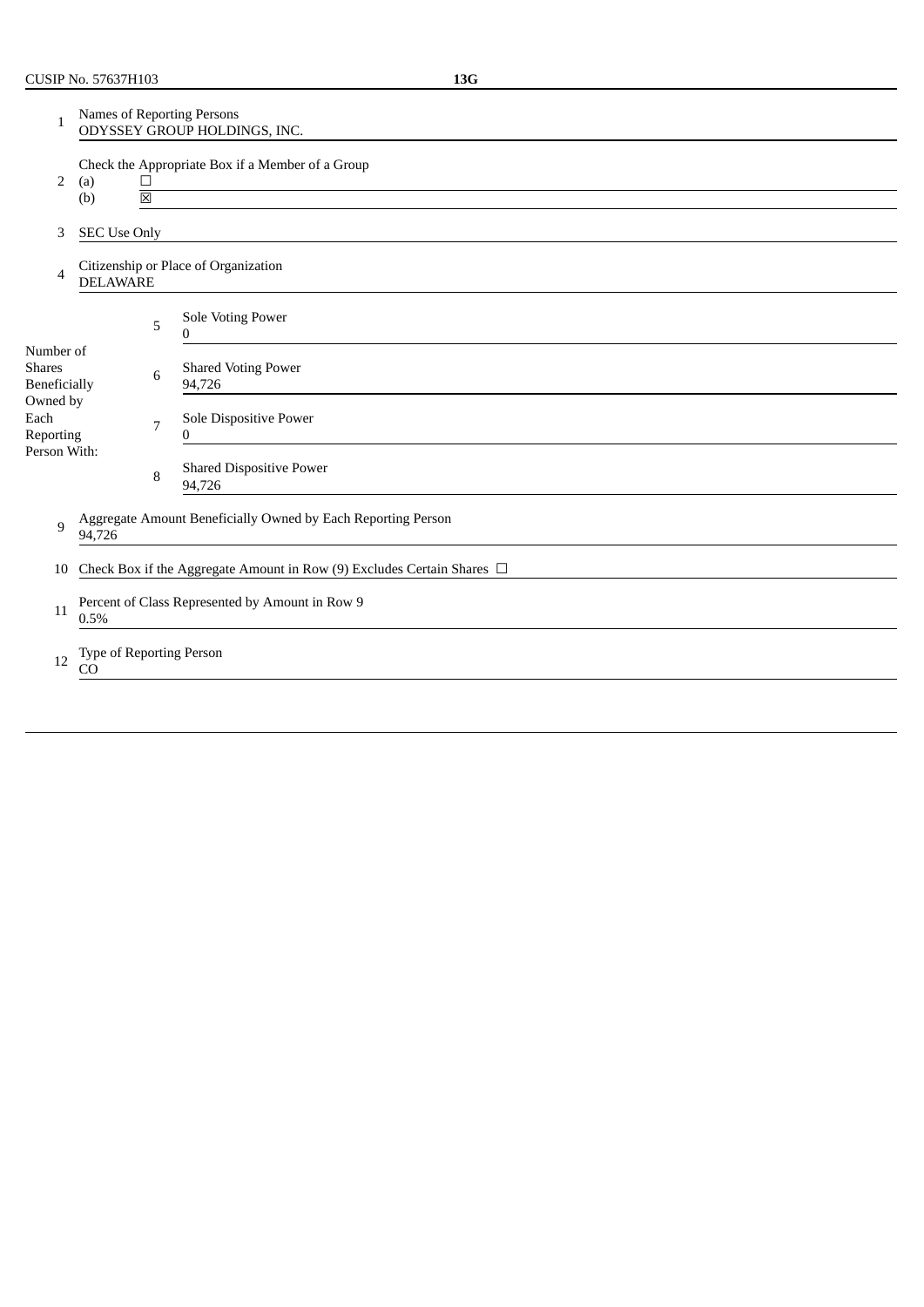| 1                                                 | Names of Reporting Persons<br>ODYSSEY REINSURANCE COMPANY                                     |   |                                           |  |  |  |  |
|---------------------------------------------------|-----------------------------------------------------------------------------------------------|---|-------------------------------------------|--|--|--|--|
| 2                                                 | Check the Appropriate Box if a Member of a Group<br>(a)<br>⊔<br>$\overline{\boxtimes}$<br>(b) |   |                                           |  |  |  |  |
| 3                                                 | <b>SEC Use Only</b>                                                                           |   |                                           |  |  |  |  |
| 4                                                 | CONNECTICUT                                                                                   |   | Citizenship or Place of Organization      |  |  |  |  |
|                                                   |                                                                                               | 5 | Sole Voting Power<br>0                    |  |  |  |  |
| Number of<br><b>Shares</b><br><b>Beneficially</b> |                                                                                               | 6 | <b>Shared Voting Power</b><br>94,726      |  |  |  |  |
| Owned by<br>Each<br>Reporting                     |                                                                                               | 7 | Sole Dispositive Power<br>0               |  |  |  |  |
| Person With:                                      |                                                                                               | 8 | <b>Shared Dispositive Power</b><br>94,726 |  |  |  |  |
| 9                                                 | Aggregate Amount Beneficially Owned by Each Reporting Person<br>94,726                        |   |                                           |  |  |  |  |
| 10                                                | Check Box if the Aggregate Amount in Row (9) Excludes Certain Shares $\Box$                   |   |                                           |  |  |  |  |
| 11                                                | Percent of Class Represented by Amount in Row 9<br>0.5%                                       |   |                                           |  |  |  |  |
| 12                                                | Type of Reporting Person<br>CO                                                                |   |                                           |  |  |  |  |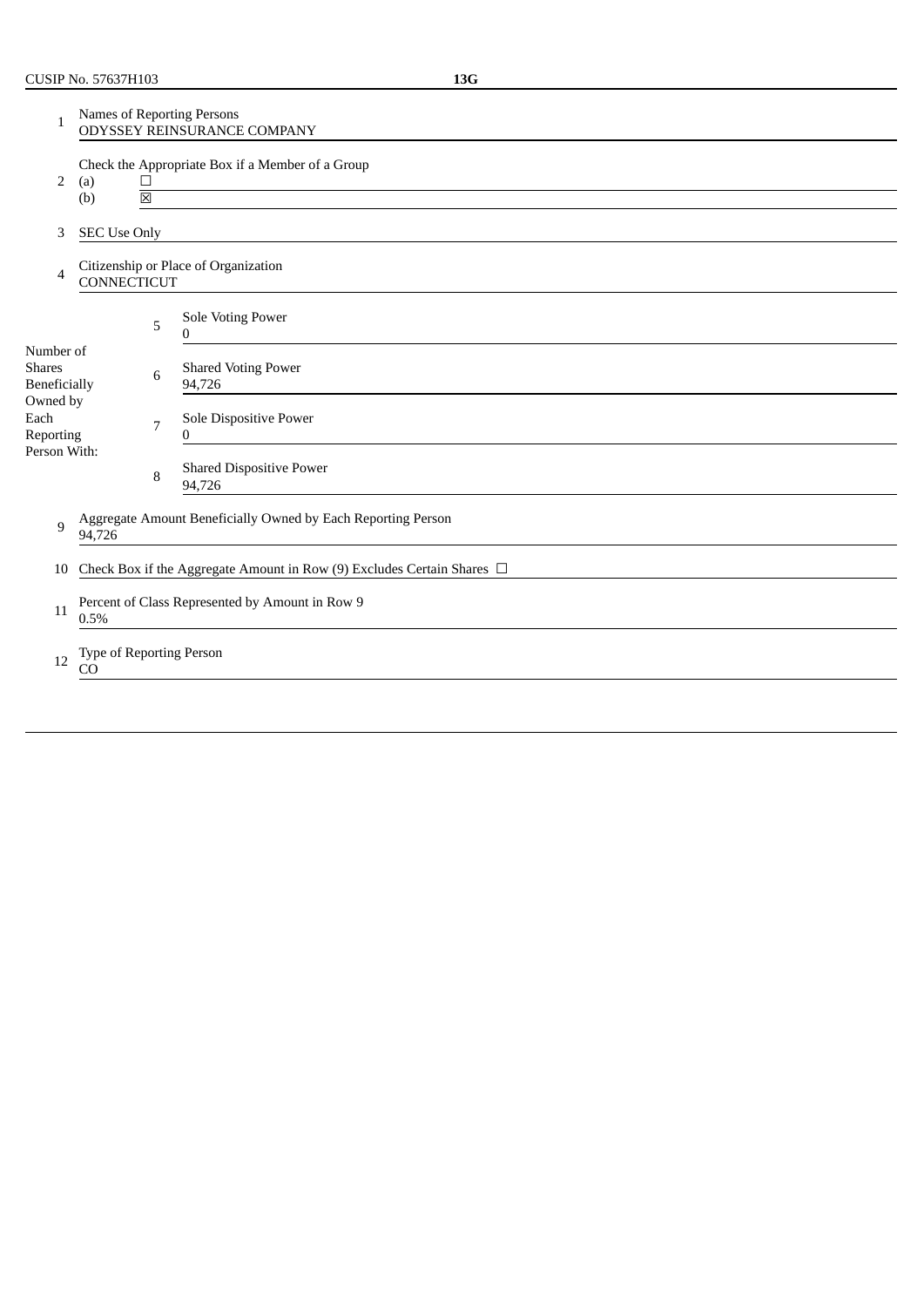| 1                                                 | <b>Names of Reporting Persons</b><br><b>CRUM &amp; FORSTER HOLDINGS CORP.</b>                                                                          |   |                                            |  |  |  |
|---------------------------------------------------|--------------------------------------------------------------------------------------------------------------------------------------------------------|---|--------------------------------------------|--|--|--|
| 2                                                 | Check the Appropriate Box if a Member of a Group<br>(a)<br>$\Box$<br><u> 1980 - Jan Sterner, amerikansk politik (</u><br>$\overline{\boxtimes}$<br>(b) |   |                                            |  |  |  |
| 3                                                 | <b>SEC Use Only</b>                                                                                                                                    |   |                                            |  |  |  |
| 4                                                 | <b>DELAWARE</b>                                                                                                                                        |   | Citizenship or Place of Organization       |  |  |  |
|                                                   |                                                                                                                                                        | 5 | Sole Voting Power<br>0                     |  |  |  |
| Number of<br><b>Shares</b><br><b>Beneficially</b> |                                                                                                                                                        | 6 | <b>Shared Voting Power</b><br>134,323      |  |  |  |
| Owned by<br>Each<br>Reporting                     |                                                                                                                                                        | 7 | Sole Dispositive Power<br>$\mathbf{0}$     |  |  |  |
| Person With:                                      |                                                                                                                                                        | 8 | <b>Shared Dispositive Power</b><br>134,323 |  |  |  |
| 9                                                 | Aggregate Amount Beneficially Owned by Each Reporting Person<br>134,323                                                                                |   |                                            |  |  |  |
| 10                                                | Check Box if the Aggregate Amount in Row (9) Excludes Certain Shares $\Box$                                                                            |   |                                            |  |  |  |
| 11                                                | Percent of Class Represented by Amount in Row 9<br>0.7%                                                                                                |   |                                            |  |  |  |
| 12                                                | Type of Reporting Person<br>CO                                                                                                                         |   |                                            |  |  |  |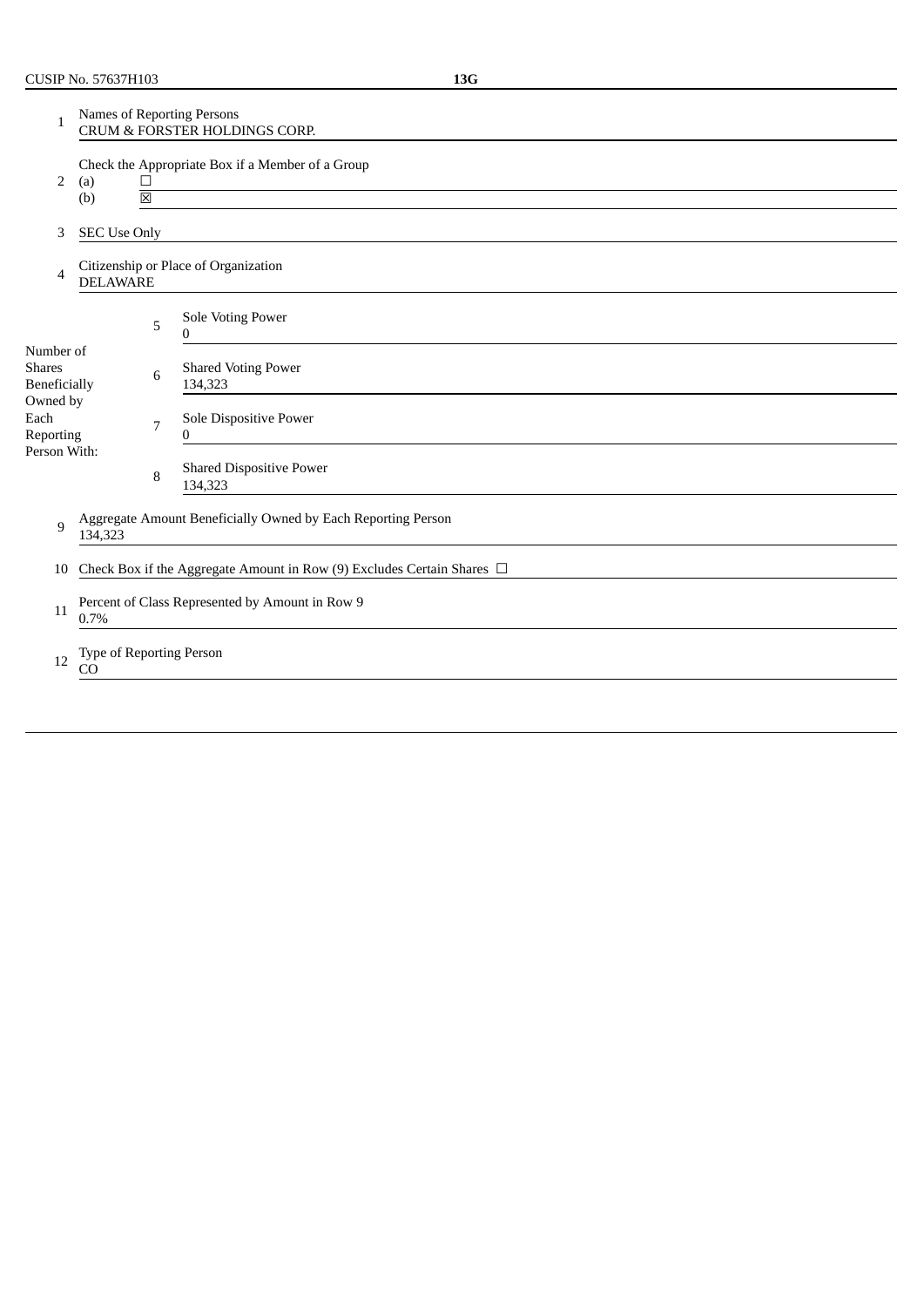| 1                                                 | Names of Reporting Persons<br>UNITED STATES FIRE INSURANCE COMPANY          |                |                                            |  |  |  |  |
|---------------------------------------------------|-----------------------------------------------------------------------------|----------------|--------------------------------------------|--|--|--|--|
| 2                                                 | Check the Appropriate Box if a Member of a Group<br>(a)<br>$\Box$           |                |                                            |  |  |  |  |
|                                                   | (b)                                                                         | 冈              |                                            |  |  |  |  |
| 3                                                 | <b>SEC Use Only</b>                                                         |                |                                            |  |  |  |  |
| 4                                                 | <b>DELAWARE</b>                                                             |                | Citizenship or Place of Organization       |  |  |  |  |
|                                                   |                                                                             | 5              | Sole Voting Power<br>0                     |  |  |  |  |
| Number of<br><b>Shares</b><br><b>Beneficially</b> |                                                                             | 6              | <b>Shared Voting Power</b><br>134,323      |  |  |  |  |
| Owned by<br>Each<br>Reporting                     |                                                                             | $\overline{7}$ | Sole Dispositive Power<br>0                |  |  |  |  |
| Person With:                                      |                                                                             | 8              | <b>Shared Dispositive Power</b><br>134,323 |  |  |  |  |
| 9                                                 | Aggregate Amount Beneficially Owned by Each Reporting Person<br>134,323     |                |                                            |  |  |  |  |
| 10                                                | Check Box if the Aggregate Amount in Row (9) Excludes Certain Shares $\Box$ |                |                                            |  |  |  |  |
| 11                                                | Percent of Class Represented by Amount in Row 9<br>0.7%                     |                |                                            |  |  |  |  |
| 12                                                | Type of Reporting Person<br>CO                                              |                |                                            |  |  |  |  |

 $\overline{\phantom{0}}$ 

L,

 $\overline{a}$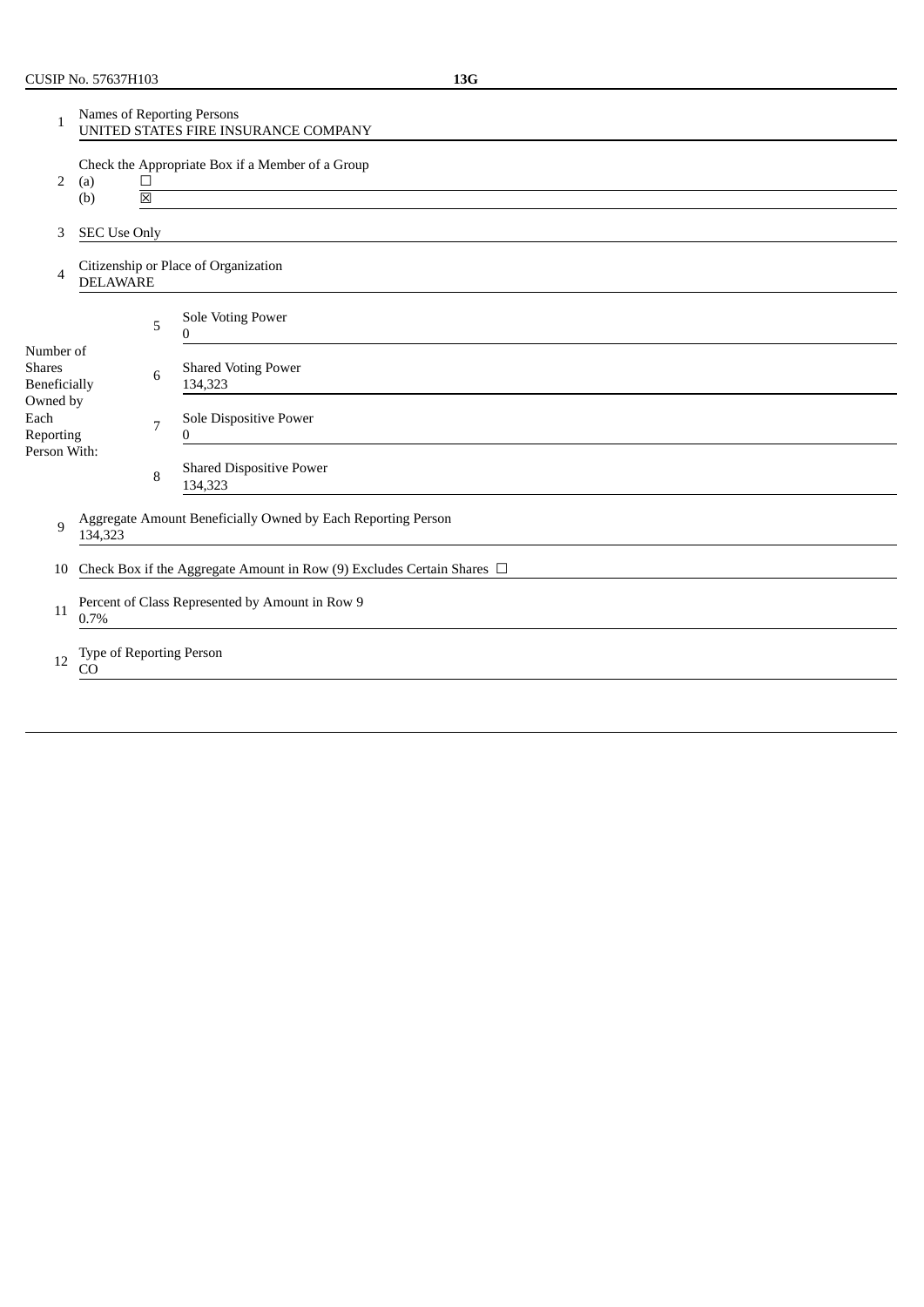| 1                                                 | <b>Names of Reporting Persons</b><br>THE NORTH RIVER INSURANCE COMPANY                        |   |                                                                             |  |  |  |
|---------------------------------------------------|-----------------------------------------------------------------------------------------------|---|-----------------------------------------------------------------------------|--|--|--|
| 2                                                 | Check the Appropriate Box if a Member of a Group<br>(a)<br>⊔<br>$\overline{\boxtimes}$<br>(b) |   |                                                                             |  |  |  |
| 3                                                 | <b>SEC Use Only</b>                                                                           |   |                                                                             |  |  |  |
| 4                                                 | <b>NEW JERSEY</b>                                                                             |   | Citizenship or Place of Organization                                        |  |  |  |
|                                                   |                                                                                               | 5 | Sole Voting Power<br>0                                                      |  |  |  |
| Number of<br><b>Shares</b><br><b>Beneficially</b> |                                                                                               | 6 | <b>Shared Voting Power</b><br>13,330                                        |  |  |  |
| Owned by<br>Each<br>Reporting<br>Person With:     |                                                                                               | 7 | Sole Dispositive Power<br>0                                                 |  |  |  |
|                                                   |                                                                                               | 8 | <b>Shared Dispositive Power</b><br>13,330                                   |  |  |  |
| 9                                                 | Aggregate Amount Beneficially Owned by Each Reporting Person<br>13,330                        |   |                                                                             |  |  |  |
| 10                                                |                                                                                               |   | Check Box if the Aggregate Amount in Row (9) Excludes Certain Shares $\Box$ |  |  |  |
| 11                                                | Percent of Class Represented by Amount in Row 9<br>0.1%                                       |   |                                                                             |  |  |  |
| 12                                                | Type of Reporting Person<br>CO                                                                |   |                                                                             |  |  |  |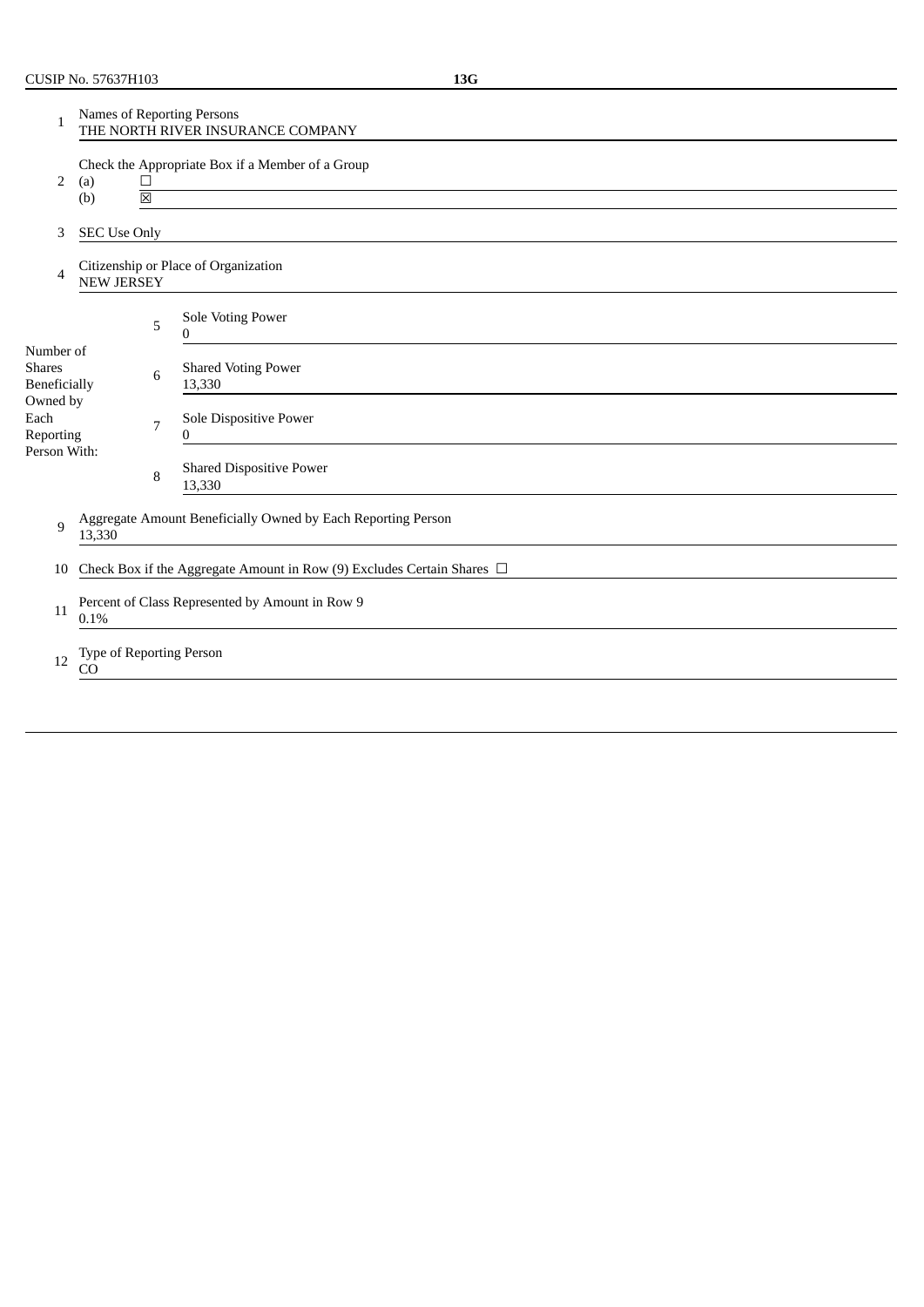| 1                                          | Names of Reporting Persons<br>1102952 B.C. UNLIMITED LIABILITY COMPANY |                                  |                                                                             |  |  |  |
|--------------------------------------------|------------------------------------------------------------------------|----------------------------------|-----------------------------------------------------------------------------|--|--|--|
| 2                                          | (a)<br>(b)                                                             | $\Box$<br>$\overline{\boxtimes}$ | Check the Appropriate Box if a Member of a Group                            |  |  |  |
|                                            |                                                                        |                                  |                                                                             |  |  |  |
| 3                                          | <b>SEC Use Only</b>                                                    |                                  |                                                                             |  |  |  |
| 4                                          | <b>BRITISH COLUMBIA</b>                                                |                                  | Citizenship or Place of Organization                                        |  |  |  |
|                                            |                                                                        | 5                                | <b>Sole Voting Power</b><br>0                                               |  |  |  |
| Number of<br><b>Shares</b><br>Beneficially |                                                                        | 6                                | <b>Shared Voting Power</b><br>103,486                                       |  |  |  |
| Owned by<br>Each<br>Reporting              |                                                                        | 7                                | Sole Dispositive Power<br>0                                                 |  |  |  |
| Person With:                               |                                                                        | 8                                | <b>Shared Dispositive Power</b><br>103,486                                  |  |  |  |
| $\mathbf{q}$                               | 103,486                                                                |                                  | Aggregate Amount Beneficially Owned by Each Reporting Person                |  |  |  |
| 10                                         |                                                                        |                                  | Check Box if the Aggregate Amount in Row (9) Excludes Certain Shares $\Box$ |  |  |  |
| 11                                         | Percent of Class Represented by Amount in Row 9<br>0.5%                |                                  |                                                                             |  |  |  |
| 12                                         | Type of Reporting Person<br>CO                                         |                                  |                                                                             |  |  |  |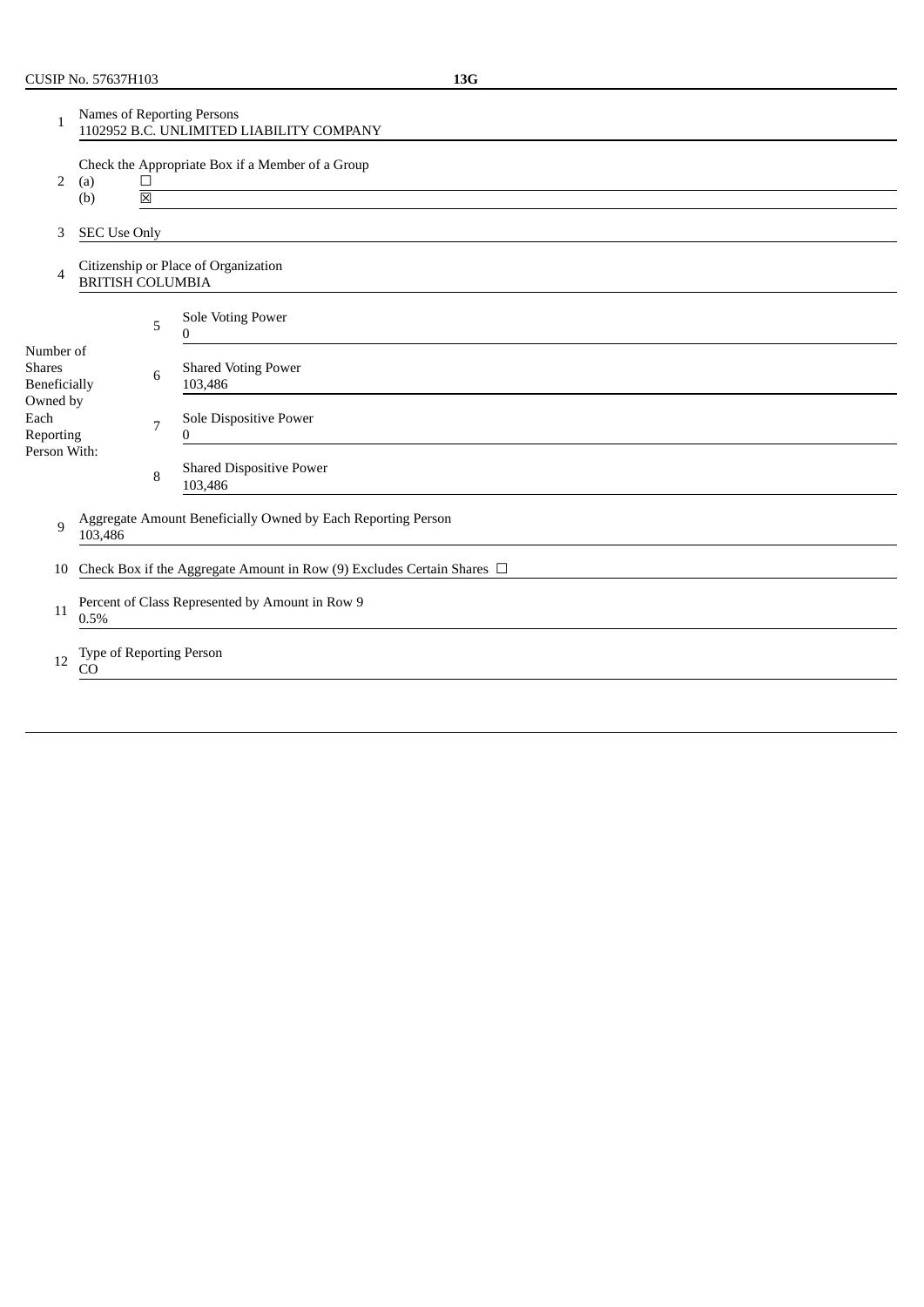Reporting Person With:

| 1                                          | Names of Reporting Persons<br>ALLIED WORLD ASSURANCE COMPANY HOLDINGS, LTD |                |                                                  |  |  |  |
|--------------------------------------------|----------------------------------------------------------------------------|----------------|--------------------------------------------------|--|--|--|
| 2                                          | (a)<br>(b)                                                                 | 冈              | Check the Appropriate Box if a Member of a Group |  |  |  |
| 3                                          | <b>SEC Use Only</b>                                                        |                |                                                  |  |  |  |
| 4                                          | <b>BERMUDA</b>                                                             |                | Citizenship or Place of Organization             |  |  |  |
|                                            |                                                                            | 5              | Sole Voting Power<br>0                           |  |  |  |
| Number of<br><b>Shares</b><br>Beneficially |                                                                            | 6              | <b>Shared Voting Power</b><br>103,486            |  |  |  |
| Owned by<br>Each                           |                                                                            | $\overline{7}$ | Sole Dispositive Power<br>$\sim$                 |  |  |  |

8 Shared Dispositive Power 103,486

0

9 Aggregate Amount Beneficially Owned by Each Reporting Person 103,486

10 Check Box if the Aggregate Amount in Row (9) Excludes Certain Shares □

- 11 Percent of Class Represented by Amount in Row 9 0.5%
- 12 Type of Reporting Person CO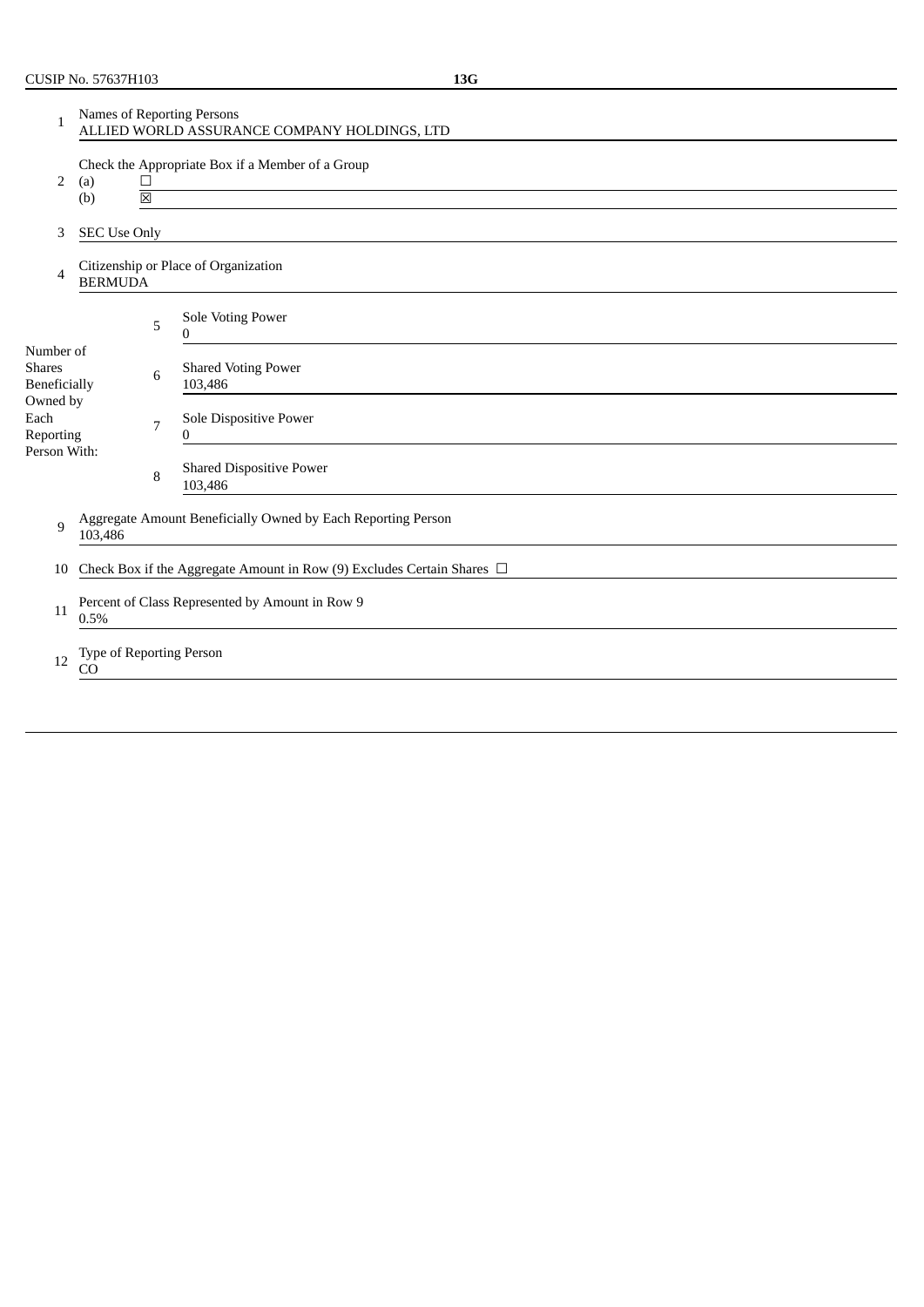| 1                                          | Names of Reporting Persons<br>ALLIED WORLD ASSURANCE COMPANY HOLDINGS I, LTD                                                                                                                    |                |                                                                             |  |  |  |
|--------------------------------------------|-------------------------------------------------------------------------------------------------------------------------------------------------------------------------------------------------|----------------|-----------------------------------------------------------------------------|--|--|--|
| 2                                          | Check the Appropriate Box if a Member of a Group<br>(a)<br>$\Box$<br>the control of the control of the control of the control of the control of the control of<br>$\overline{\boxtimes}$<br>(b) |                |                                                                             |  |  |  |
| 3                                          | <b>SEC Use Only</b>                                                                                                                                                                             |                |                                                                             |  |  |  |
| 4                                          | <b>BERMUDA</b>                                                                                                                                                                                  |                | Citizenship or Place of Organization                                        |  |  |  |
|                                            |                                                                                                                                                                                                 | 5              | Sole Voting Power<br>$\Omega$                                               |  |  |  |
| Number of<br><b>Shares</b><br>Beneficially |                                                                                                                                                                                                 | 6              | <b>Shared Voting Power</b><br>103,486                                       |  |  |  |
| Owned by<br>Each<br>Reporting              |                                                                                                                                                                                                 | $\overline{7}$ | Sole Dispositive Power<br>$\Omega$                                          |  |  |  |
| Person With:                               |                                                                                                                                                                                                 | 8              | <b>Shared Dispositive Power</b><br>103,486                                  |  |  |  |
| 9                                          | Aggregate Amount Beneficially Owned by Each Reporting Person<br>103,486                                                                                                                         |                |                                                                             |  |  |  |
| 10                                         |                                                                                                                                                                                                 |                | Check Box if the Aggregate Amount in Row (9) Excludes Certain Shares $\Box$ |  |  |  |
| 11                                         | Percent of Class Represented by Amount in Row 9<br>0.5%                                                                                                                                         |                |                                                                             |  |  |  |
| 12                                         | Type of Reporting Person<br>CO                                                                                                                                                                  |                |                                                                             |  |  |  |
|                                            |                                                                                                                                                                                                 |                |                                                                             |  |  |  |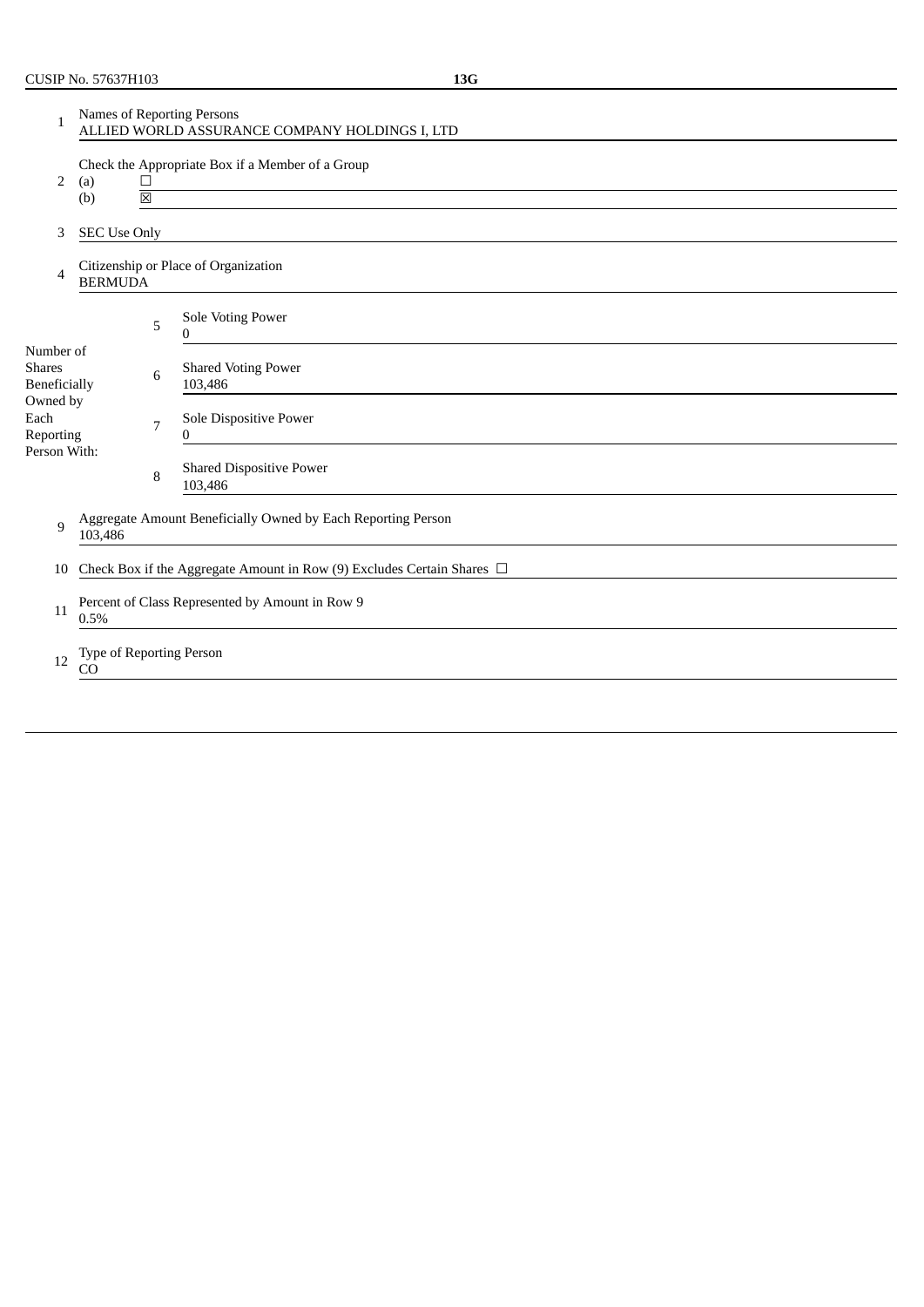| 1                                                 | Names of Reporting Persons<br>ALLIED WORLD ASSURANCE COMPANY, LTD                                  |   |                                                                             |  |  |  |  |
|---------------------------------------------------|----------------------------------------------------------------------------------------------------|---|-----------------------------------------------------------------------------|--|--|--|--|
| 2                                                 | Check the Appropriate Box if a Member of a Group<br>$\Box$<br>(a)<br>$\overline{\boxtimes}$<br>(b) |   |                                                                             |  |  |  |  |
| 3                                                 | <b>SEC Use Only</b>                                                                                |   |                                                                             |  |  |  |  |
| 4                                                 | <b>BERMUDA</b>                                                                                     |   | Citizenship or Place of Organization                                        |  |  |  |  |
|                                                   |                                                                                                    | 5 | Sole Voting Power<br>$\Omega$                                               |  |  |  |  |
| Number of<br><b>Shares</b><br><b>Beneficially</b> |                                                                                                    | 6 | <b>Shared Voting Power</b><br>103,486                                       |  |  |  |  |
| Owned by<br>Each<br>Reporting                     |                                                                                                    | 7 | Sole Dispositive Power<br>0                                                 |  |  |  |  |
| Person With:                                      |                                                                                                    | 8 | <b>Shared Dispositive Power</b><br>103,486                                  |  |  |  |  |
| $\mathbf{q}$                                      | Aggregate Amount Beneficially Owned by Each Reporting Person<br>103,486                            |   |                                                                             |  |  |  |  |
| 10                                                |                                                                                                    |   | Check Box if the Aggregate Amount in Row (9) Excludes Certain Shares $\Box$ |  |  |  |  |
| 11                                                | Percent of Class Represented by Amount in Row 9<br>0.5%                                            |   |                                                                             |  |  |  |  |
| 12                                                | Type of Reporting Person<br>CO                                                                     |   |                                                                             |  |  |  |  |
|                                                   |                                                                                                    |   |                                                                             |  |  |  |  |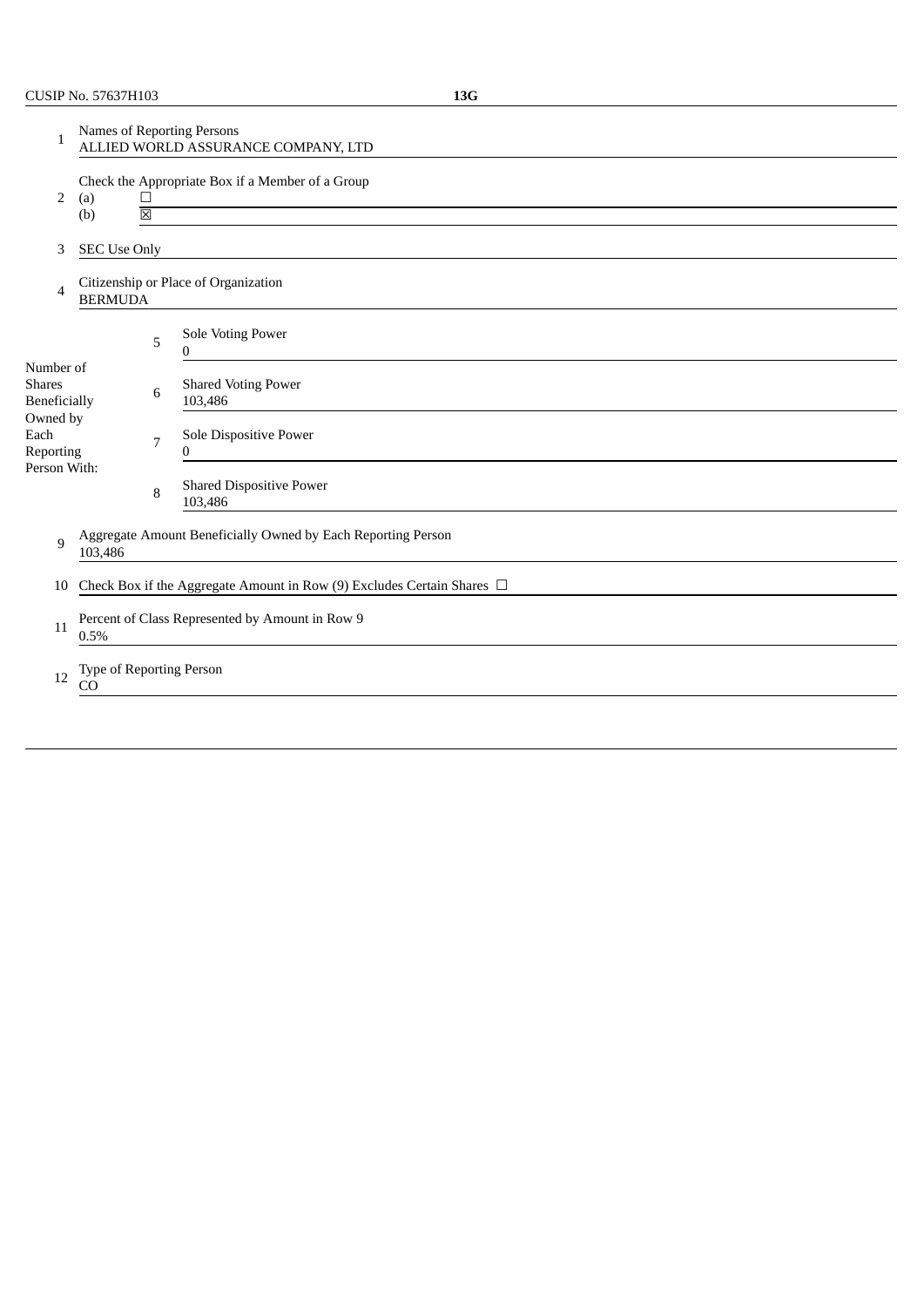Reporting Person With:

9

11

96,822

0.5%

| 1                                          | Names of Reporting Persons<br>ALLIED WORLD ASSURANCE HOLDINGS (IRELAND) LTD |   |                                                  |  |  |  |
|--------------------------------------------|-----------------------------------------------------------------------------|---|--------------------------------------------------|--|--|--|
| 2                                          | (a)<br>(b)                                                                  | 冈 | Check the Appropriate Box if a Member of a Group |  |  |  |
| 3                                          | <b>SEC Use Only</b>                                                         |   |                                                  |  |  |  |
| 4                                          | Citizenship or Place of Organization<br><b>BERMUDA</b>                      |   |                                                  |  |  |  |
|                                            |                                                                             | 5 | Sole Voting Power                                |  |  |  |
| Number of<br><b>Shares</b><br>Beneficially |                                                                             | 6 | <b>Shared Voting Power</b><br>96,822             |  |  |  |
| Owned by<br>Each<br>$D = 1$                |                                                                             | 7 | Sole Dispositive Power<br>$\Omega$               |  |  |  |

12 Type of Reporting Person CO

 $\boldsymbol{0}$ 

96,822

Percent of Class Represented by Amount in Row 9

Shared Dispositive Power

Aggregate Amount Beneficially Owned by Each Reporting Person

10 Check Box if the Aggregate Amount in Row (9) Excludes Certain Shares □

8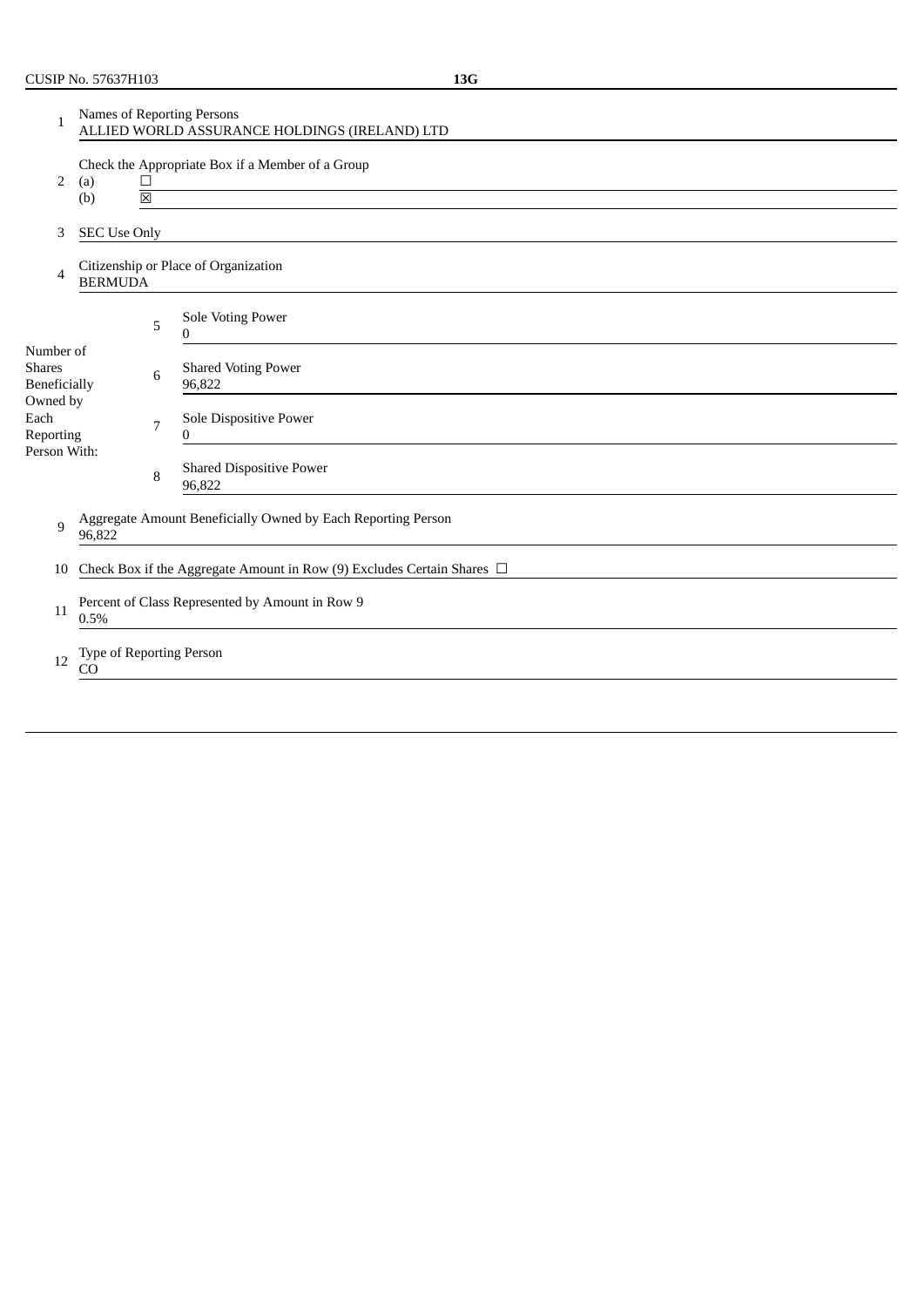| 1                                                 | Names of Reporting Persons<br>ALLIED WORLD ASSURANCE HOLDINGS (U.S.) INC. |                     |                |                                                                                                       |  |
|---------------------------------------------------|---------------------------------------------------------------------------|---------------------|----------------|-------------------------------------------------------------------------------------------------------|--|
| 2                                                 | (a)<br>(b)                                                                |                     | $\Box$<br>図    | Check the Appropriate Box if a Member of a Group<br><u> 1989 - Andrea State Barbara, amerikan per</u> |  |
| 3                                                 |                                                                           | <b>SEC Use Only</b> |                |                                                                                                       |  |
| 4                                                 |                                                                           | <b>DELAWARE</b>     |                | Citizenship or Place of Organization                                                                  |  |
|                                                   |                                                                           |                     | 5              | Sole Voting Power<br>0                                                                                |  |
| Number of<br><b>Shares</b><br><b>Beneficially</b> |                                                                           |                     | 6              | <b>Shared Voting Power</b><br>96,822                                                                  |  |
| Owned by<br>Each<br>Reporting                     |                                                                           |                     | $\overline{7}$ | Sole Dispositive Power<br>$\Omega$                                                                    |  |
| Person With:                                      |                                                                           |                     | 8              | <b>Shared Dispositive Power</b><br>96,822                                                             |  |
| 9                                                 | 96,822                                                                    |                     |                | Aggregate Amount Beneficially Owned by Each Reporting Person                                          |  |
| 10                                                |                                                                           |                     |                | Check Box if the Aggregate Amount in Row (9) Excludes Certain Shares $\Box$                           |  |
| 11                                                | Percent of Class Represented by Amount in Row 9<br>0.5%                   |                     |                |                                                                                                       |  |
| 12                                                | Type of Reporting Person<br>CO                                            |                     |                |                                                                                                       |  |
|                                                   |                                                                           |                     |                |                                                                                                       |  |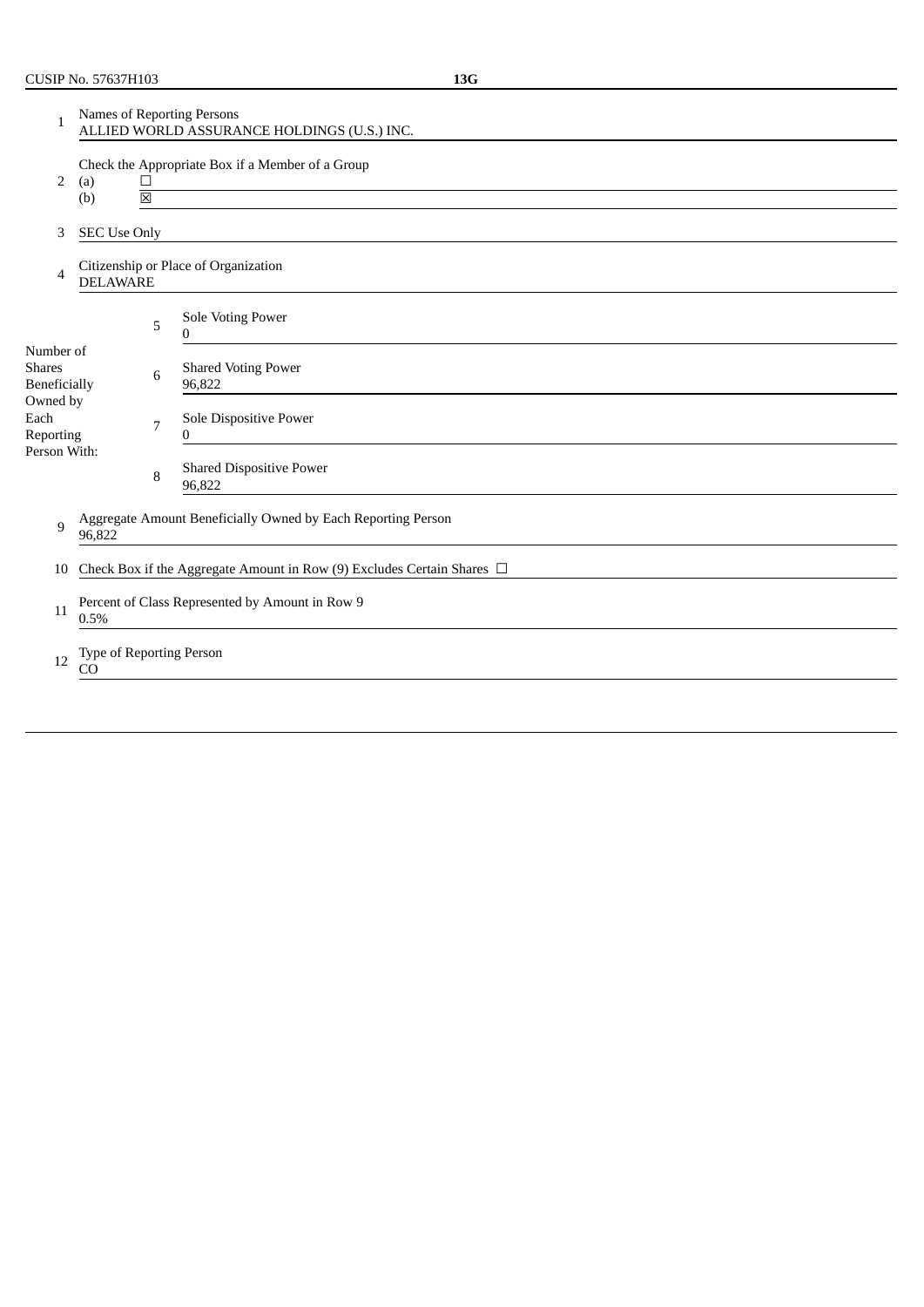| 1                                                 | Names of Reporting Persons<br>ALLIED WORLD INSURANCE COMPANY                            |   |                                                                             |  |  |  |
|---------------------------------------------------|-----------------------------------------------------------------------------------------|---|-----------------------------------------------------------------------------|--|--|--|
| 2                                                 | Check the Appropriate Box if a Member of a Group<br>$\Box$<br>(a)<br>$\boxtimes$<br>(b) |   |                                                                             |  |  |  |
| 3                                                 | <b>SEC Use Only</b>                                                                     |   |                                                                             |  |  |  |
| 4                                                 | <b>NEW HAMPSHIRE</b>                                                                    |   | Citizenship or Place of Organization                                        |  |  |  |
|                                                   |                                                                                         | 5 | Sole Voting Power<br>0                                                      |  |  |  |
| Number of<br><b>Shares</b><br><b>Beneficially</b> |                                                                                         | 6 | <b>Shared Voting Power</b><br>96,822                                        |  |  |  |
| Owned by<br>Each<br>Reporting                     |                                                                                         | 7 | Sole Dispositive Power<br>0                                                 |  |  |  |
| Person With:                                      |                                                                                         | 8 | <b>Shared Dispositive Power</b><br>96,822                                   |  |  |  |
| 9                                                 | 96,822                                                                                  |   | Aggregate Amount Beneficially Owned by Each Reporting Person                |  |  |  |
| 10                                                |                                                                                         |   | Check Box if the Aggregate Amount in Row (9) Excludes Certain Shares $\Box$ |  |  |  |
| 11                                                | Percent of Class Represented by Amount in Row 9<br>0.5%                                 |   |                                                                             |  |  |  |
| 12                                                | Type of Reporting Person<br>CO                                                          |   |                                                                             |  |  |  |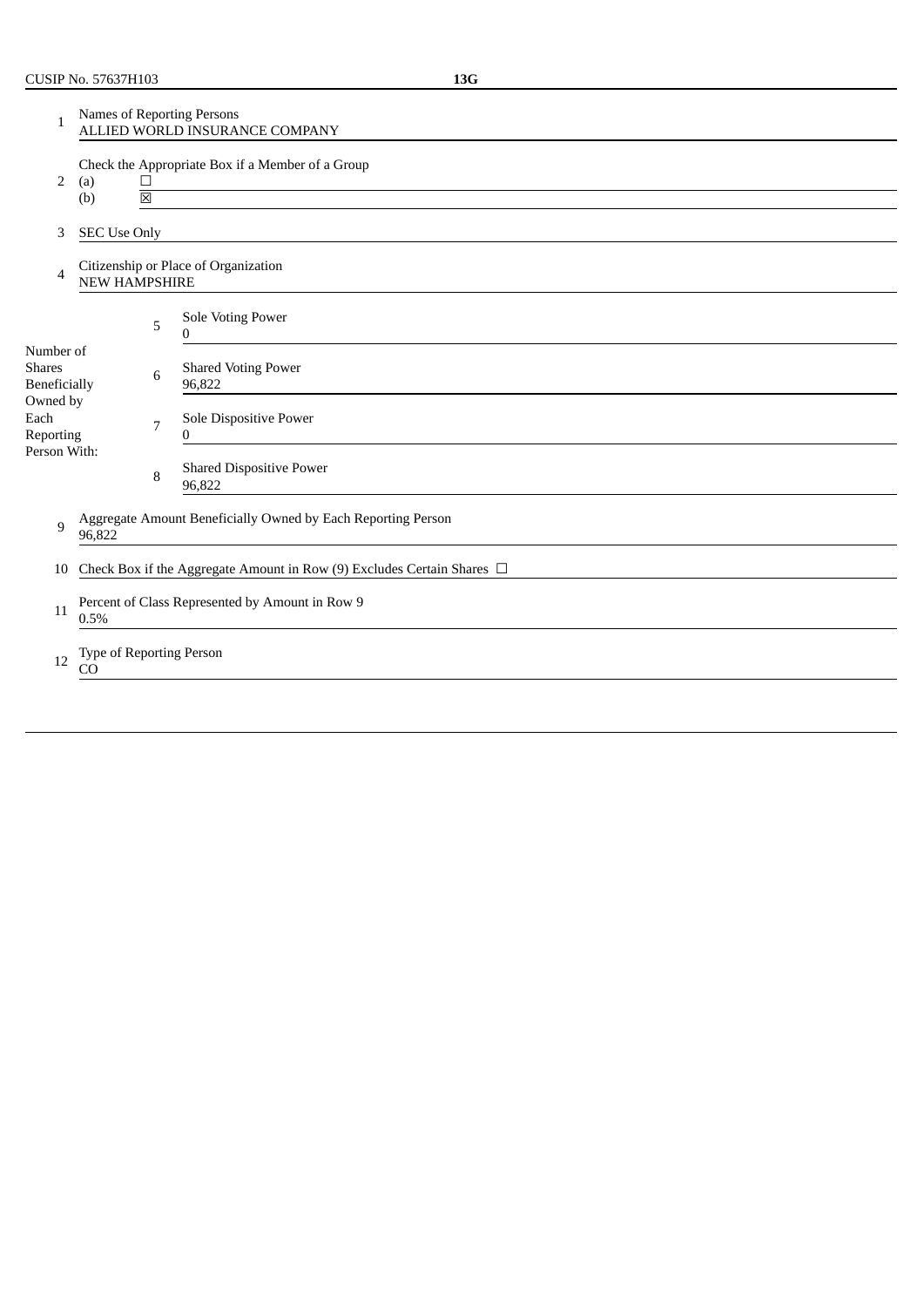| 1                                          | <b>Names of Reporting Persons</b><br>AW UNDERWRITERS INC.                                           |   |                                                                             |  |  |  |
|--------------------------------------------|-----------------------------------------------------------------------------------------------------|---|-----------------------------------------------------------------------------|--|--|--|
| 2                                          | Check the Appropriate Box if a Member of a Group<br>(a)<br>$\Box$<br>$\overline{\mathbb{X}}$<br>(b) |   |                                                                             |  |  |  |
| 3                                          | <b>SEC Use Only</b>                                                                                 |   |                                                                             |  |  |  |
| 4                                          | Citizenship or Place of Organization<br><b>DELAWARE</b>                                             |   |                                                                             |  |  |  |
|                                            |                                                                                                     | 5 | Sole Voting Power<br>0                                                      |  |  |  |
| Number of<br><b>Shares</b><br>Beneficially |                                                                                                     | 6 | <b>Shared Voting Power</b><br>56,304                                        |  |  |  |
| Owned by<br>Each<br>Reporting              |                                                                                                     | 7 | Sole Dispositive Power<br>0                                                 |  |  |  |
| Person With:                               |                                                                                                     | 8 | <b>Shared Dispositive Power</b><br>56,304                                   |  |  |  |
| 9                                          | Aggregate Amount Beneficially Owned by Each Reporting Person<br>56,304                              |   |                                                                             |  |  |  |
| 10                                         |                                                                                                     |   | Check Box if the Aggregate Amount in Row (9) Excludes Certain Shares $\Box$ |  |  |  |
| 11                                         | Percent of Class Represented by Amount in Row 9<br>0.3%                                             |   |                                                                             |  |  |  |
| 12                                         | Type of Reporting Person<br>CO                                                                      |   |                                                                             |  |  |  |
|                                            |                                                                                                     |   |                                                                             |  |  |  |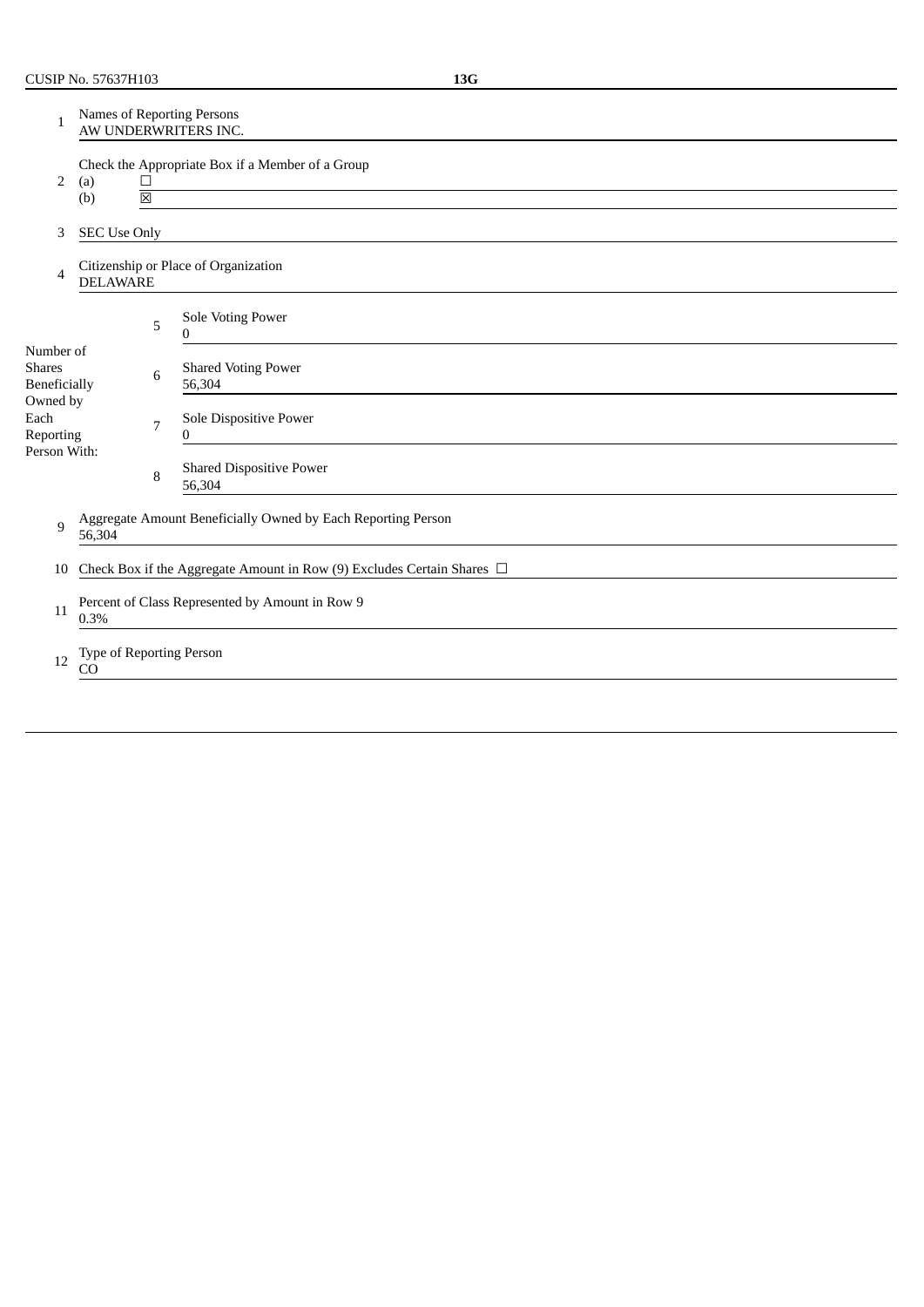| 1                                          | Names of Reporting Persons<br>ALLIED WORLD SPECIALTY INSURANCE COMPANY      |                       |                                                  |  |  |
|--------------------------------------------|-----------------------------------------------------------------------------|-----------------------|--------------------------------------------------|--|--|
| 2                                          | (a)<br>(b)                                                                  | $\Box$<br>$\boxtimes$ | Check the Appropriate Box if a Member of a Group |  |  |
| 3                                          | <b>SEC Use Only</b>                                                         |                       |                                                  |  |  |
| 4                                          | Citizenship or Place of Organization<br><b>DELAWARE</b>                     |                       |                                                  |  |  |
|                                            |                                                                             | 5                     | <b>Sole Voting Power</b><br>0                    |  |  |
| Number of<br><b>Shares</b><br>Beneficially |                                                                             | 6                     | <b>Shared Voting Power</b><br>56,304             |  |  |
| Owned by<br>Each<br>Reporting              |                                                                             | 7                     | Sole Dispositive Power<br>0                      |  |  |
| Person With:                               |                                                                             | 8                     | <b>Shared Dispositive Power</b><br>56,304        |  |  |
| 9                                          | Aggregate Amount Beneficially Owned by Each Reporting Person<br>56,304      |                       |                                                  |  |  |
| 10                                         | Check Box if the Aggregate Amount in Row (9) Excludes Certain Shares $\Box$ |                       |                                                  |  |  |
| 11                                         | Percent of Class Represented by Amount in Row 9<br>0.3%                     |                       |                                                  |  |  |
| 12                                         | Type of Reporting Person<br>CO                                              |                       |                                                  |  |  |
|                                            |                                                                             |                       |                                                  |  |  |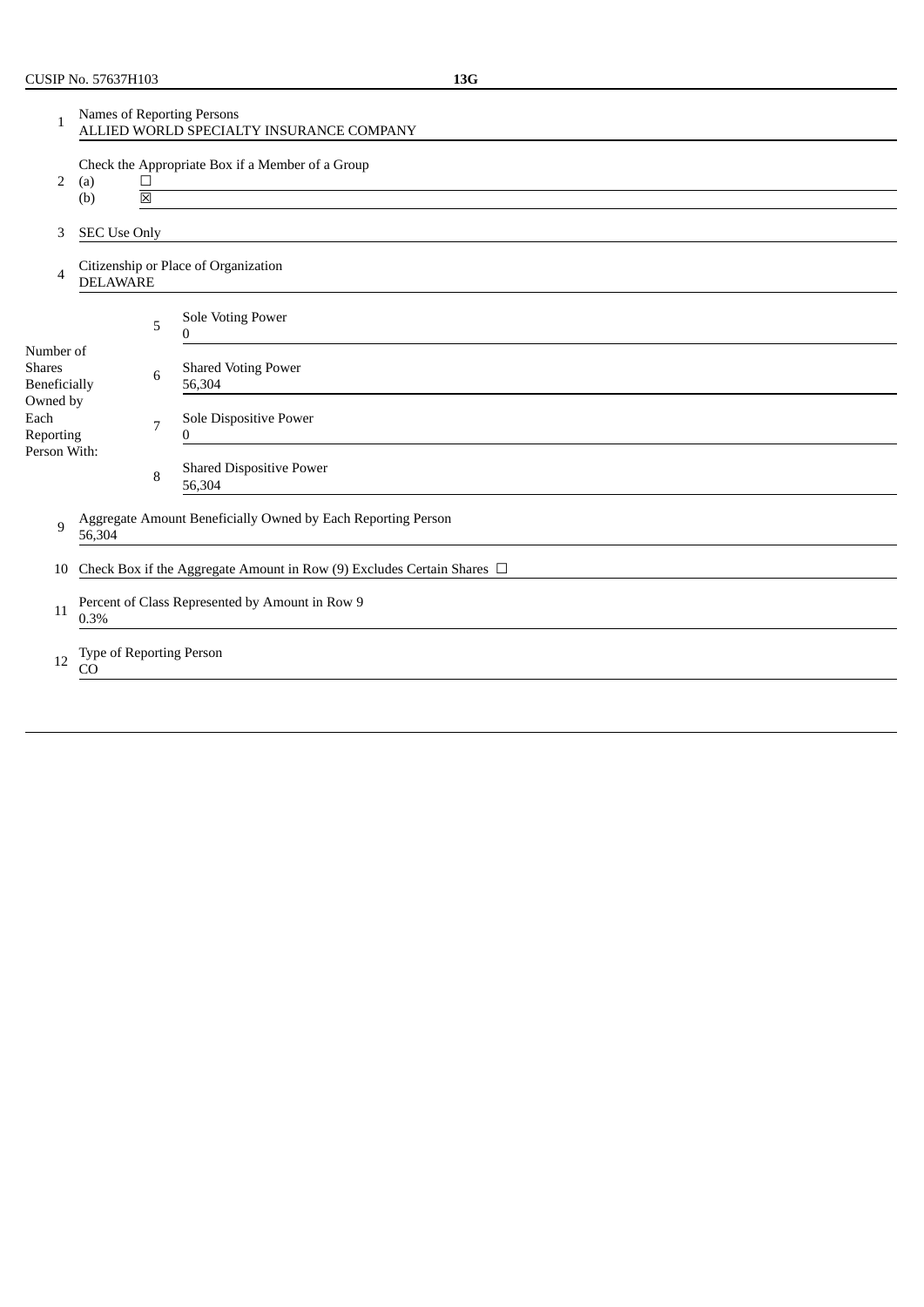#### **Item 1(a). Name of Issuer:**

MasterCraft Boat Holdings, Inc. ("MasterCraft")

#### **Item 1(b). Address of Issuer's Principal Executive Offices:**

100 Cherokee Cove Drive, Vonore, TN 37885

#### **Item 2(a). Name of Person Filing:**

This statement is being jointly filed by the following persons (collectively, the "Reporting Persons"):

- 1. V. Prem Watsa, an individual;
- 2. The Second 810 Holdco Ltd. ("810 Holdco"), a corporation incorporated under the laws of Canada;
- 3. The Second 1109 Holdco Ltd. ("Holdco"), a corporation incorporated under the laws of Canada;
- 4. The Sixty Two Investment Company Limited ("Sixty Two"), a corporation incorporated under the laws of British Columbia;
- 5. 12002574 Canada Inc. ("12002574"), a corporation incorporated under the laws of Canada;
- 6. Fairfax Financial Holdings Limited ("Fairfax"), a corporation incorporated under the laws of Canada;
- 7. FFHL Group Ltd. ("FFHL"), a corporation incorporated under the laws of Canada;
- 8. Northbridge Financial Corporation ("Northbridge Financial"), a corporation incorporated under the laws of Canada;
- 9. Northbridge General Insurance Corporation ("Northbridge"), a corporation incorporated under the laws of Canada;
- 10. Fairfax (US) Inc. ("Fairfax (US)"), a corporation incorporated under the laws of Delaware;
- 11. Odyssey US Holdings Inc. ("Odyssey"), a corporation incorporated under the laws of Delaware;
- 12. Odyssey Group Holdings, Inc. ("Odyssey Group"), a corporation incorporated under the laws of Delaware;
- 13. Odyssey Reinsurance Company ("Odyssey Reinsurance"), a corporation incorporated under the laws of Connecticut;
- 14. Crum & Forster Holdings Corp. ("Crum & Forster"), a corporation incorporated under the laws of Delaware;
- 15. United States Fire Insurance Company ("United States Fire"), a corporation incorporated under the laws of Delaware;
- 16. The North River Insurance Company ("North River"), a corporation incorporated under the laws of New Jersey;
- 17. 1102952 B.C. Unlimited Liability Company ("1102952"), a corporation incorporated under the laws of British Columbia;
- 18. Allied World Assurance Company Holdings, Ltd. ("Allied Holdings"), a corporation incorporated under the laws of Bermuda;
- 19. Allied World Assurance Company Holdings I, Ltd ("Allied Holdings I"), a corporation incorporated under the laws of Bermuda;
- 20. Allied World Assurance Company, Ltd ("Allied Assurance"), a corporation incorporated under the laws of Bermuda;
- 21. Allied World Assurance Holdings (Ireland) Ltd ("Allied Ireland"), a corporation incorporated under the laws of Bermuda;
- 22. Allied World Assurance Holdings (U.S.) Inc. ("Allied (U.S.)"), a corporation incorporated under the laws of Delaware;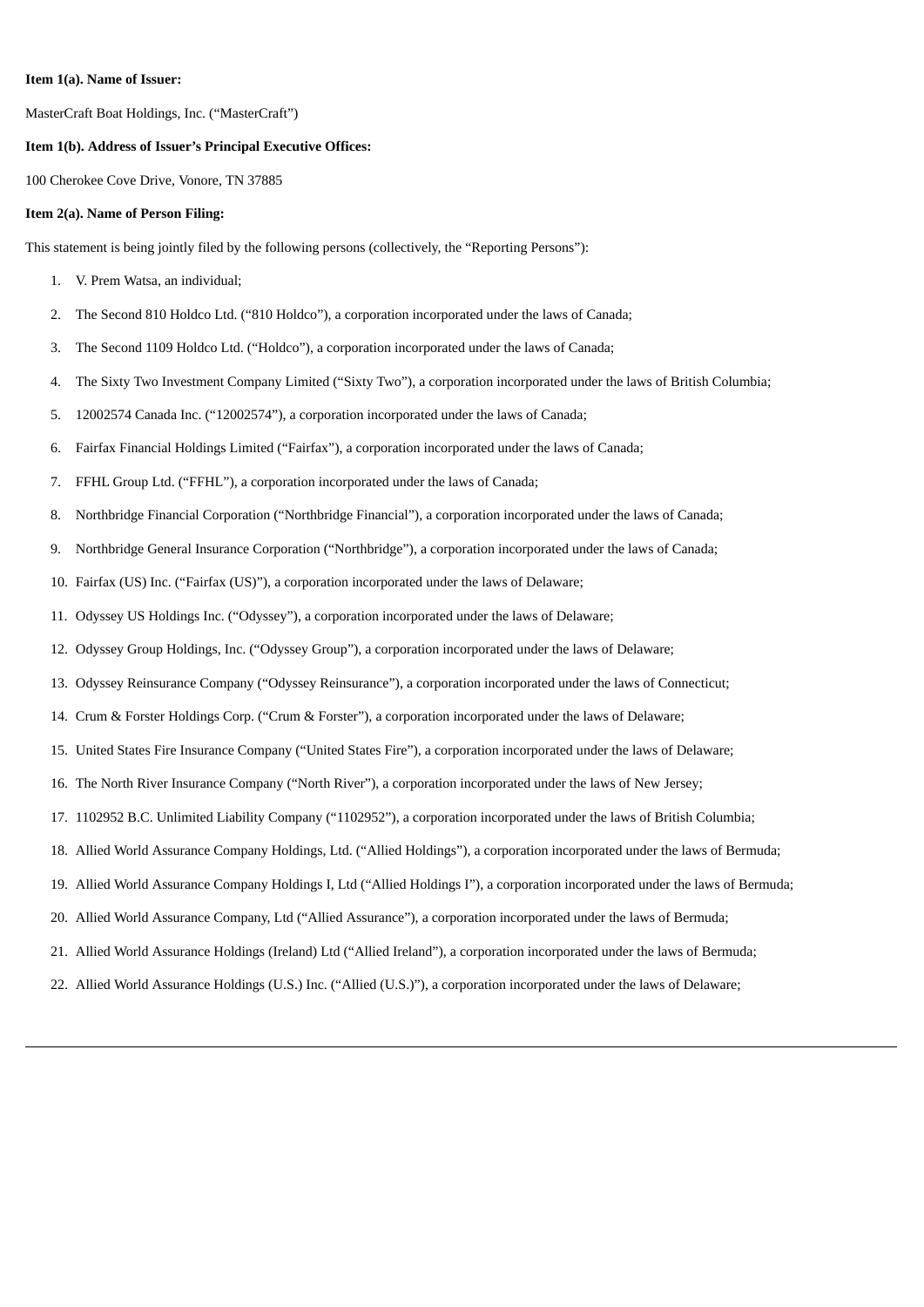- 23. Allied World Insurance Company ("Allied Insurance"), a corporation incorporated under the laws of New Hampshire;
- 24. AW Underwriters Inc. ("AW Underwriters"), a corporation incorporated under the laws of Delaware; and
- 25. Allied World Specialty Insurance Company ("Allied Specialty"), a corporation incorporated under the laws of Delaware.

#### **Item 2(b). Address of Principal Business Office:**

The addresses of the Reporting Persons are as follows:

- 1. Mr. Watsa's business address is 95 Wellington Street West, Suite 800, Toronto, Ontario, Canada M5J 2N7;
- 2. The principal business address and principal office address of 810 Holdco is 95 Wellington Street West, Suite 802, Toronto, Ontario, Canada, M5J 2N7;
- 3. The principal business address and principal office address of Holdco is 95 Wellington Street West, Suite 802, Toronto, Ontario, Canada M5J 2N7;
- 4. The principal business address and principal office address of Sixty Two is 1600 Cathedral Place, 925 West Georgia St., Vancouver, British Columbia, Canada V6C 3L3;
- 5. The principal business address and principal office address of 12002574 is 95 Wellington Street West, Suite 800, Toronto, Ontario, Canada M5J 2N7;
- 6. The principal business address and principal office address of Fairfax is 95 Wellington Street West, Suite 800, Toronto, Ontario, Canada M5J 2N7;
- 7. The principal business address and principal office address of FFHL is 95 Wellington Street West, Suite 800, Toronto, Ontario, Canada M5J 2N7;
- 8. The principal business address and principal office address of Northbridge Financial is 105 Adelaide Street West, 7th Floor, Toronto, Ontario, Canada M5H 1P9;
- 9. The principal business address and principal office address of Northbridge is 105 Adelaide Street West, 7th Floor, Toronto, Ontario, Canada M5H 1P9;
- 10. The principal business address and principal office address of Fairfax (US) is 2850 Lake Vista Drive, Suite 150, Lewisville, Texas, USA 75067;
- 11. The principal business address and principal office address of Odyssey is 1209 Orange Street, Wilmington, Delaware, USA 19801;
- 12. The principal business address and principal office address of Odyssey Group is 300 First Stamford Place, Stamford, Connecticut, USA 06902;
- 13. The principal business address and principal office address of Odyssey Reinsurance is 300 First Stamford Place, Stamford, Connecticut, USA 06902;
- 14. The principal business address and principal office address of Crum & Forster is 1209 Orange Street, Wilmington, Delaware, USA 19801;
- 15. The principal business address and principal office address of United States Fire is 1209 Orange Street, Wilmington, Delaware, USA 19801;
- 16. The principal business address and principal office address of North River is 305 Madison Avenue, Morristown, New Jersey, USA 07962;
- 17. The principal business address and principal office address of 1102952 is 1600-925 West Georgia Street, Vancouver, British Columbia, Canada V6C 3L2;
- 18. The principal business address and principal office address of Allied Holdings is 27 Richmond Road, Pembroke, Bermuda HM 08;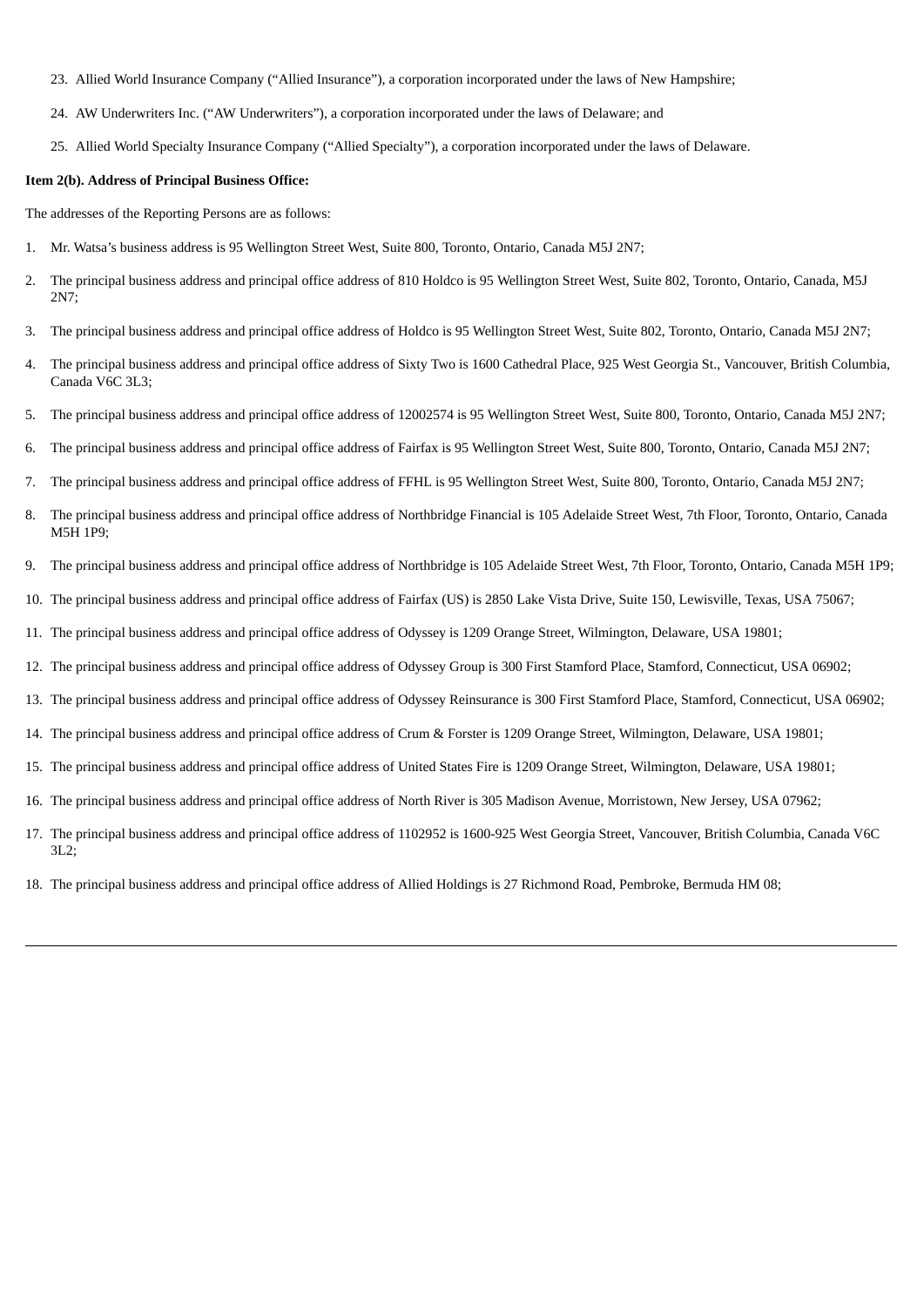- 19. The principal business address and principal office address of Allied Holdings I is 27 Richmond Road, Pembroke, Bermuda HM 08;
- 20. The principal business address and principal office address of Allied Assurance is 27 Richmond Road, Pembroke, Bermuda HM 08;
- 21. The principal business address and principal office address of Allied Ireland is 27 Richmond Road, Pembroke, Bermuda HM 08;
- 22. The principal business address and principal office address of Allied (U.S.) is 1209 Orange Street, Wilmington, Delaware, USA 19801;
- 23. The principal business address and principal office address of Allied Insurance is 10 Ferry Street, Suite 313, Concord, New Hampshire, USA 03301;
- 24. The principal business address and principal office address of AW Underwriters is 251 Little Falls Drive, Wilmington, Delaware, USA 19808; and
- 25. The principal business address and principal office address of Allied Specialty is 251 Little Falls Drive, Wilmington, Delaware, USA 19808.

#### **Item 2(c). Citizenship:**

V. Prem Watsa is a citizen of Canada.

#### **Item 2(d). Title of Class of Securities:**

Common Stock, par value \$0.01 per share

#### **Item 2(e). CUSIP Number:**

#### 57637H103

#### Item 3. If this statement is filed pursuant to Rule 13d-1(b), or 13d-2(b) or (c), check whether the person filing is a:

- (a) o Broker or Dealer registered under Section 15 of the Act (15 U.S.C. 78o);
- (b) o Bank as defined in section 3(a)(6) of the Act (15 U.S.C. 78c);
- (c) o Insurance Company as defined in section 3(a)(19) of the Act (15 U.S.C. 78c);
- (d) o An Investment Company registered under section 8 of the Investment Company Act of 1940 (15 U.S.C. 80a-8);
- (e) o An investment adviser in accordance with  $\S 240.13d-1(b)(1)(ii)(E);$
- (f) o An employee benefit plan or endowment fund in accordance with  $\S240.13d-1(b)(1)(ii)(F);$
- (g) o A parent holding company or control person, in accordance with  $\S240.13d-1(b)(1)(ii)(G);$
- (h) o A savings associations as defined in Section 3(b) of the Federal Deposit Insurance Act (12 U.S.C. 1813);
- (i) o A church plan that is excluded from the definition of an investment company under section  $3(c)(14)$  of the Investment Company Act of 1940 (15U.S.C. 80a-3);
- (j) o A non-US institution in accordance with  $\S 240.13d-1(b)(1)(ii)(J)$ ;
- (k) o Group, in accordance with  $\S 240.13d-1(b)(1)(ii)(K)$ .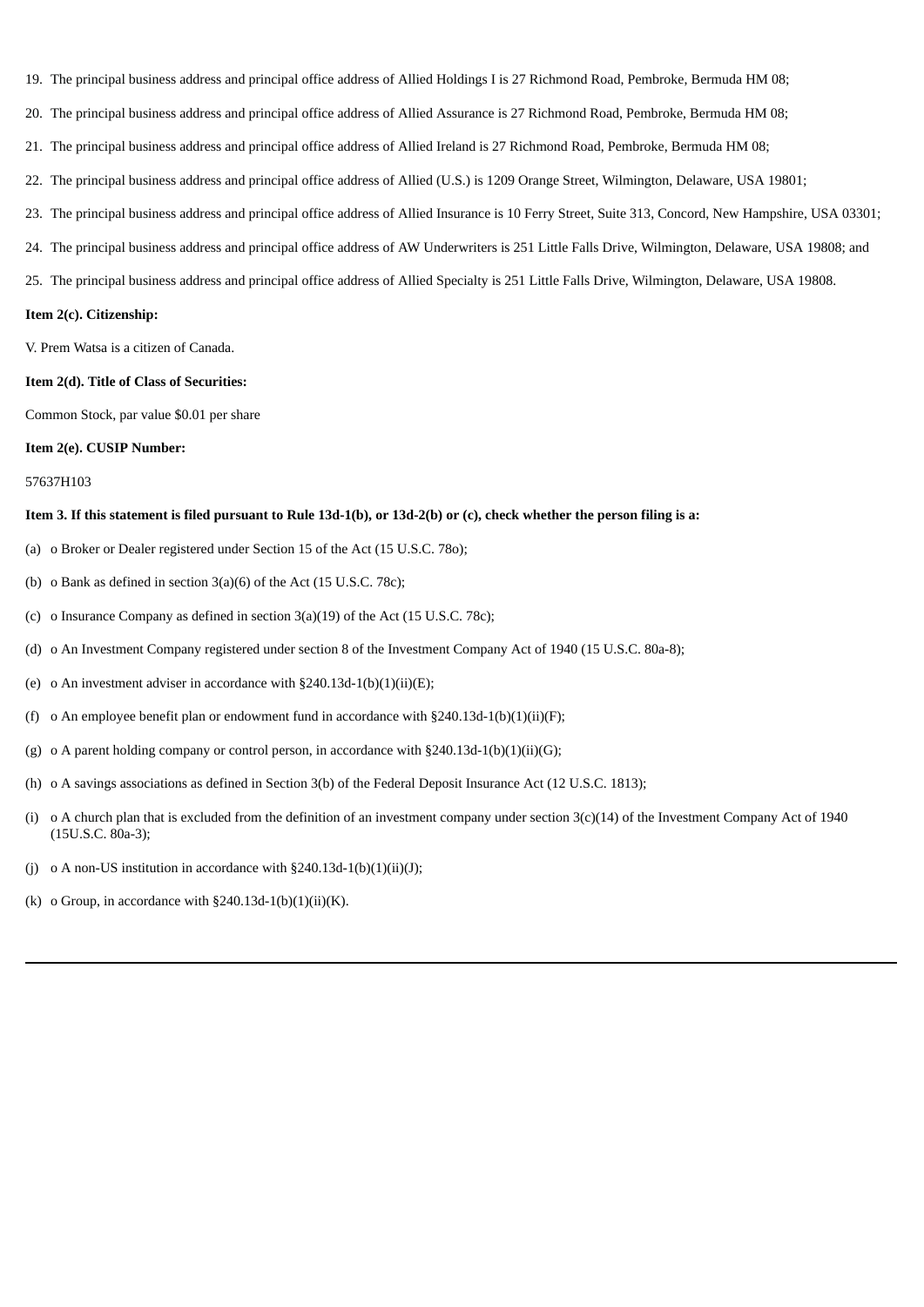#### **Item 4. Ownership.**

The aggregate number and percentage of shares of common stock, par value \$0.01 per share, of MasterCraft ("Shares") that are beneficially owned by each of the Reporting Persons are set forth in rows 9 and 11 of the second part of the cover page to this Schedule 13G, and such information is incorporated herein by reference.

The number of Shares as to which each of the Reporting Persons has sole voting power, shared voting power, sole dispositive power and shared dispositive power is set forth in rows 5, 6, 7 and 8, respectively, on the second part of the cover page to this Schedule 13G, and such information is incorporated herein by reference.

Neither the filing of this Schedule 13G nor the information contained herein shall be deemed to constitute an affirmation by V. Prem Watsa, 810 Holdco, Holdco, Sixty Two, 12002574, Fairfax, FFHL, Northbridge Financial, Northbridge, Fairfax (US), Odyssey, Odyssey Group, Odyssey Reinsurance, Crum & Forster, United States Fire, North River, 1102952, Allied Holdings, Allied Holdings I, Allied Assurance, Allied Ireland, Allied (U.S.), Allied Insurance, AW Underwriters or Allied Specialty that such person is the beneficial owner of the Shares referred to herein for purposes of Section 13(d) or 13(g) of the Securities Exchange Act of 1934, as amended, or for any other purpose, and such beneficial ownership is expressly disclaimed.

#### **Item 5. Ownership of Five Percent or Less of a Class.**

Not applicable.

#### **Item 6. Ownership of More than Five Percent on Behalf of Another Person.**

Not applicable.

#### Item 7. Identification and Classification of the Subsidiary Which Acquired the Security Being Reported on By the Parent Holding Company.

Not applicable.

#### **Item 8. Identification and Classification of Members of the Group.**

See attached Exhibit No. 1.

#### **Item 9. Notice of Dissolution of Group.**

Not applicable.

#### **Item 10. Certification.**

By signing below each Reporting Person certifies that, to the best of its knowledge and belief, the securities referred to above were not acquired and are not held for the purpose of or with the effect of changing or influencing the control of the issuer of the securities and were not acquired and are not held in connection with or as a participant in any transaction having that purpose or effect, other than activities solely in connection with a nomination under § 240.14a-11.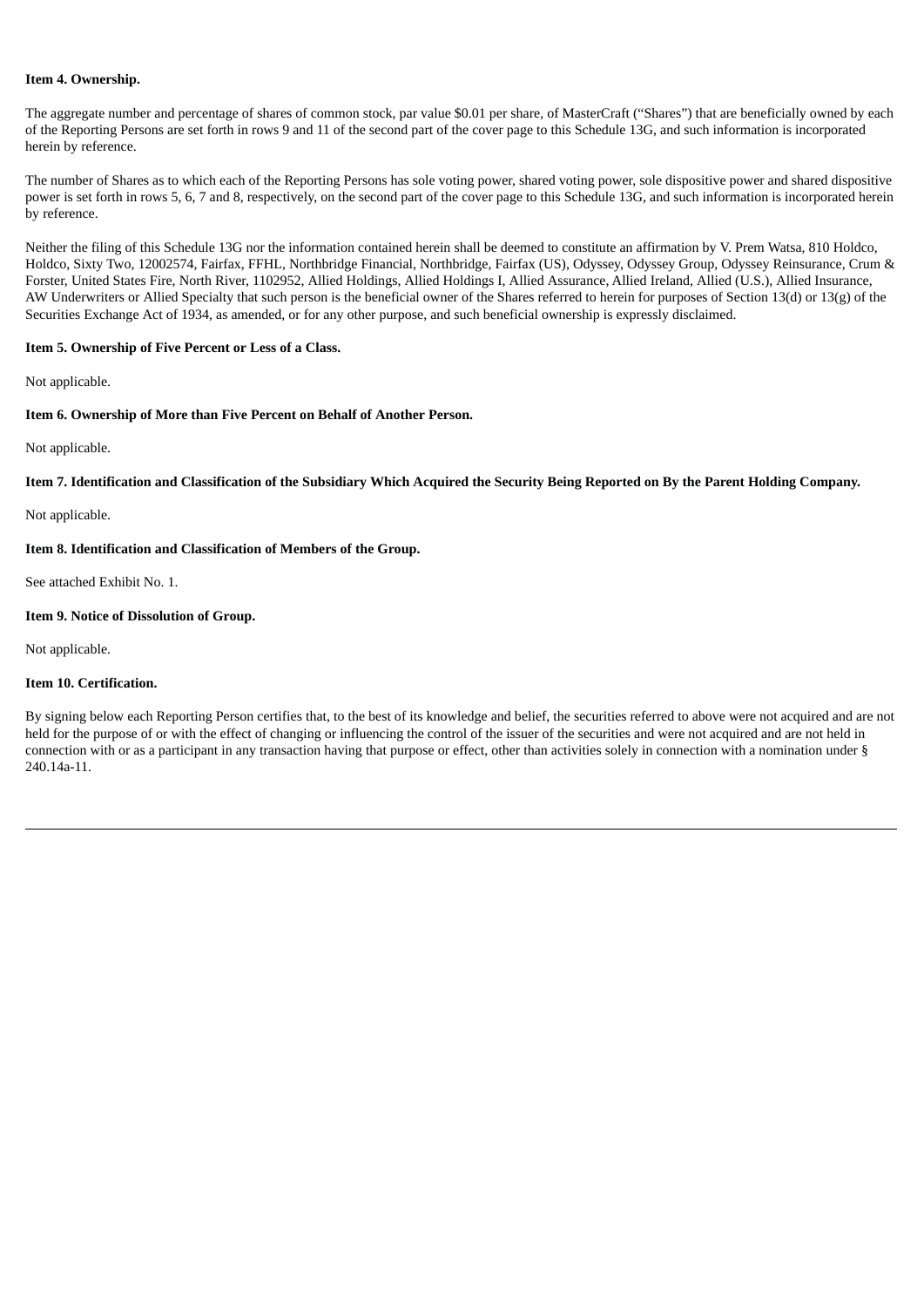After reasonable inquiry and to the best of the undersigned's knowledge and belief, the undersigned certifies that the information set forth in this statement is true, complete and correct.

Dated: February 14, 2022 V. Prem Watsa

By: /s/ V. Prem Watsa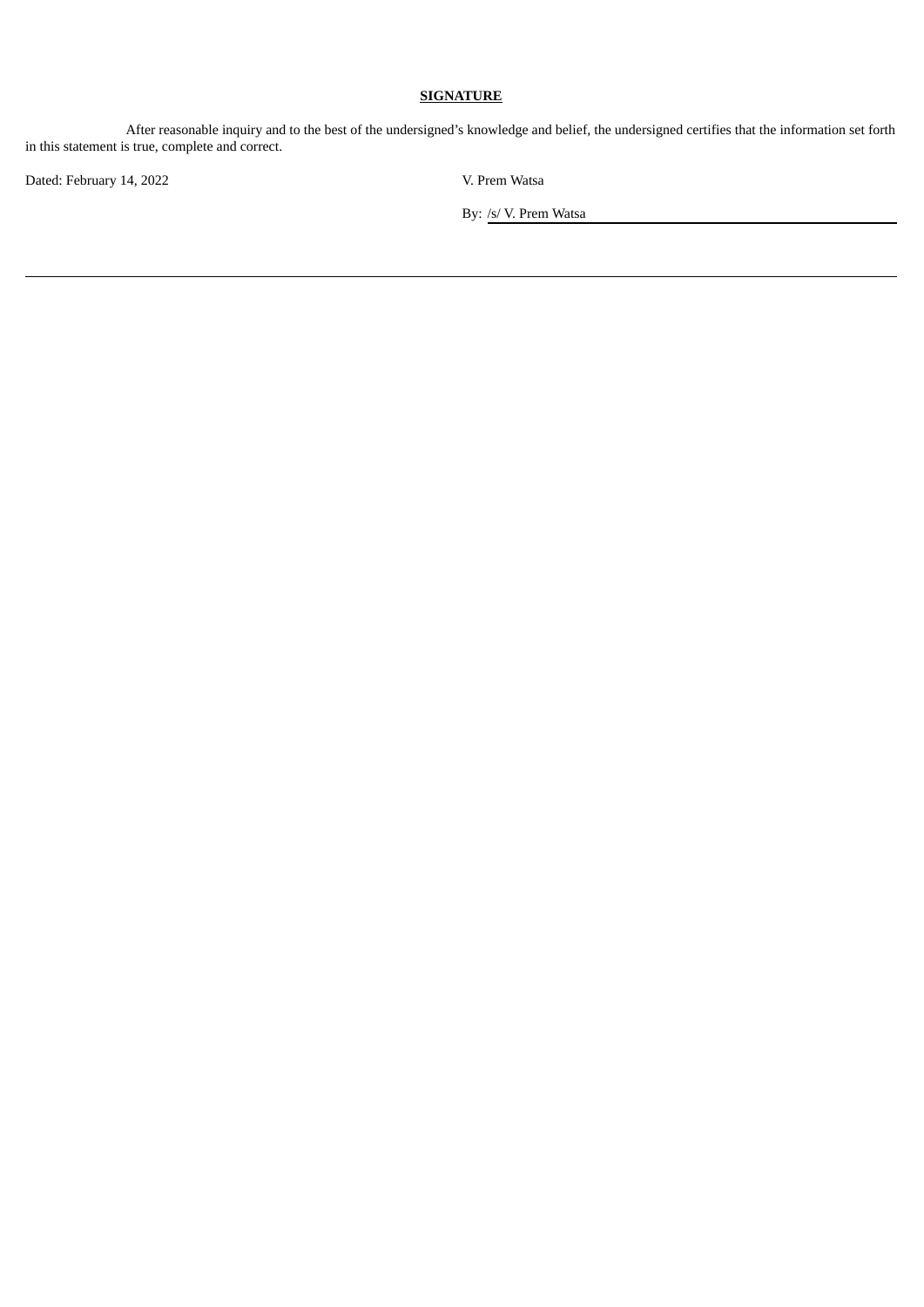After reasonable inquiry and to the best of the undersigned's knowledge and belief, the undersigned certifies that the information set forth in this statement is true, complete and correct.

Dated: February 14, 2022 The Second 810 Holdco Ltd.

By: /s/ V. Prem Watsa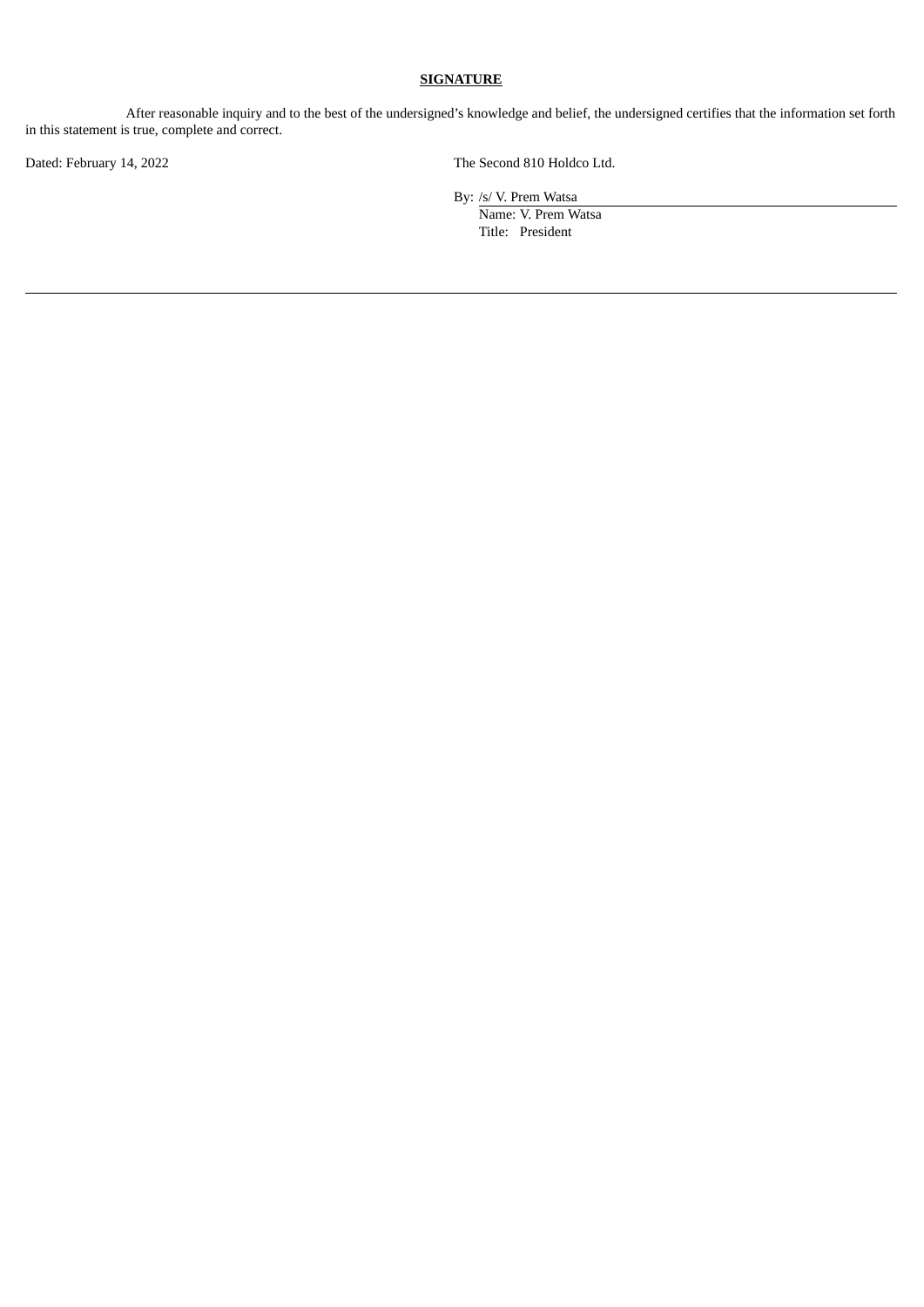After reasonable inquiry and to the best of the undersigned's knowledge and belief, the undersigned certifies that the information set forth in this statement is true, complete and correct.

Dated: February 14, 2022 The Second 1109 Holdco Ltd.

By: /s/ V. Prem Watsa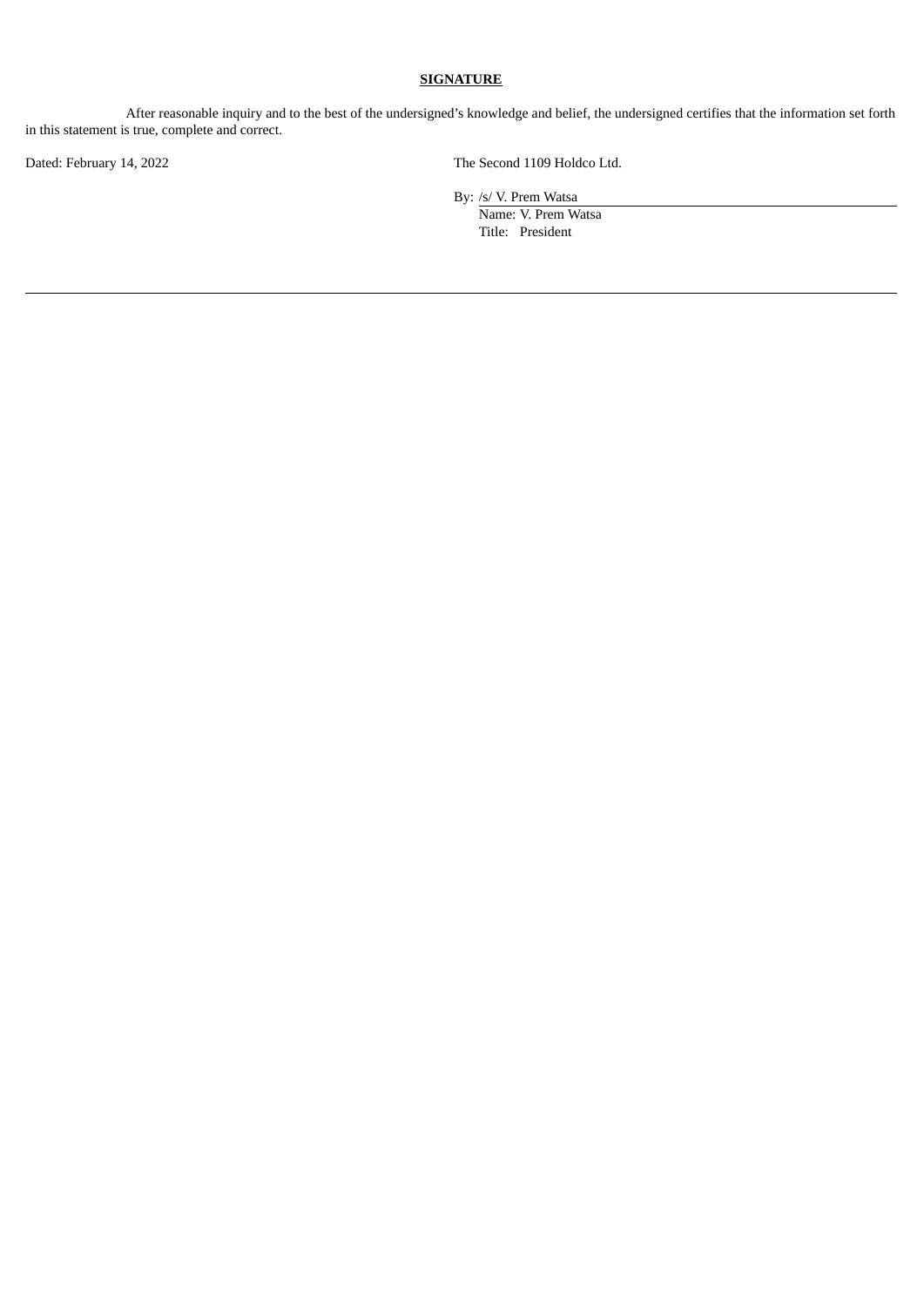After reasonable inquiry and to the best of the undersigned's knowledge and belief, the undersigned certifies that the information set forth in this statement is true, complete and correct.

Dated: February 14, 2022 The Sixty Two Investment Company Limited

By: /s/ V. Prem Watsa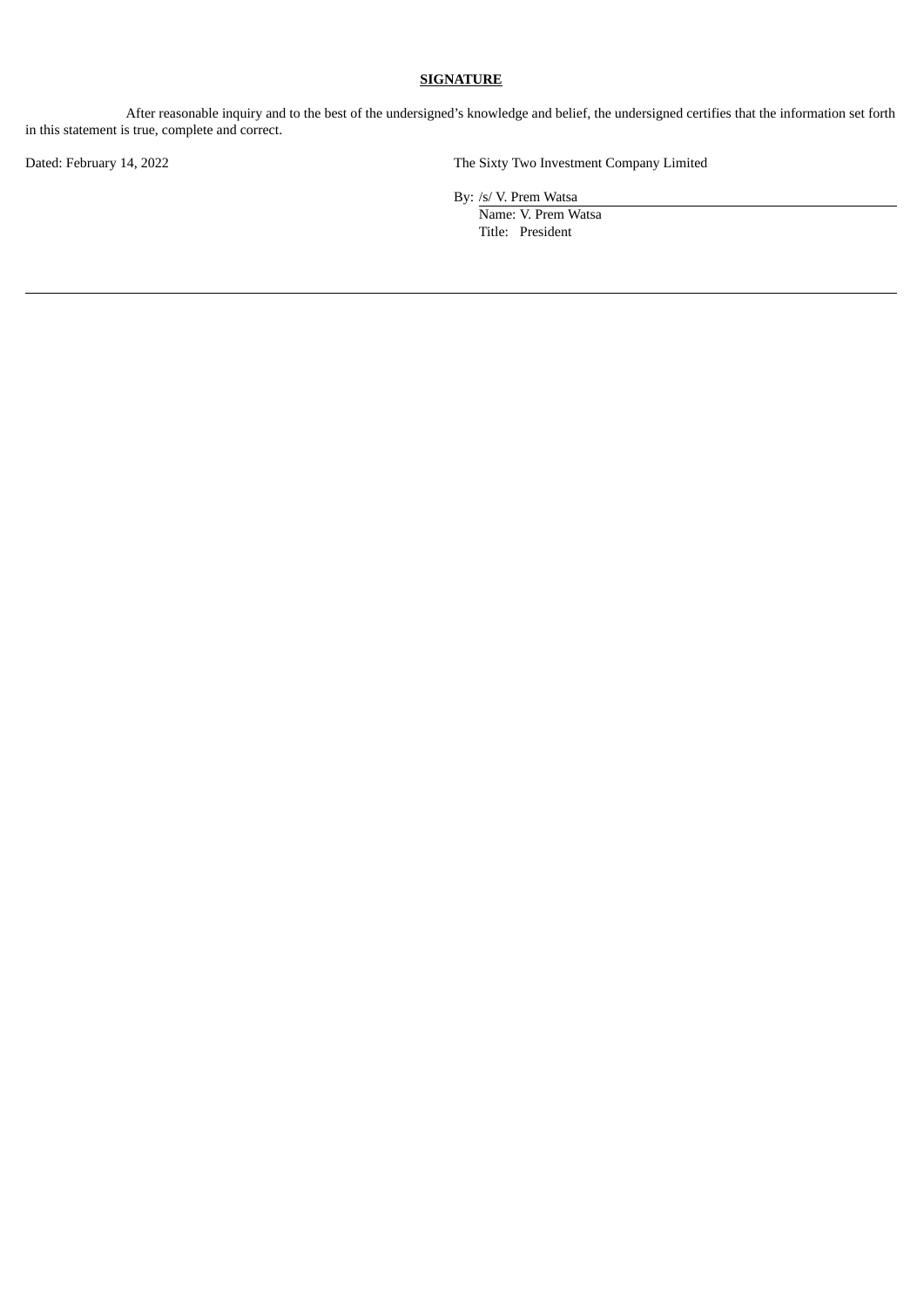After reasonable inquiry and to the best of the undersigned's knowledge and belief, the undersigned certifies that the information set forth in this statement is true, complete and correct.

Dated: February 14, 2022 12002574 Canada Inc.

By: /s/ V. Prem Watsa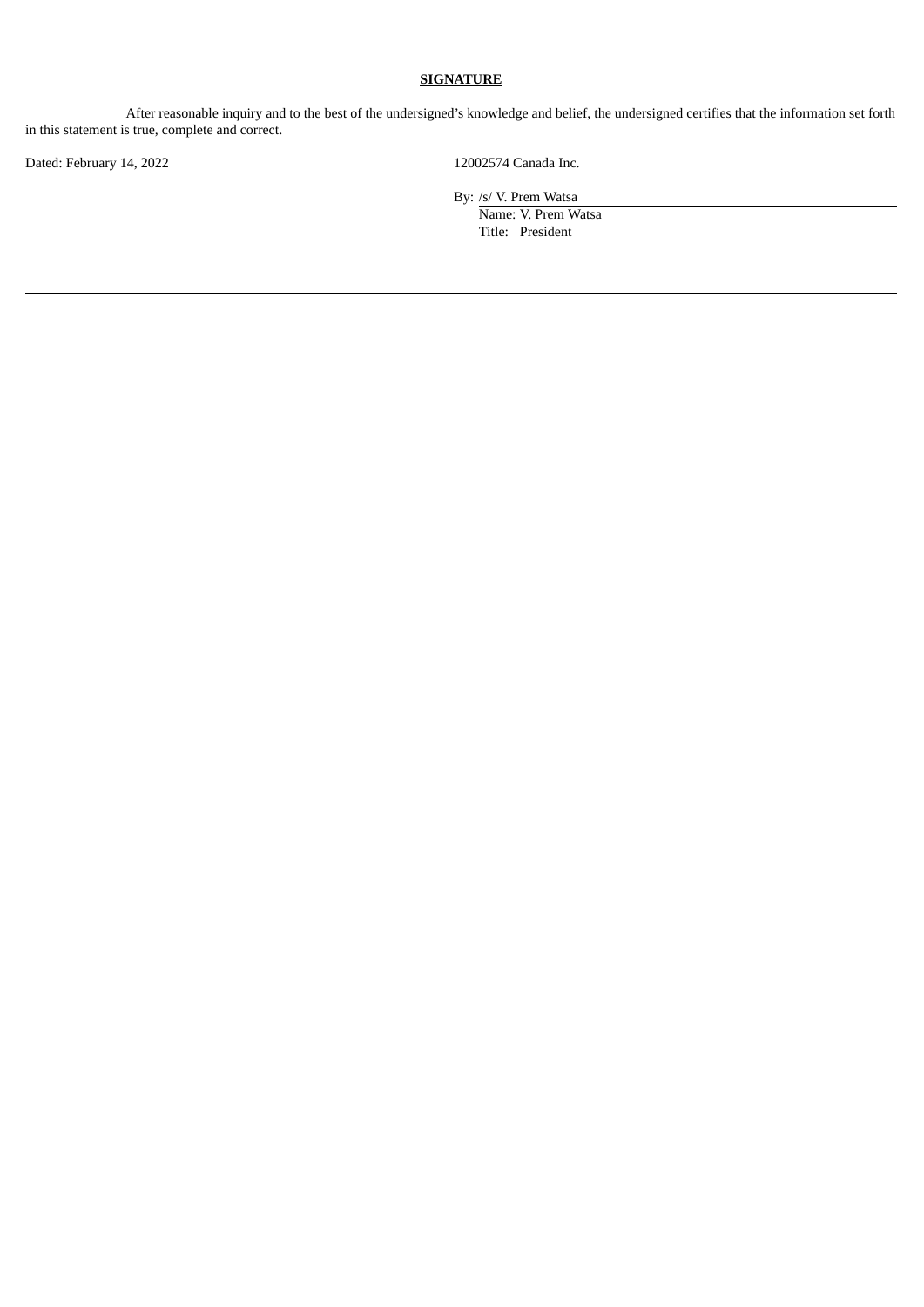After reasonable inquiry and to the best of the undersigned's knowledge and belief, the undersigned certifies that the information set forth in this statement is true, complete and correct.

Dated: February 14, 2022 Tairfax Financial Holdings Limited

By: /s/ Peter Clarke

Name: Peter Clarke Title: Vice President and Chief Operating Officer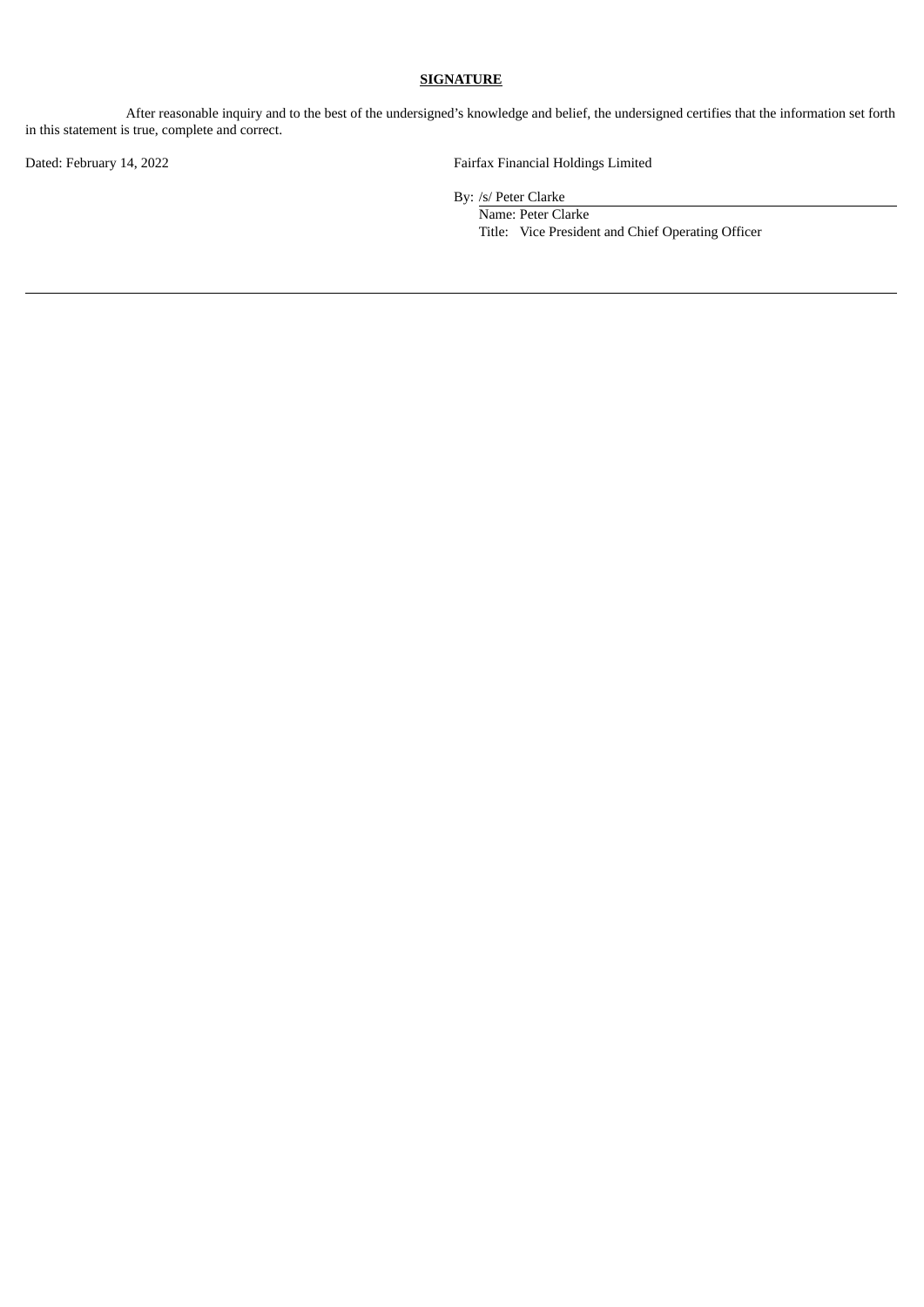After reasonable inquiry and to the best of the undersigned's knowledge and belief, the undersigned certifies that the information set forth in this statement is true, complete and correct.

Dated: February 14, 2022 **FFHL Group Ltd.** 

By: /s/ V. Prem Watsa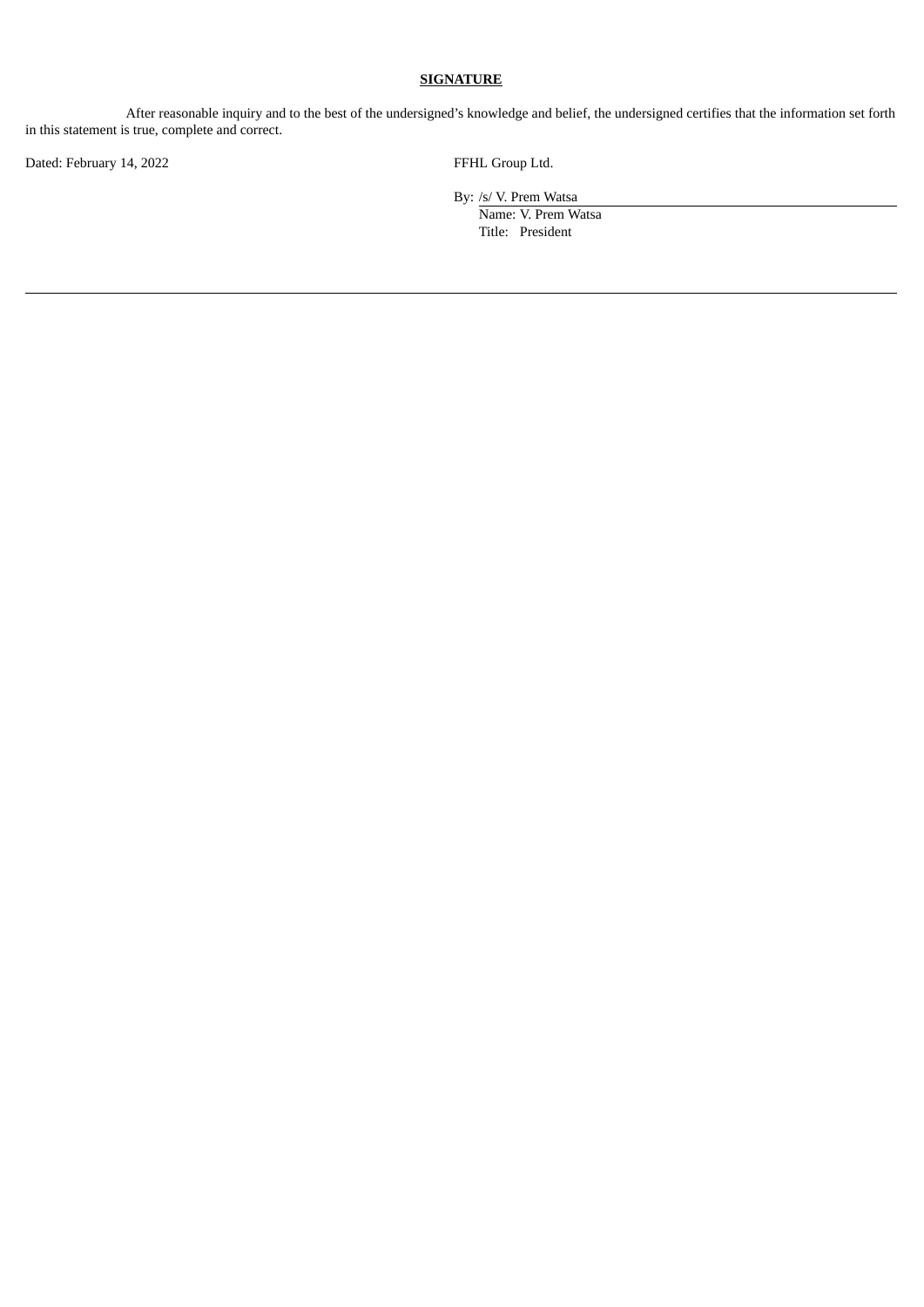After reasonable inquiry and to the best of the undersigned's knowledge and belief, the undersigned certifies that the information set forth in this statement is true, complete and correct.

Dated: February 14, 2022 **Northbridge Financial Corporation** 

By: /s/ Peter Clarke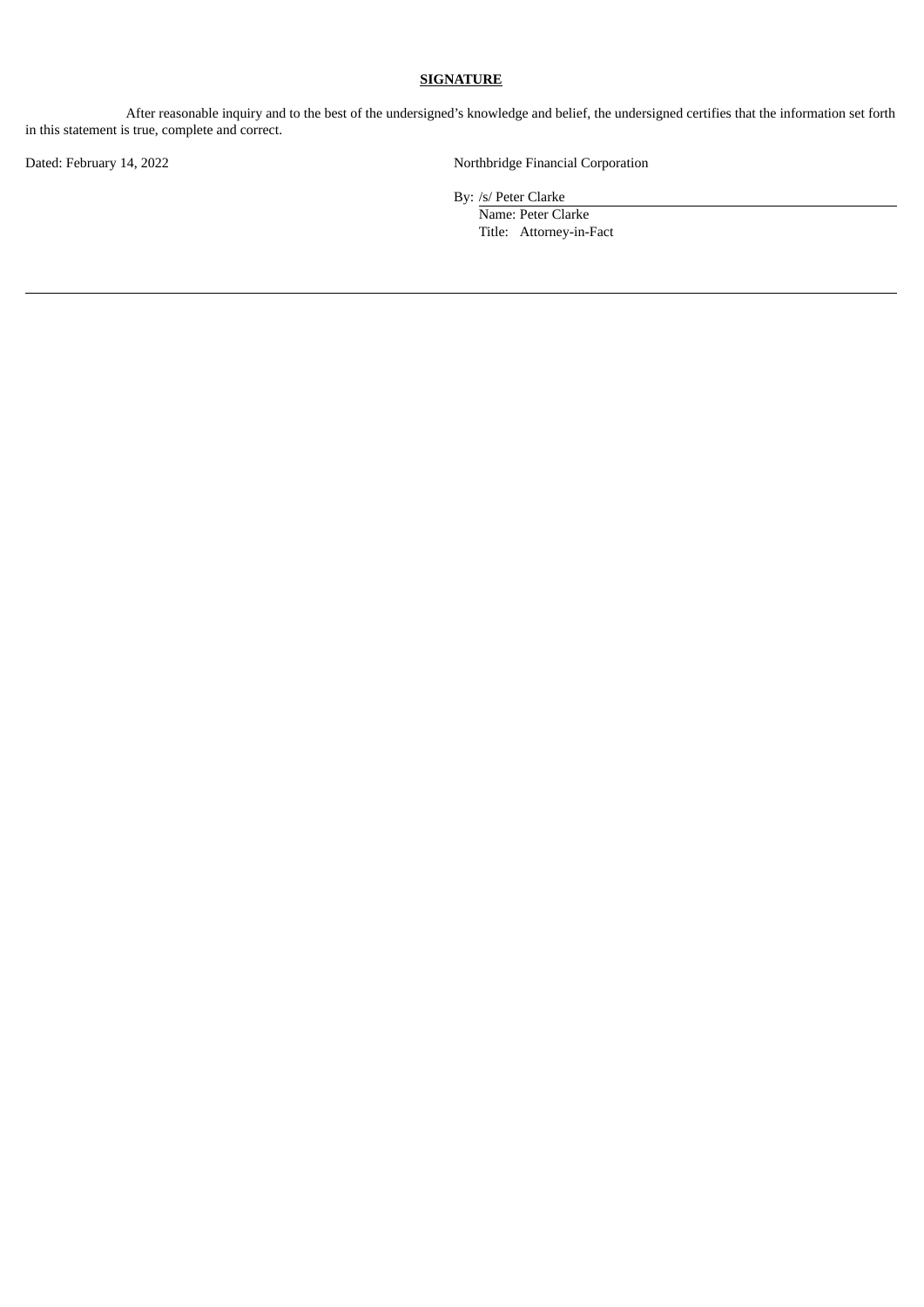After reasonable inquiry and to the best of the undersigned's knowledge and belief, the undersigned certifies that the information set forth in this statement is true, complete and correct.

Dated: February 14, 2022 Northbridge General Insurance Corporation

By: /s/ Peter Clarke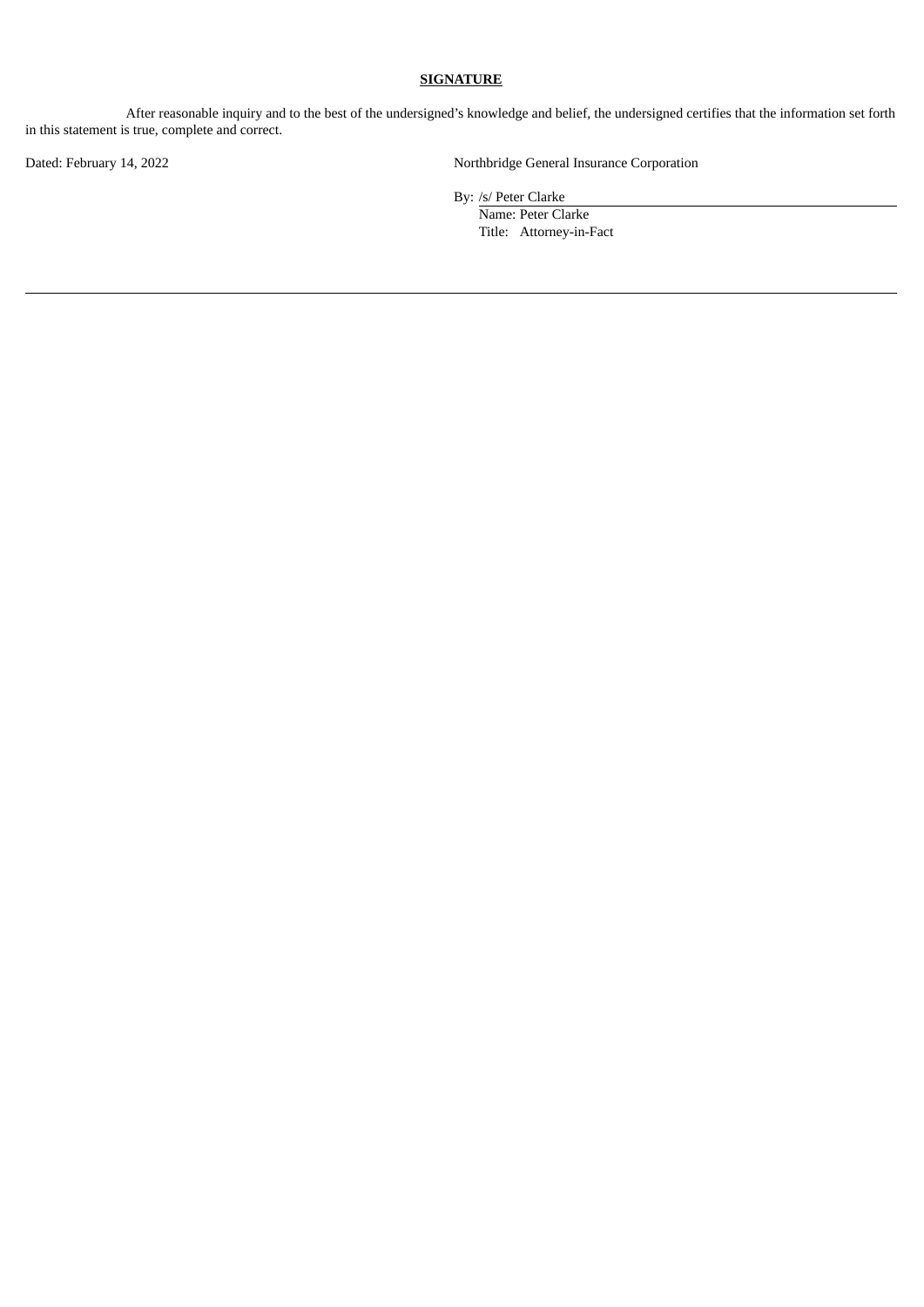After reasonable inquiry and to the best of the undersigned's knowledge and belief, the undersigned certifies that the information set forth in this statement is true, complete and correct.

Dated: February 14, 2022 Fairfax (US) Inc.

By: /s/ Peter Clarke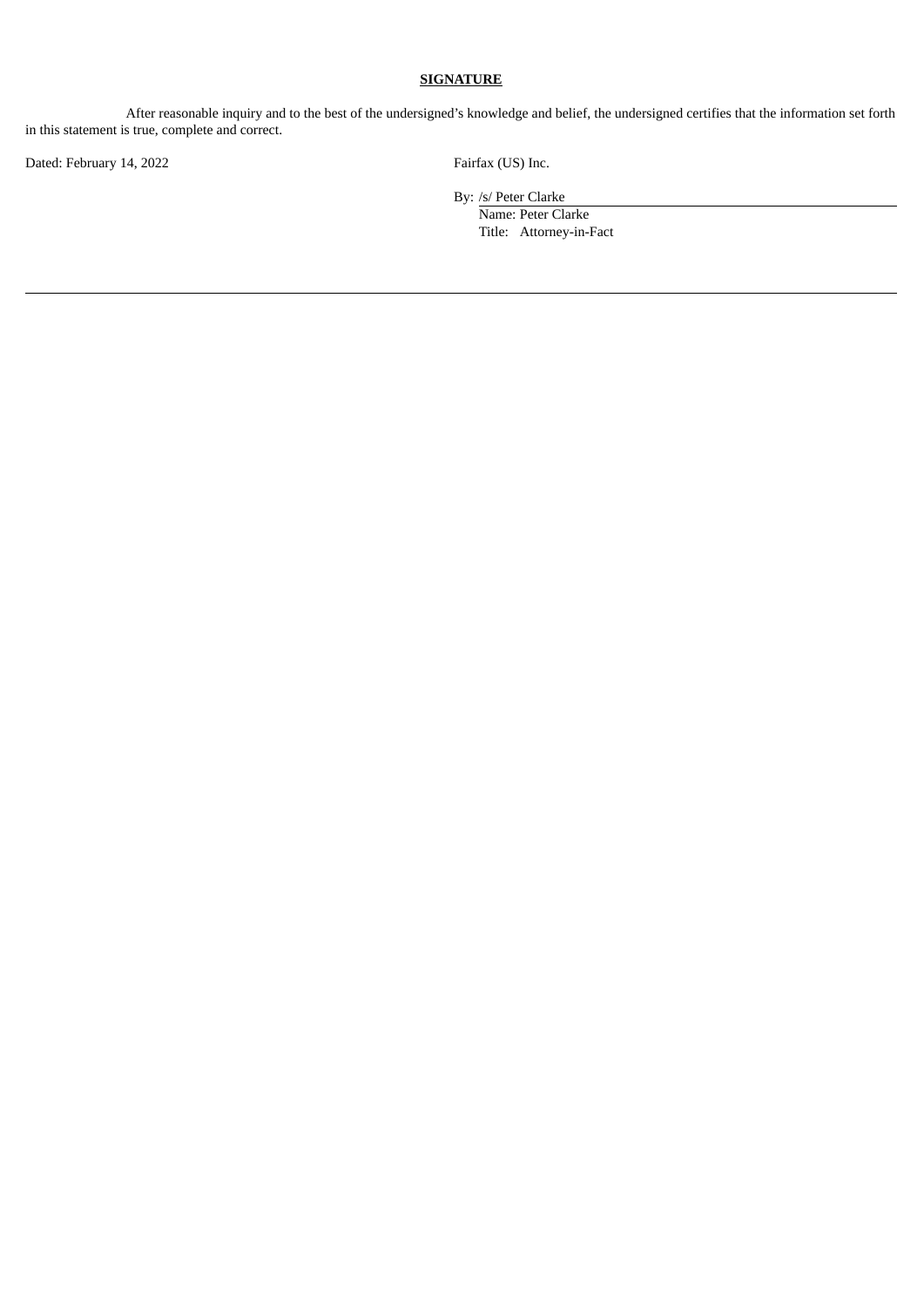After reasonable inquiry and to the best of the undersigned's knowledge and belief, the undersigned certifies that the information set forth in this statement is true, complete and correct.

Dated: February 14, 2022 Contract Contract Contract Contract Contract Contract Contract Contract Contract Contract Contract Contract Contract Contract Contract Contract Contract Contract Contract Contract Contract Contract

By: /s/ Peter Clarke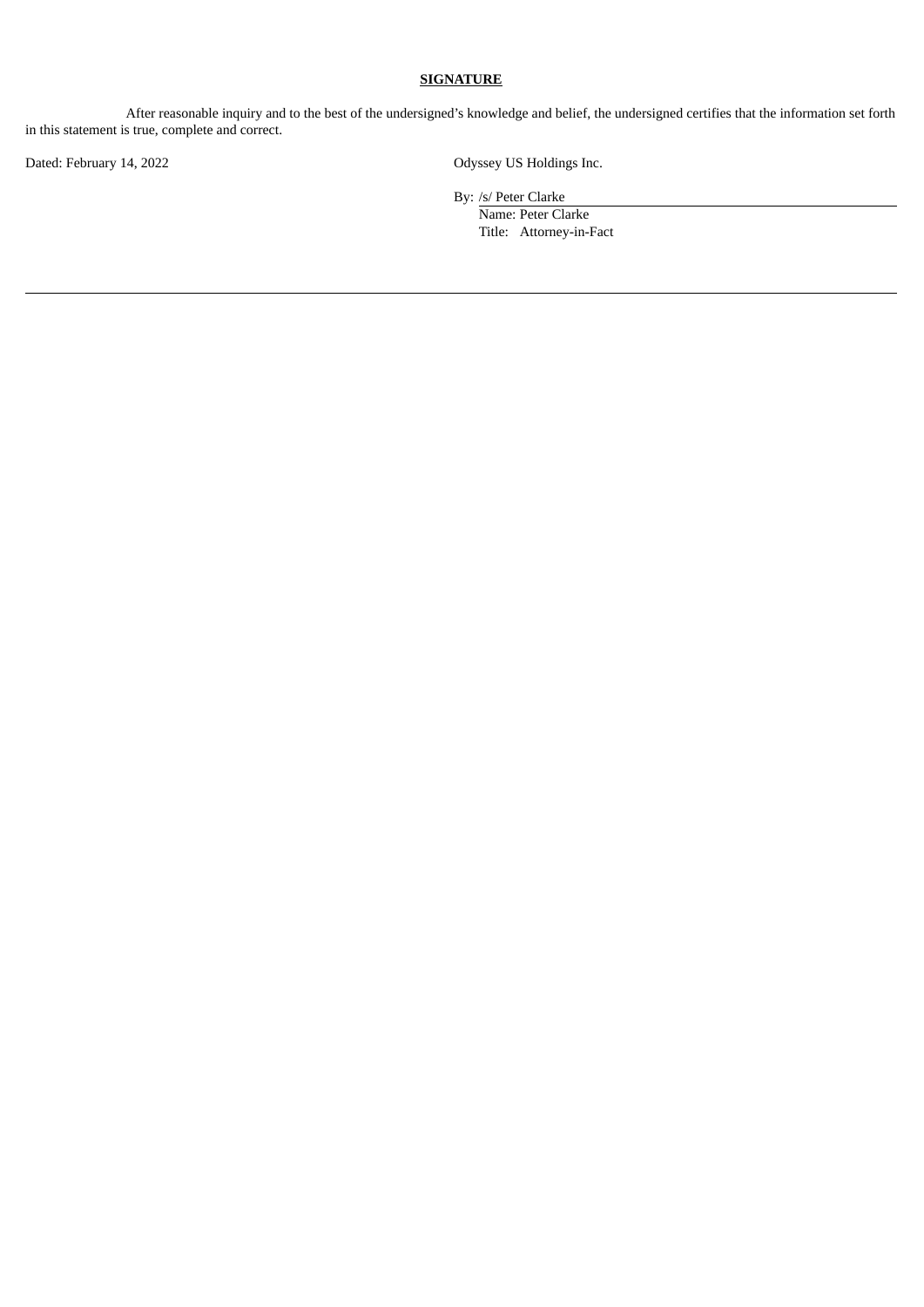After reasonable inquiry and to the best of the undersigned's knowledge and belief, the undersigned certifies that the information set forth in this statement is true, complete and correct.

Dated: February 14, 2022 Channel Communication Control Control Control Control Control Control Control Control Control Control Control Control Control Control Control Control Control Control Control Control Control Control

By: /s/ Peter Clarke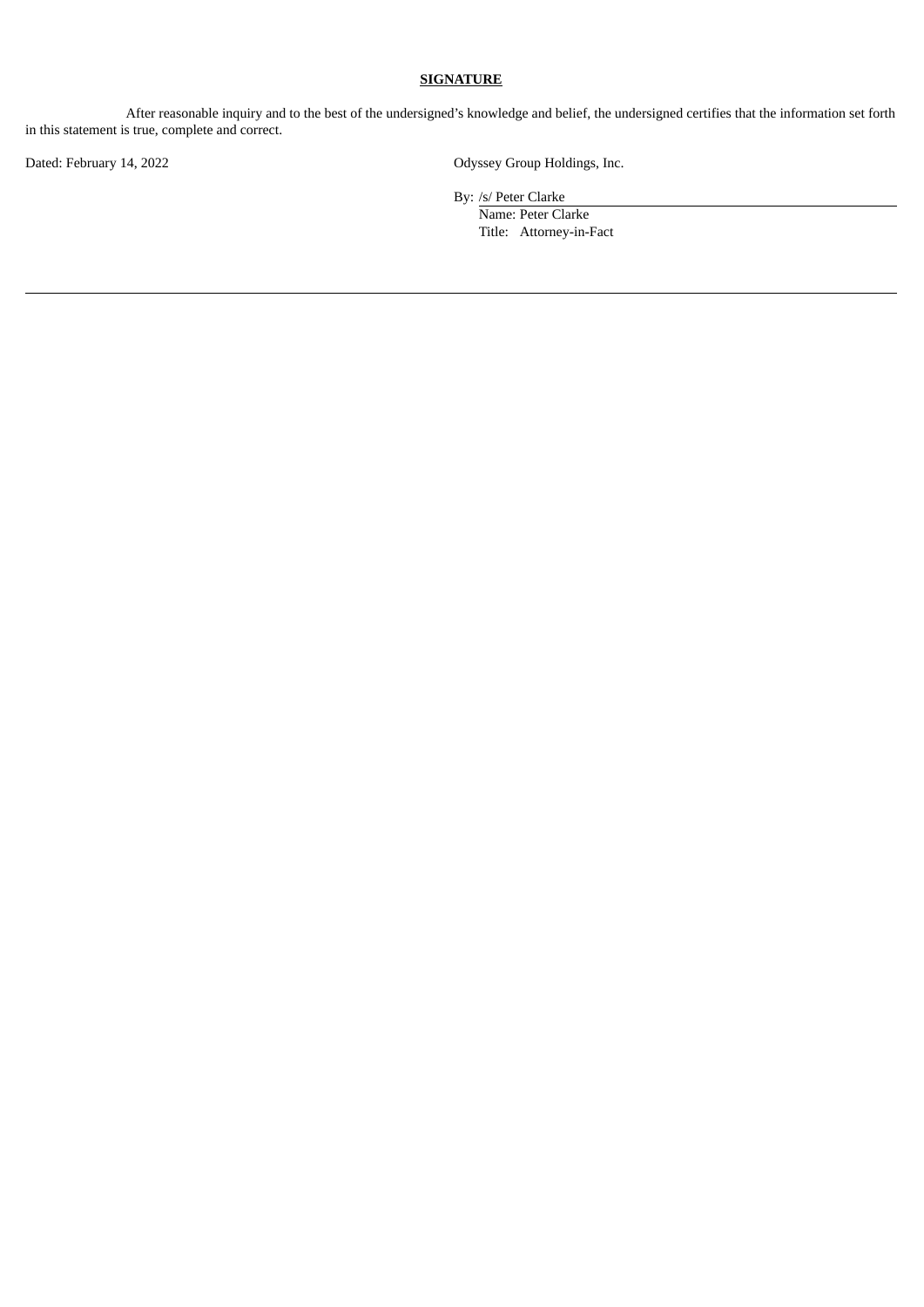After reasonable inquiry and to the best of the undersigned's knowledge and belief, the undersigned certifies that the information set forth in this statement is true, complete and correct.

Dated: February 14, 2022 **Dated: February 14, 2022** Odyssey Reinsurance Company

By: /s/ Peter Clarke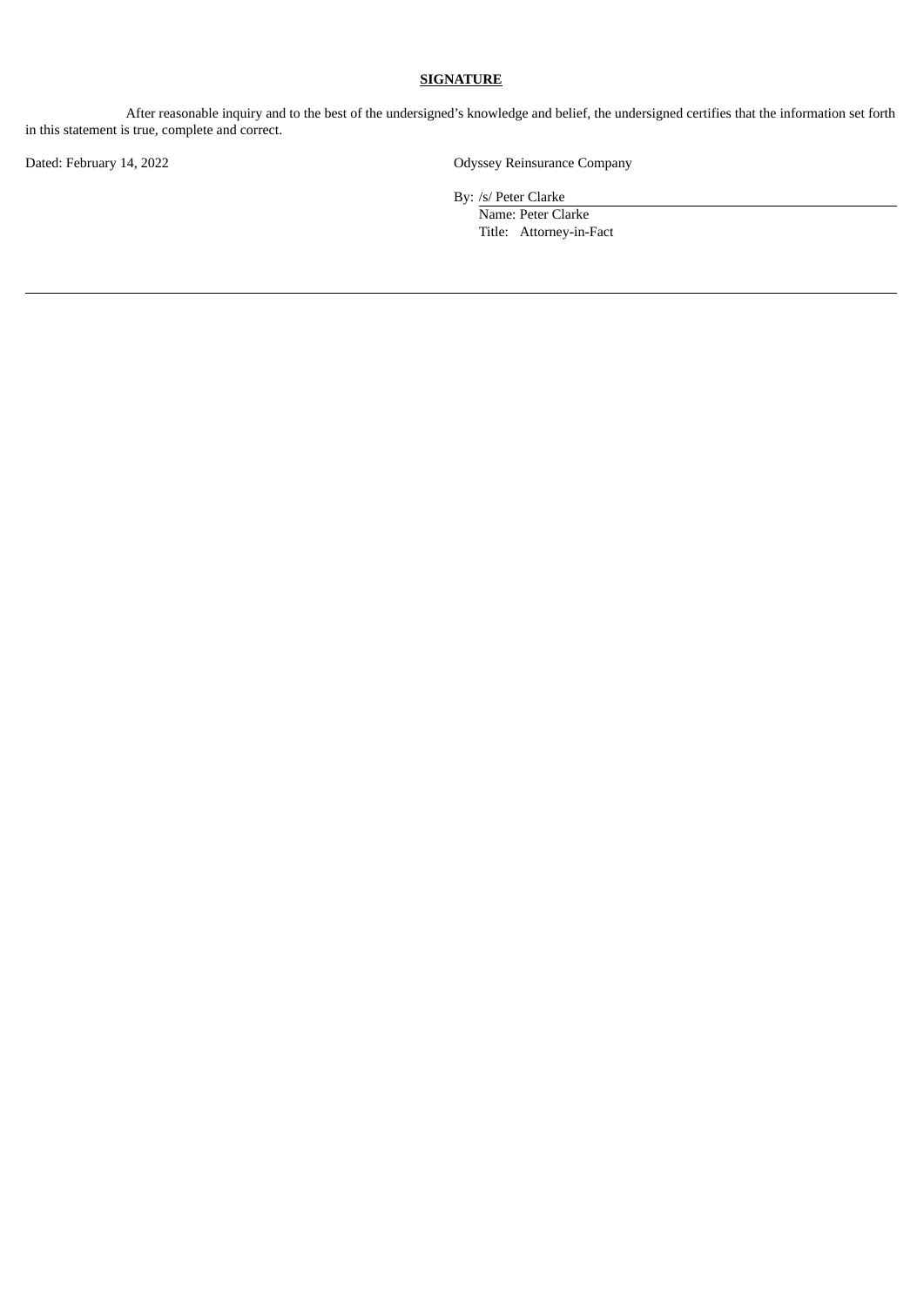After reasonable inquiry and to the best of the undersigned's knowledge and belief, the undersigned certifies that the information set forth in this statement is true, complete and correct.

Dated: February 14, 2022 Crum & Forster Holdings Corp.

By: /s/ Peter Clarke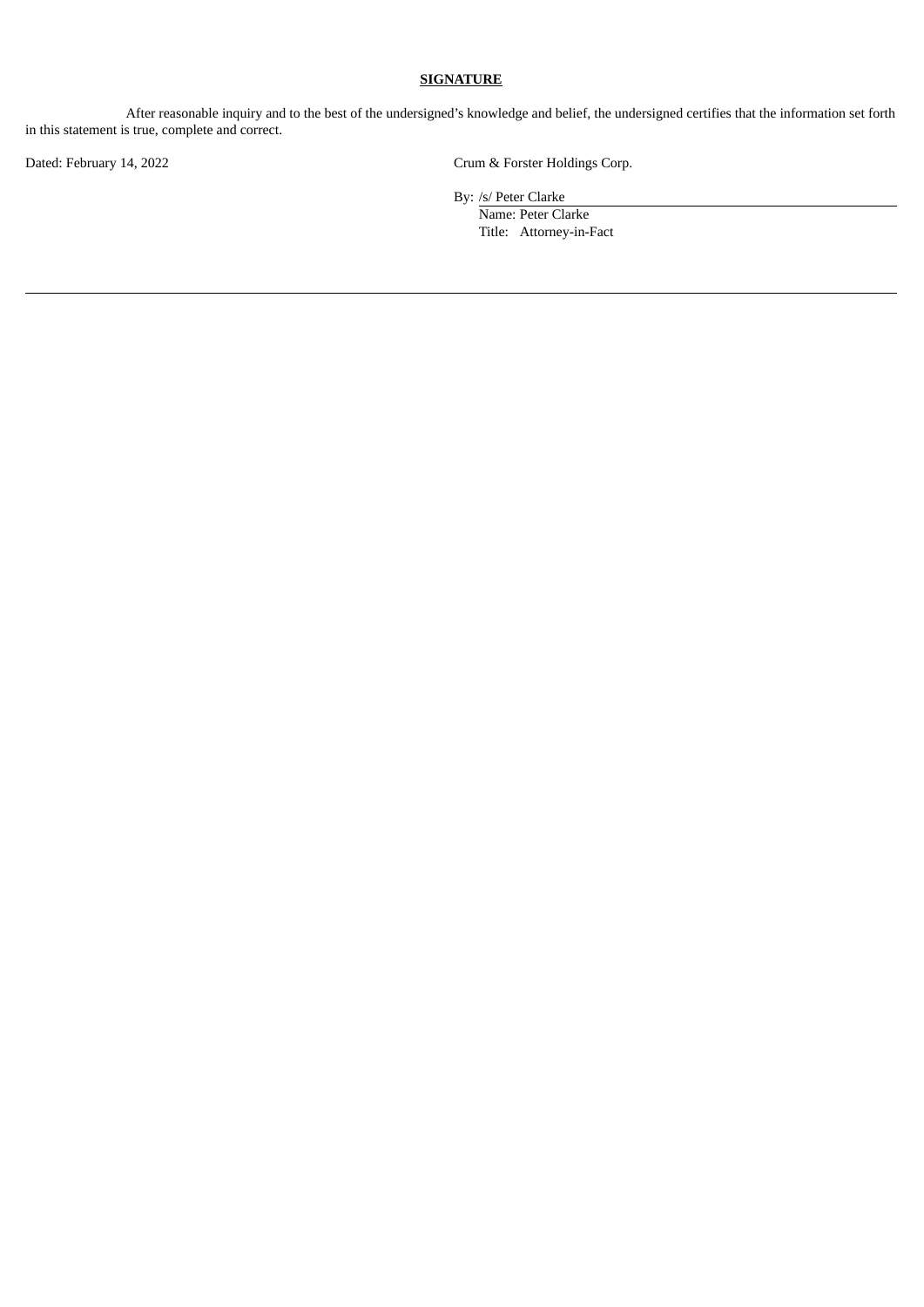After reasonable inquiry and to the best of the undersigned's knowledge and belief, the undersigned certifies that the information set forth in this statement is true, complete and correct.

Dated: February 14, 2022 United States Fire Insurance Company

By: /s/ Peter Clarke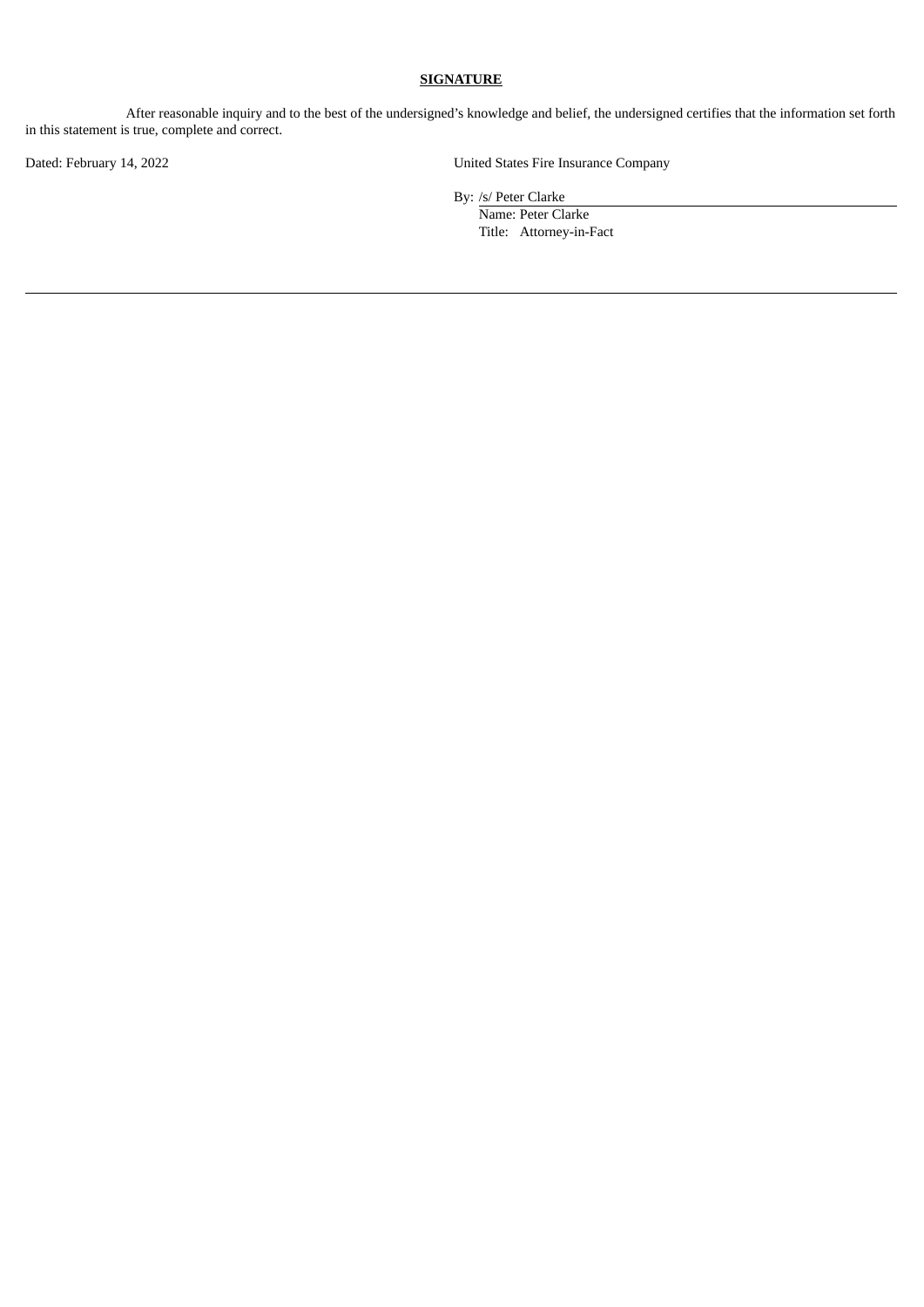After reasonable inquiry and to the best of the undersigned's knowledge and belief, the undersigned certifies that the information set forth in this statement is true, complete and correct.

Dated: February 14, 2022 The North River Insurance Company

By: /s/ Peter Clarke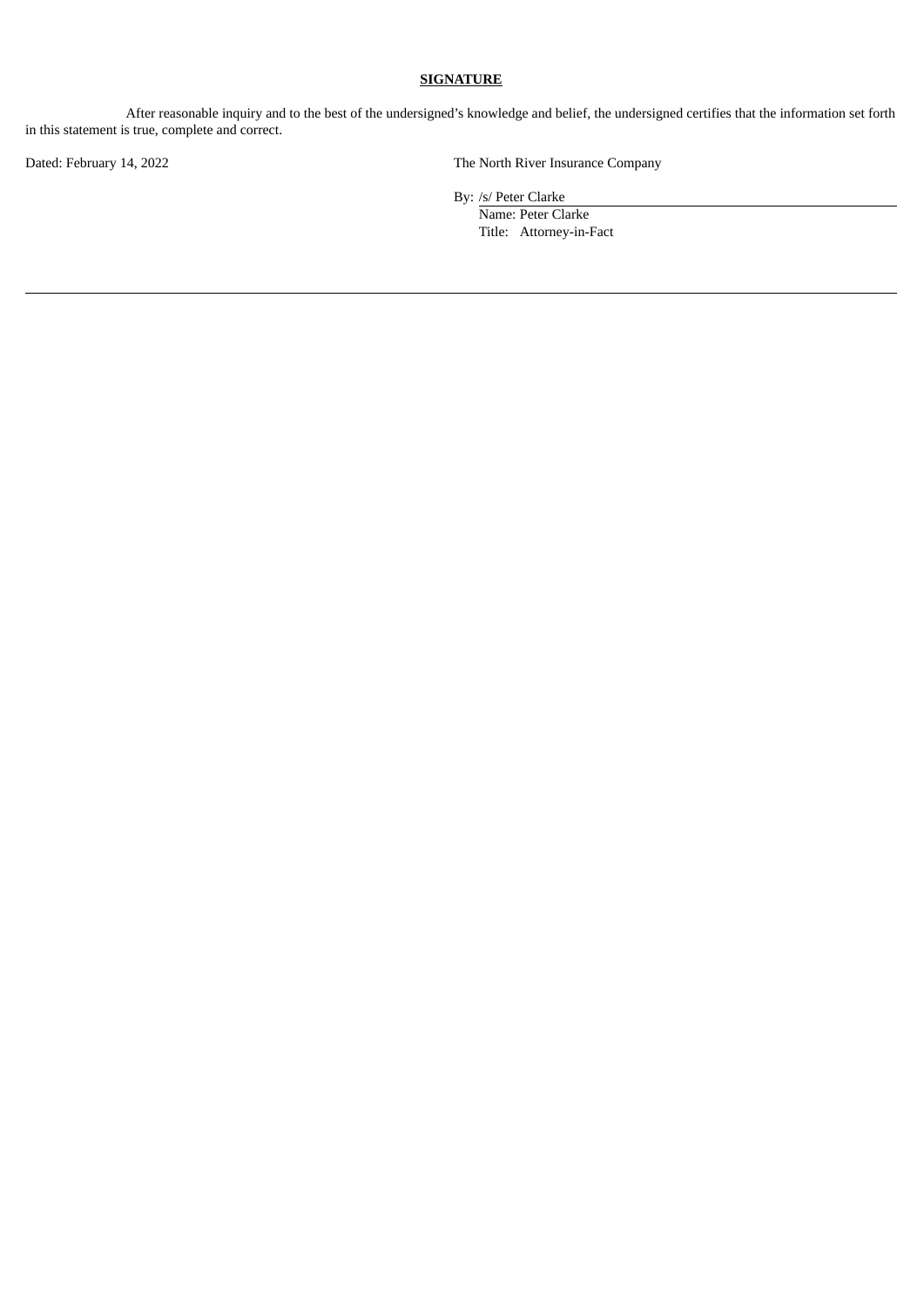After reasonable inquiry and to the best of the undersigned's knowledge and belief, the undersigned certifies that the information set forth in this statement is true, complete and correct.

Dated: February 14, 2022 1102952 B.C. Unlimited Liability Company

By: /s/ Peter Clarke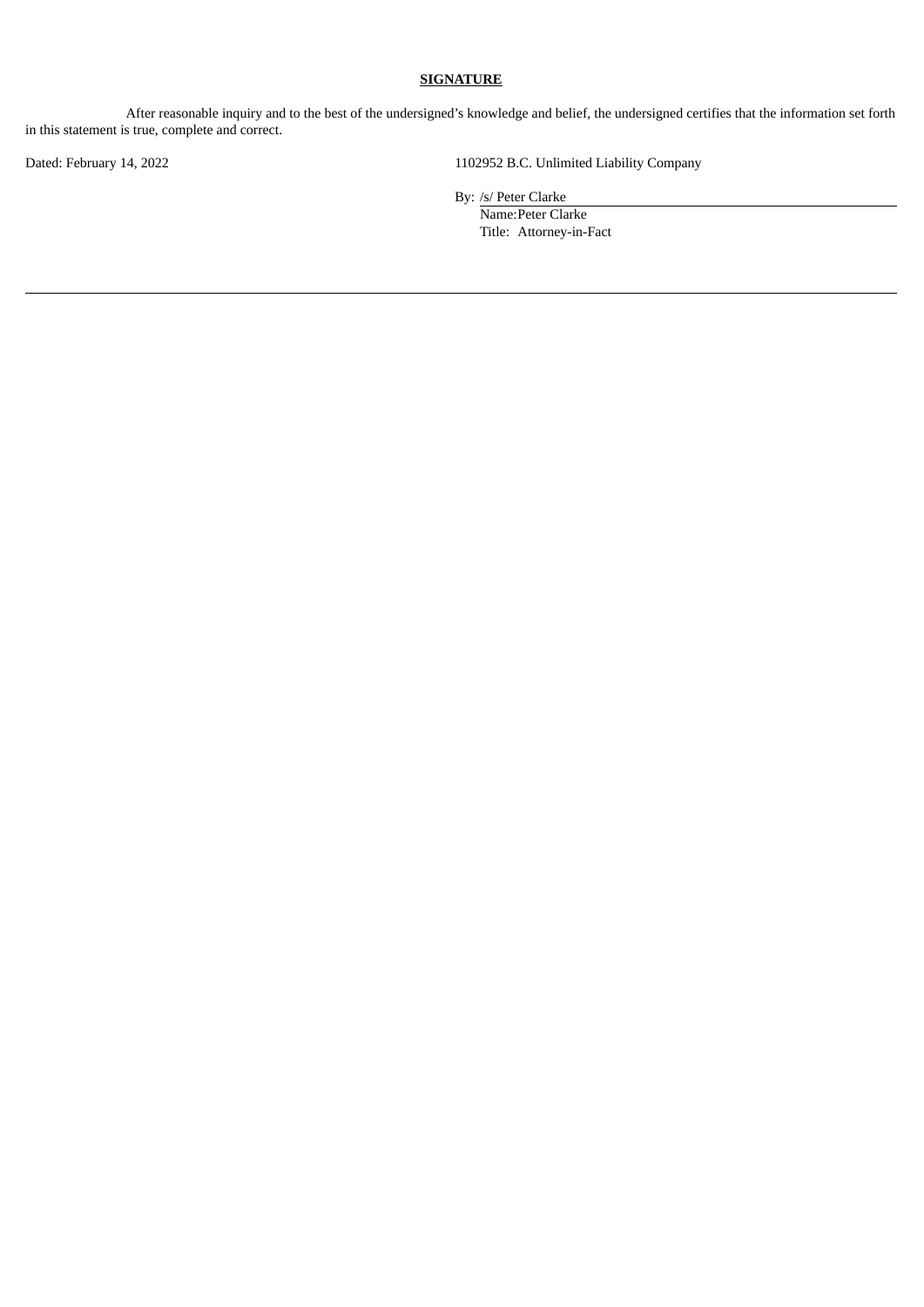After reasonable inquiry and to the best of the undersigned's knowledge and belief, the undersigned certifies that the information set forth in this statement is true, complete and correct.

Dated: February 14, 2022 Allied World Assurance Company Holdings, Ltd

By: /s/ Peter Clarke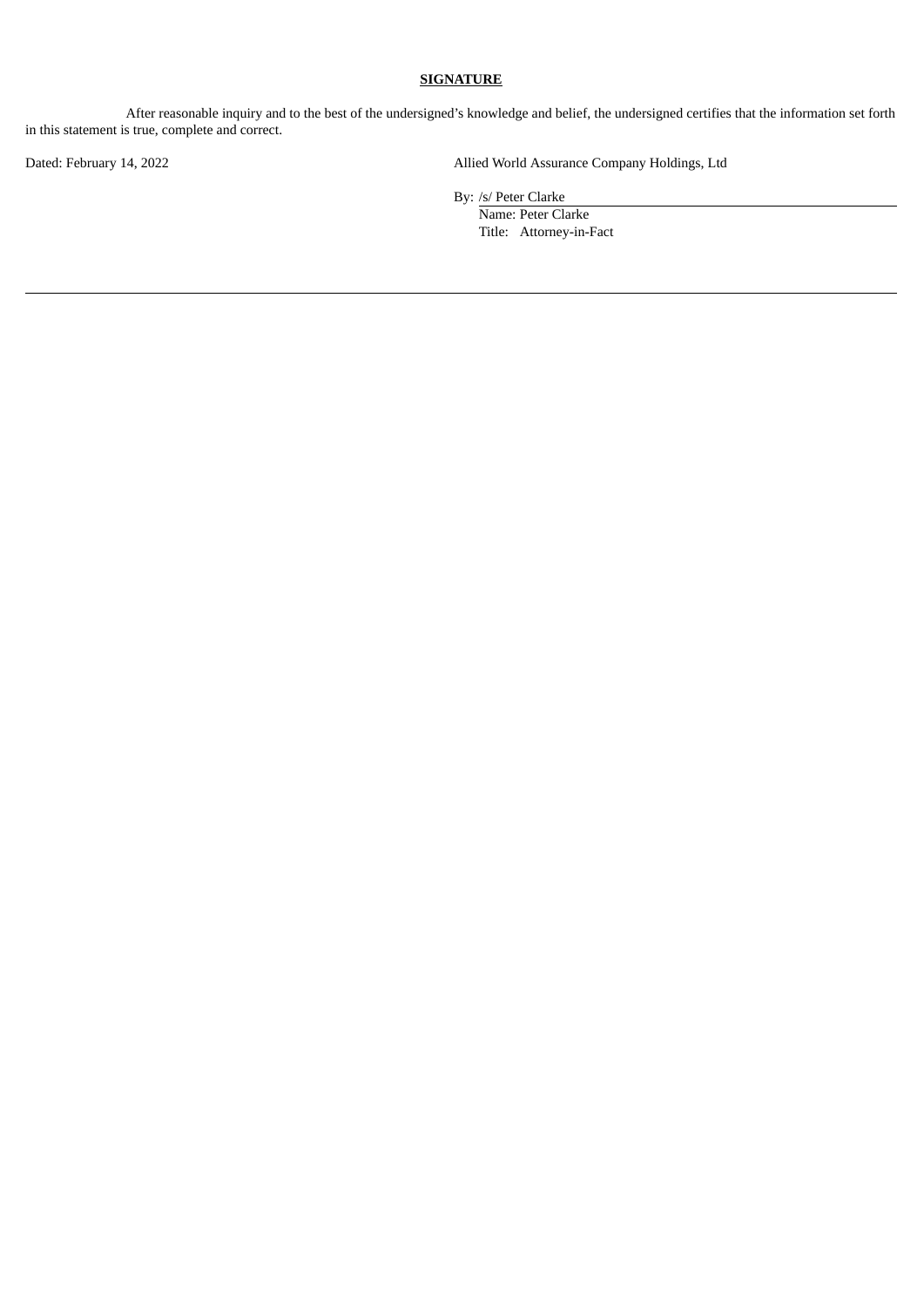After reasonable inquiry and to the best of the undersigned's knowledge and belief, the undersigned certifies that the information set forth in this statement is true, complete and correct.

Dated: February 14, 2022 Allied World Assurance Company Holdings I, Ltd

By: /s/ Peter Clarke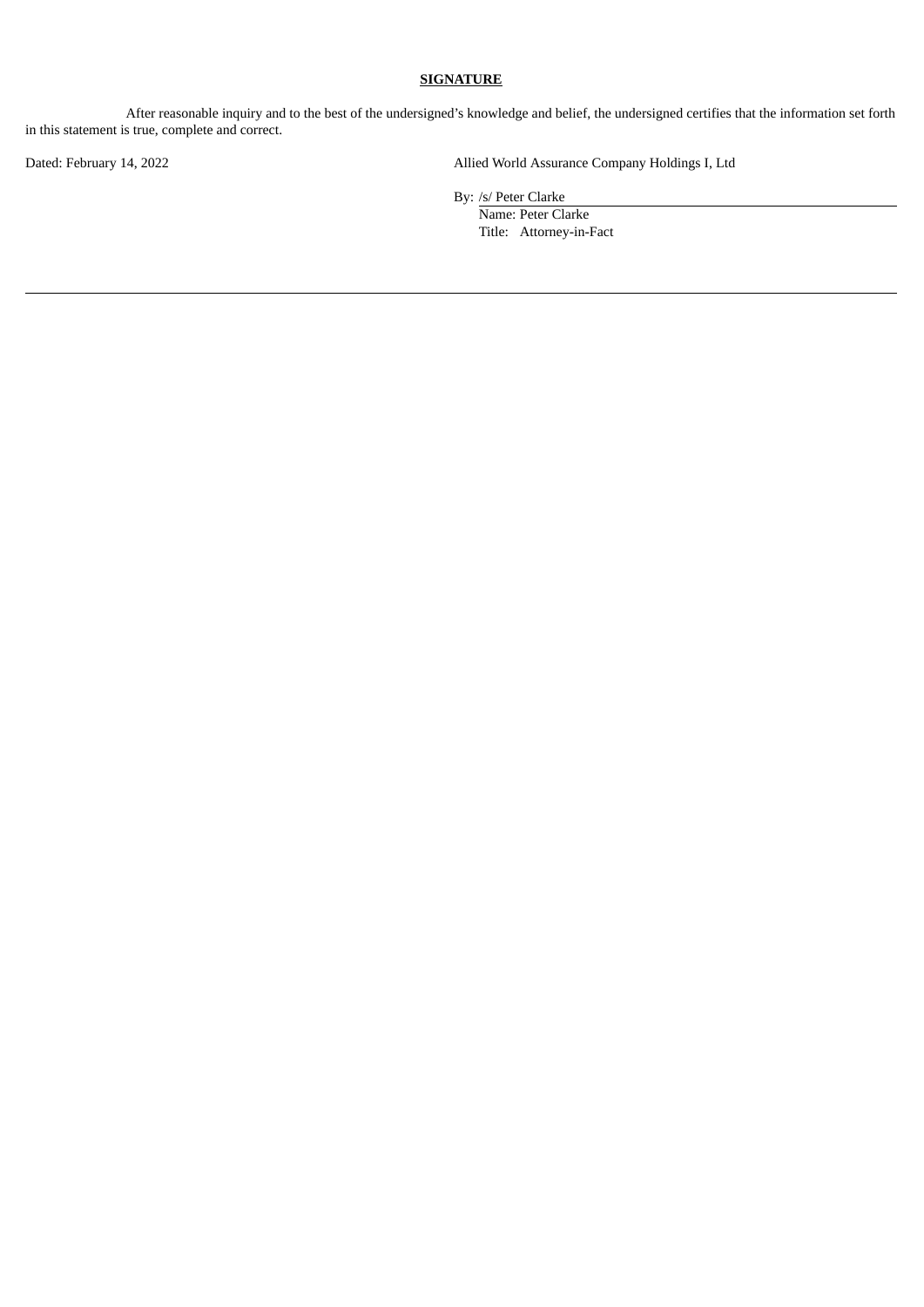After reasonable inquiry and to the best of the undersigned's knowledge and belief, the undersigned certifies that the information set forth in this statement is true, complete and correct.

Dated: February 14, 2022 Allied World Assurance Company, Ltd

By: /s/ Peter Clarke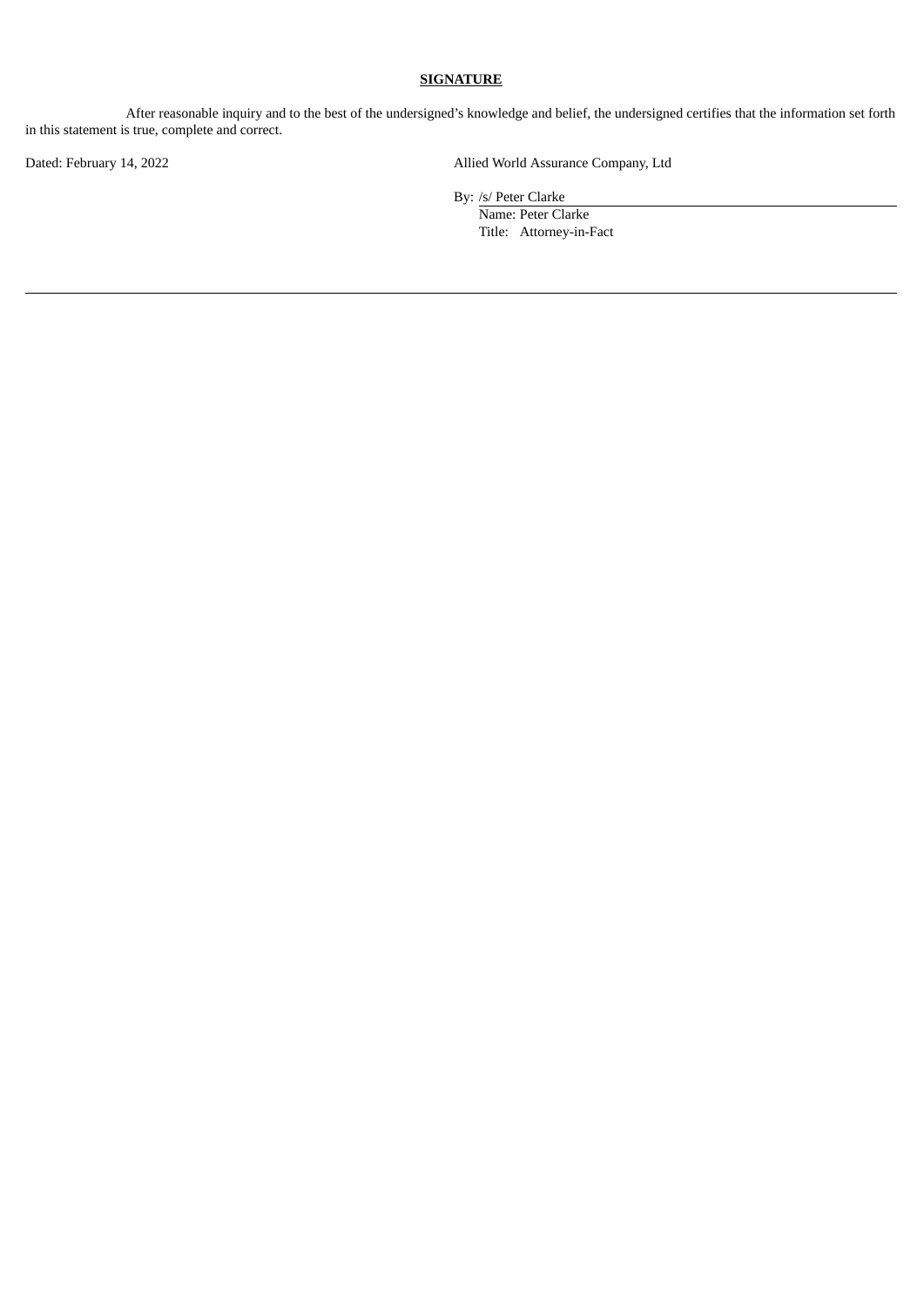After reasonable inquiry and to the best of the undersigned's knowledge and belief, the undersigned certifies that the information set forth in this statement is true, complete and correct.

Dated: February 14, 2022 Allied World Assurance Holdings (Ireland) Ltd

By: /s/ Peter Clarke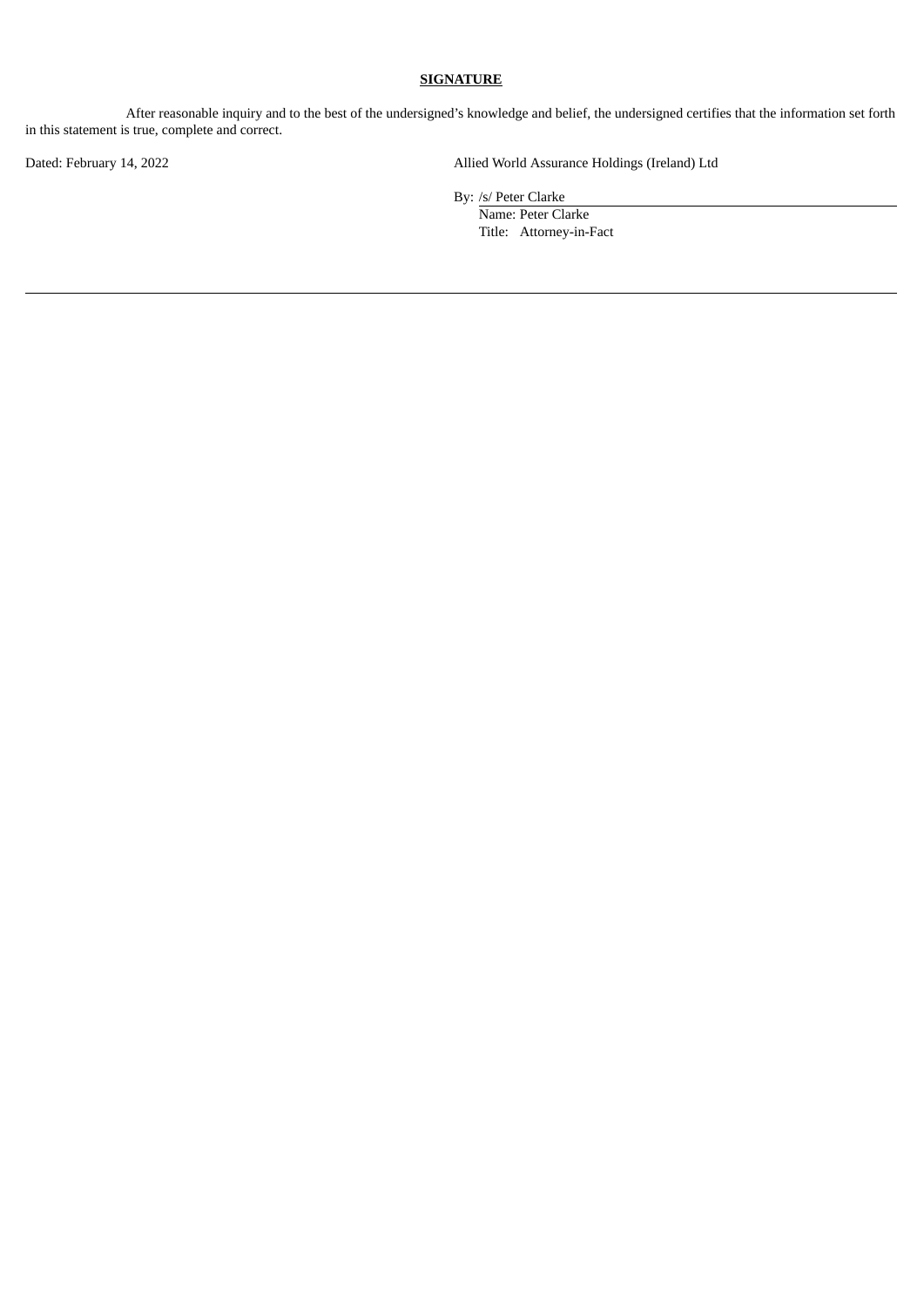After reasonable inquiry and to the best of the undersigned's knowledge and belief, the undersigned certifies that the information set forth in this statement is true, complete and correct.

Dated: February 14, 2022 Allied World Assurance Holdings (U.S.) Inc.

By: /s/ Peter Clarke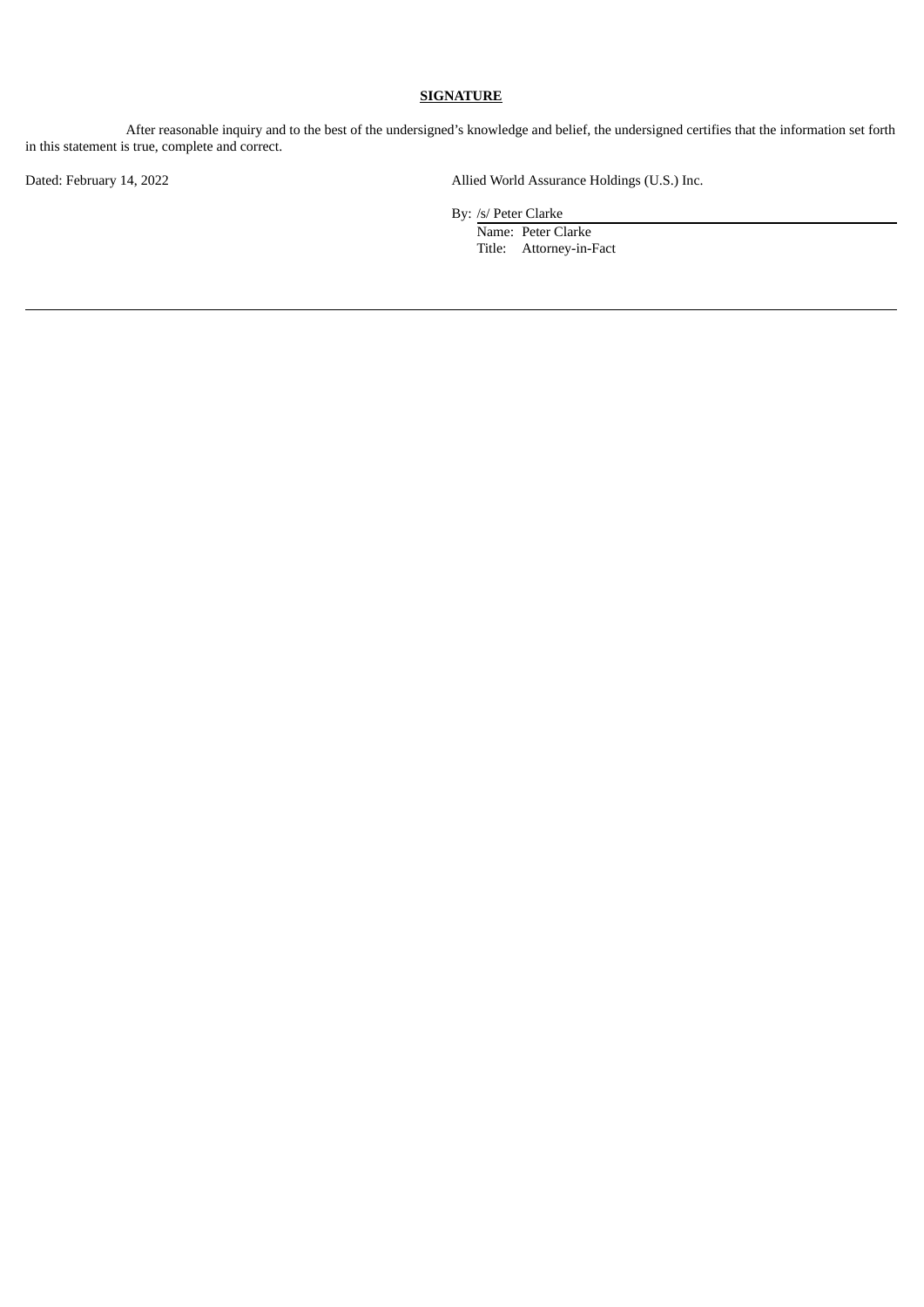After reasonable inquiry and to the best of the undersigned's knowledge and belief, the undersigned certifies that the information set forth in this statement is true, complete and correct.

Dated: February 14, 2022 Allied World Insurance Company

By: /s/ Peter Clarke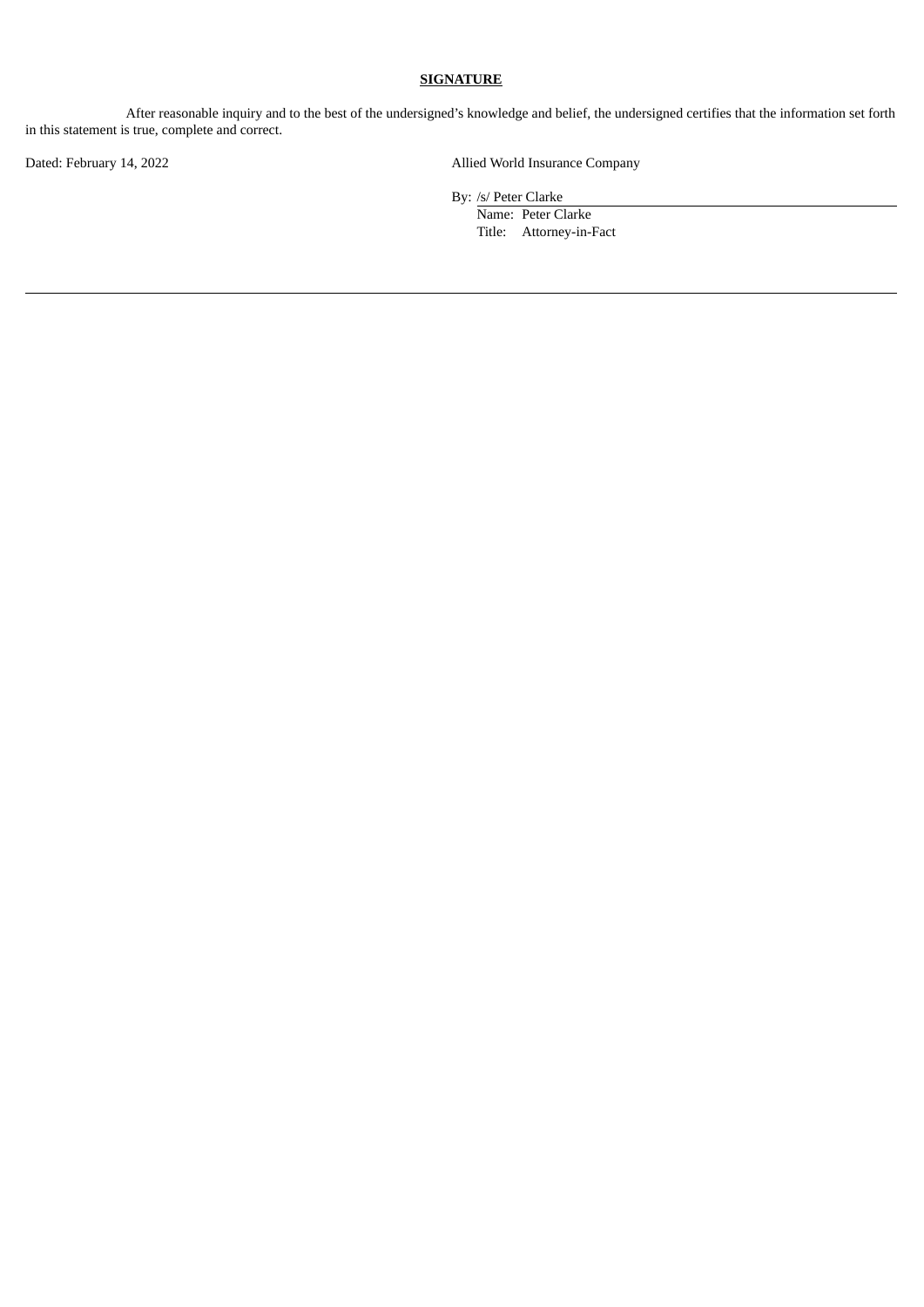After reasonable inquiry and to the best of the undersigned's knowledge and belief, the undersigned certifies that the information set forth in this statement is true, complete and correct.

Dated: February 14, 2022 AW Underwriters Inc.

By: /s/ Peter Clarke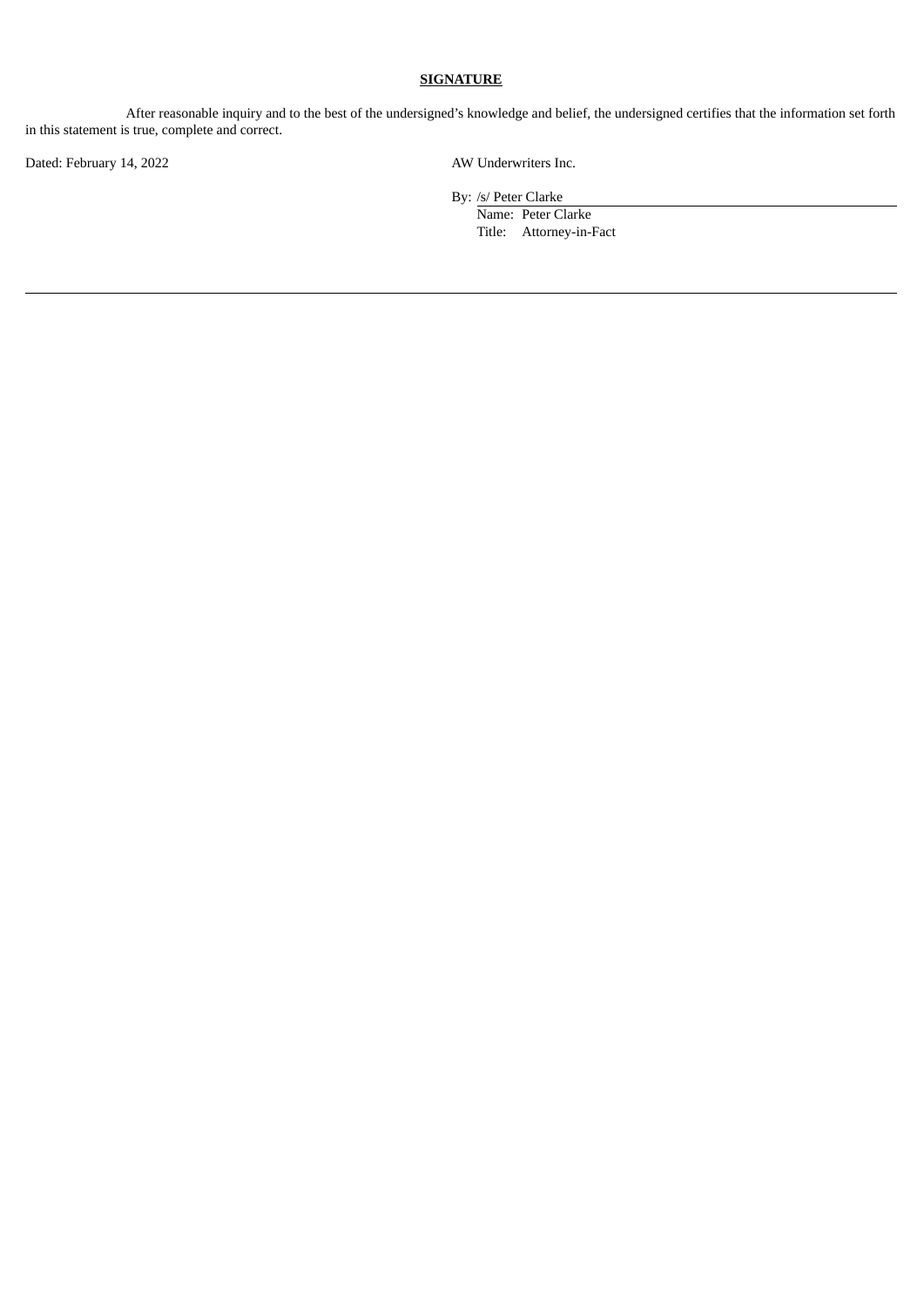After reasonable inquiry and to the best of the undersigned's knowledge and belief, the undersigned certifies that the information set forth in this statement is true, complete and correct.

Dated: February 14, 2022 Allied World Specialty Insurance Company

By: /s/ Peter Clarke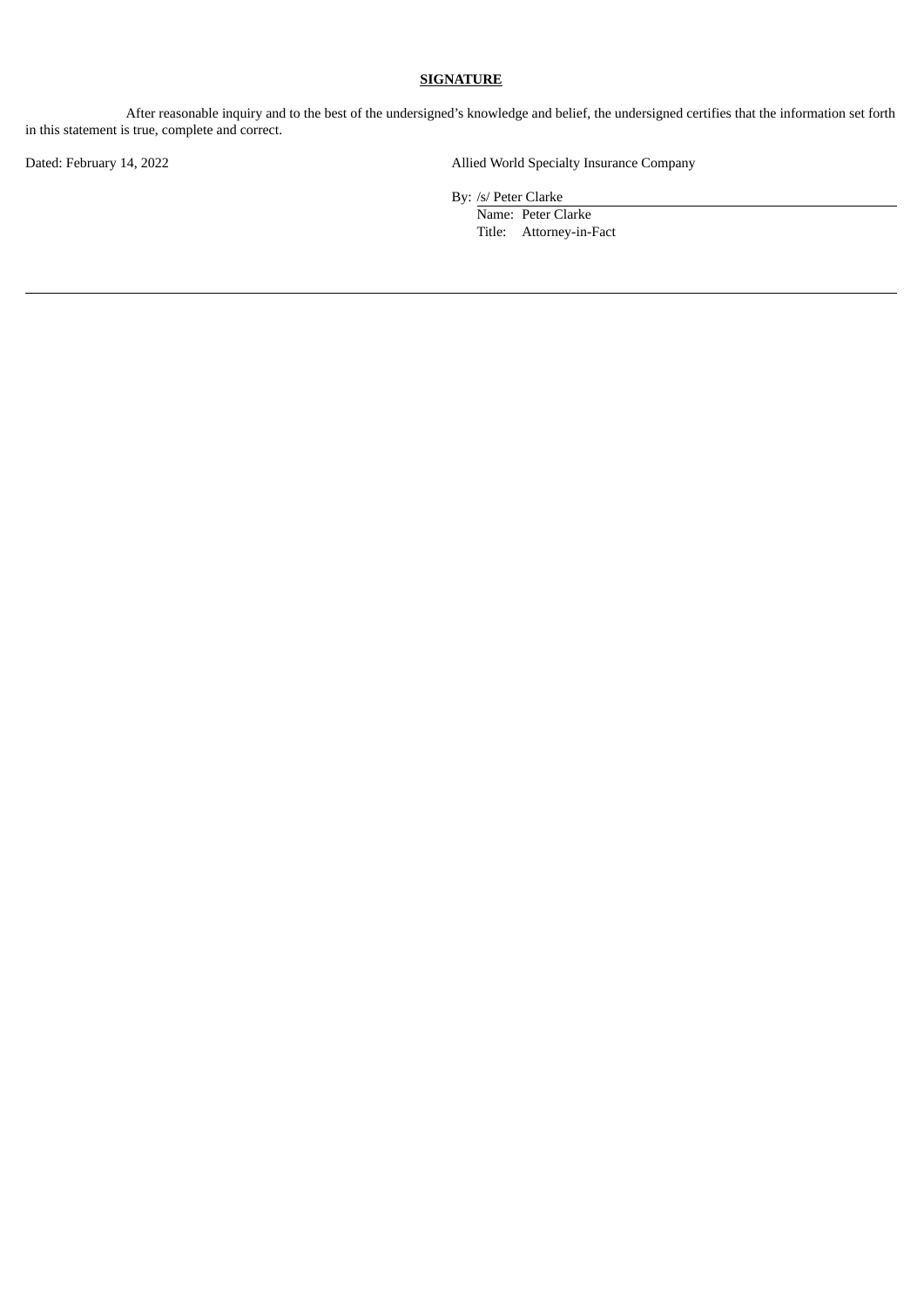#### **Exhibit No. Description**

#### [1](#page-56-0) **[Members](#page-56-0) of Filing Group**

[2](#page-57-0) Joint filing agreement dated as of February 14, 2022 between V. Prem Watsa, The Second 810 Holdco Ltd., The Second 1109 Holdco Ltd., The Sixty Two Investment Company Limited, 12002574 Canada Inc., Fairfax Financial Holdings Limited, FFHL Group Ltd., Northbridge Financial Corporation, Northbridge General Insurance Corporation, Fairfax (US) Inc., Odyssey US Holdings Inc., Odyssey Group Holdings, Inc., Odyssey Reinsurance Company, Crum & Forster Holdings Corp., United States Fire Insurance Company, The North River Insurance Company, 1102952 B.C. Unlimited Liability Company, Allied World Assurance Company Holdings, Ltd, Allied World Assurance Company Holdings I, Ltd, Allied World Assurance Company, Ltd, Allied World Assurance Holdings (Ireland) Ltd, Allied World Assurance Holdings (U.S.) Inc., Allied World Insurance Company, AW [Underwriters](#page-57-0) Inc. and Allied World Specialty Insurance Company.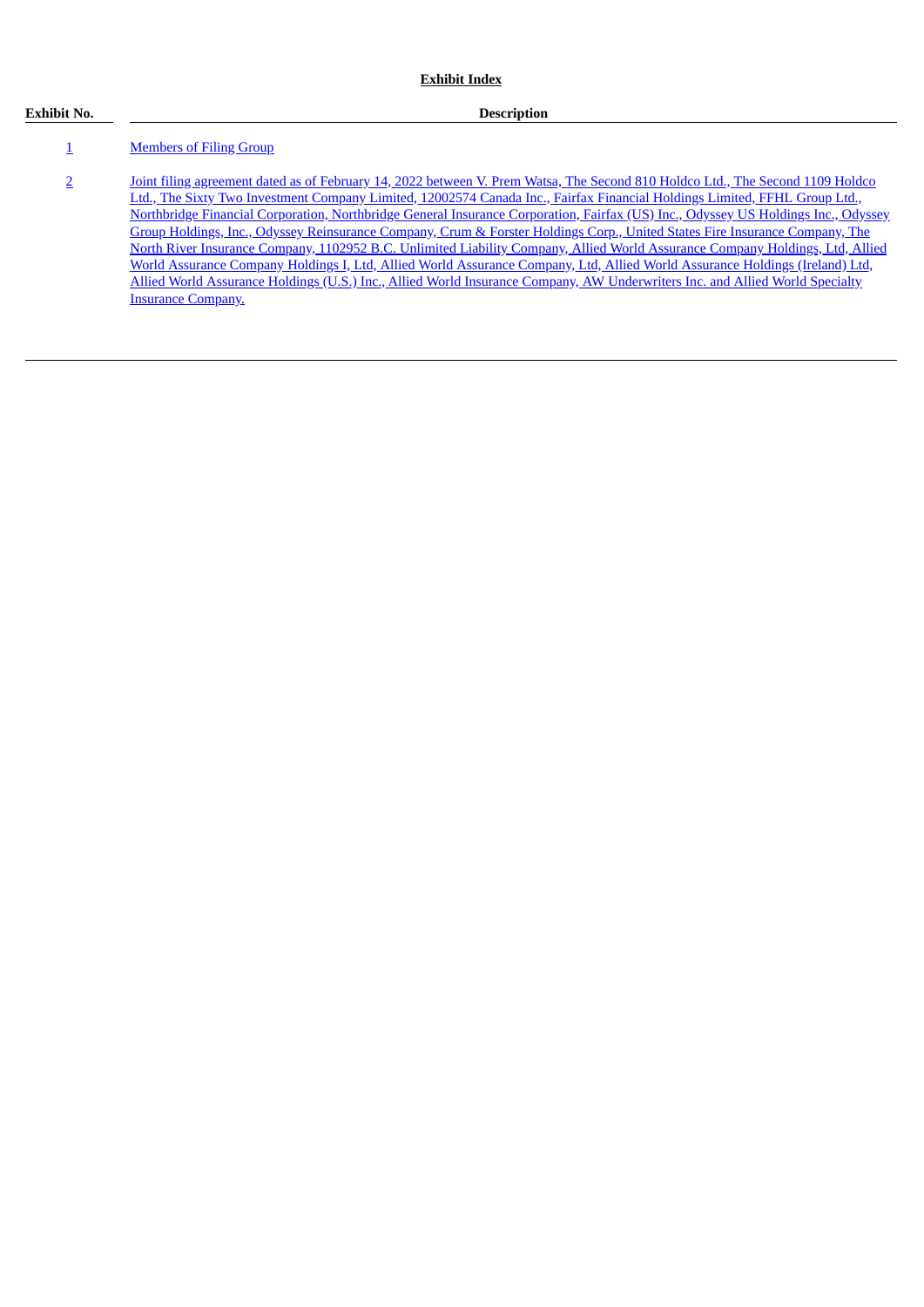#### MEMBERS OF FILING GROUP

<span id="page-56-0"></span>V. Prem Watsa The Second 810 Holdco Ltd. The Second 1109 Holdco Ltd. The Sixty Two Investment Company Limited 12002574 Canada Inc. Fairfax Financial Holdings Limited FFHL Group Ltd. Northbridge Financial Corporation Northbridge General Insurance Corporation Fairfax (US) Inc Odyssey US Holdings Inc. Odyssey Group Holdings, I n c. Odyssey Reinsurance Compan y Crum & Forster Holdings Corp. United States Fire Insurance Company The North River Insurance Company 1102952 B.C. Unlimited Liability Company Allied World Assurance Company Holdings, Ltd Allied World Assurance Company Holdings I, Ltd Allied World Assurance Company, Ltd Allied World Assurance Holdings (Ireland) Ltd Allied World Assurance Holdings (U.S.) Inc. Allied World Insurance Company AW Underwriters Inc. Allied World Specialty Insurance Company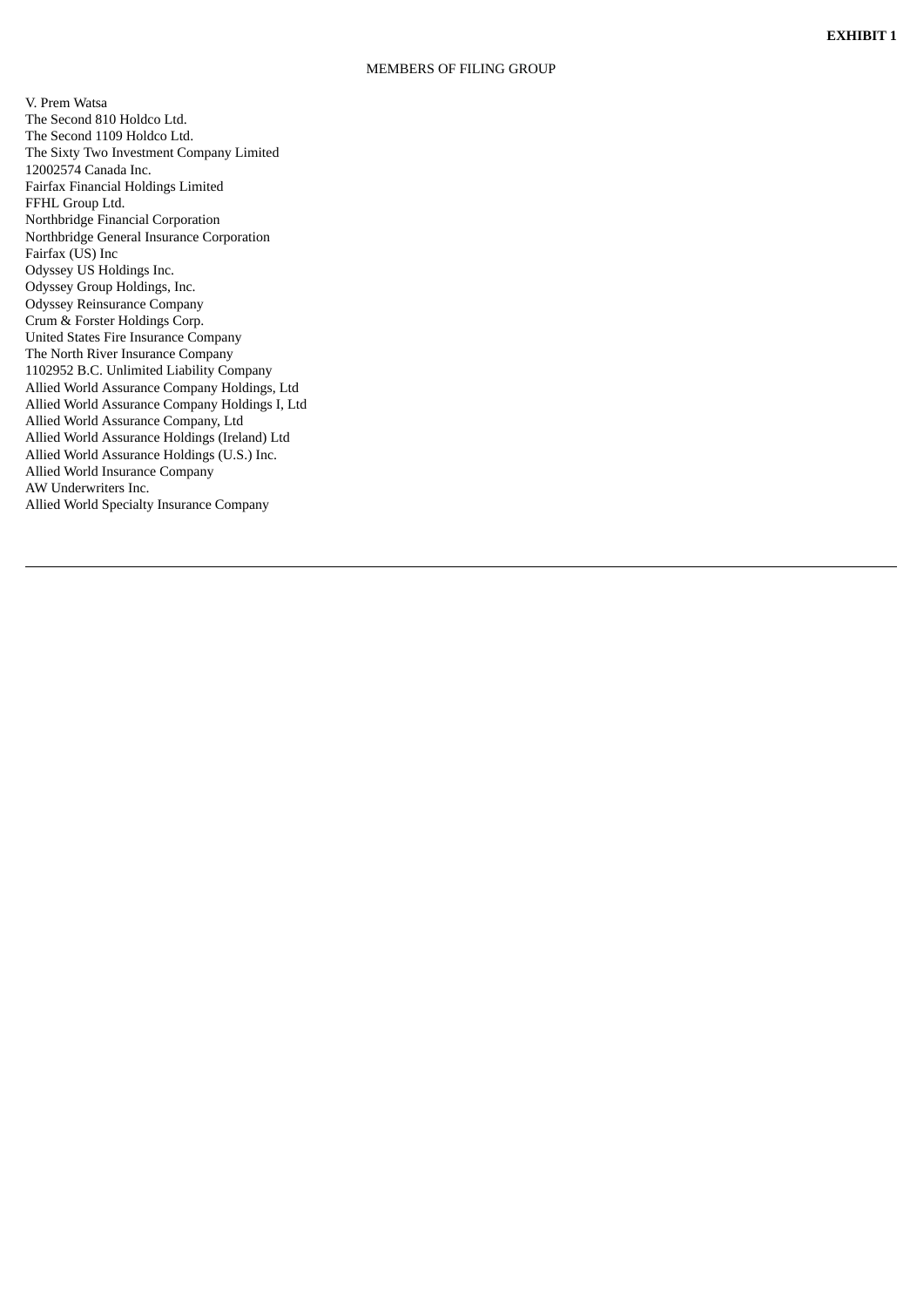#### AGREEMENT CONCERNING JOINT FILING OF SCHEDULE 13G

<span id="page-57-0"></span>The undersigned agree as follows:

(i) each of them is individually eligible to use the Schedule 13G to which this Exhibit is attached, and such Schedule 13G is filed on behalf of each of them; and

(ii) each of them is responsible for the timely filing of such Schedule 13G and any amendments thereto, and for the completeness and accuracy of the information concerning such person contained therein; but none of them is responsible for the completeness or accuracy of the information concerning the other person making the filing, unless such person knows or has reason to believe that such information is inaccurate.

This Agreement may be executed in any number of counterparts, each of which shall be deemed to be an original, but all of which, taken together, shall constitute one and the same instrument.

Dated: February 14, 2022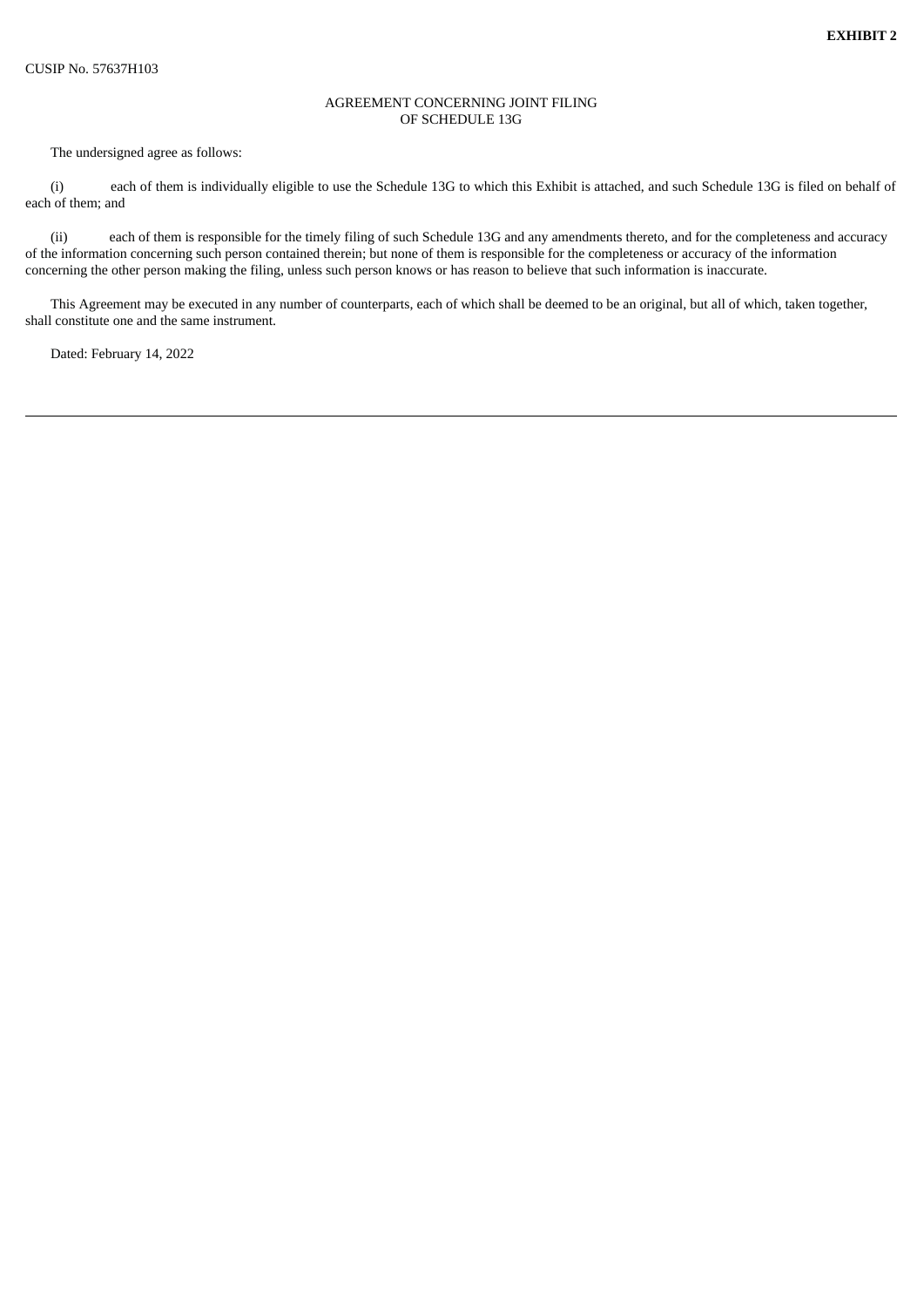|  |  |  | V. PREM WATSA |
|--|--|--|---------------|
|--|--|--|---------------|

#### /s/ V. Prem Watsa

#### THE SECOND 810 HOLDCO LTD.

By: /s/ V. Prem Watsa Name: V. Prem Watsa Title: President

#### THE SECOND 1109 HOLDCO LTD.

By: /s/ V. Prem Watsa Name: V. Prem Watsa Title: President

#### THE SIXTY TWO INVESTMENT COMPANY LIMITED

By: /s/ V. Prem Watsa Name: V. Prem Watsa Title: President

#### 12002574 CANADA INC.

By: /s/ V. Prem Watsa Name: V. Prem Watsa Title: President

FFHL GROUP LTD.

By: /s/ V. Prem Watsa Name: V. Prem Watsa Title: President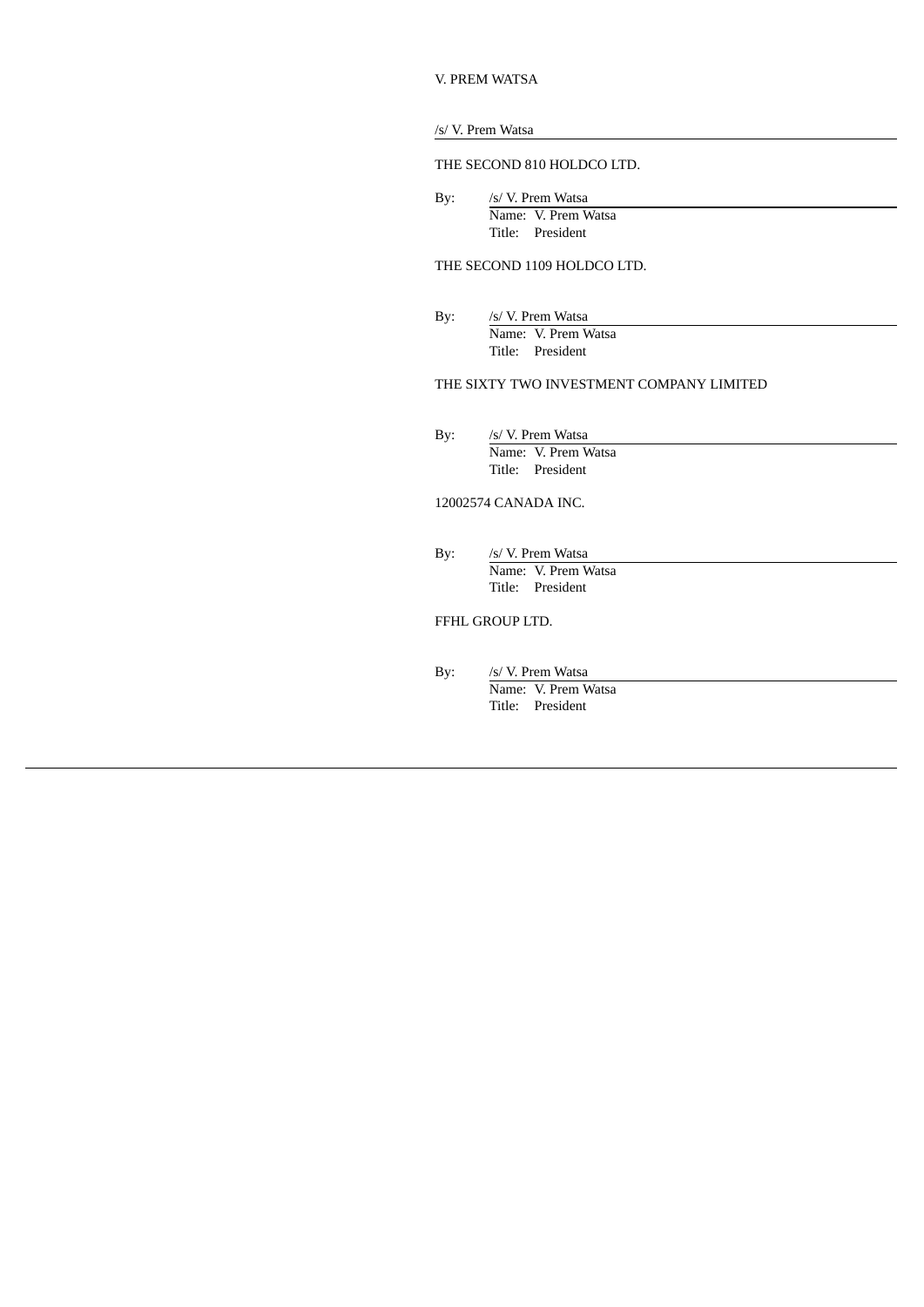#### THE NORTH RIVER INSURANCE COMPANY

By: /s/ Peter Clarke Name: Peter Clarke Title: Attorney-in-Fact

# FAIRFAX FINANCIAL HOLDINGS LIMITED

By: /s/ Peter Clarke Name: Peter Clarke Title: Vice President and Chief Operating Officer

#### NORTHBRIDGE FINANCIAL CORPORATION

By: /s/ Peter Clarke Name: Peter Clarke Title: Attorney-in-Fact

# NORTHBRIDGE GENERAL INSURANCE CORPORATION

By: /s/ Peter Clarke Name: Peter Clarke Title: Attorney-in-Fact

#### FAIRFAX (US) INC.

By: /s/ Peter Clarke Name: Peter Clarke Title: Attorney-in-Fact

#### ODYSSEY US HOLDINGS INC.

By: /s/ Peter Clarke Name: Peter Clarke Title: Attorney-in-Fact

# ODYSSEY GROUP HOLDINGS, INC.

By: /s/ Peter Clarke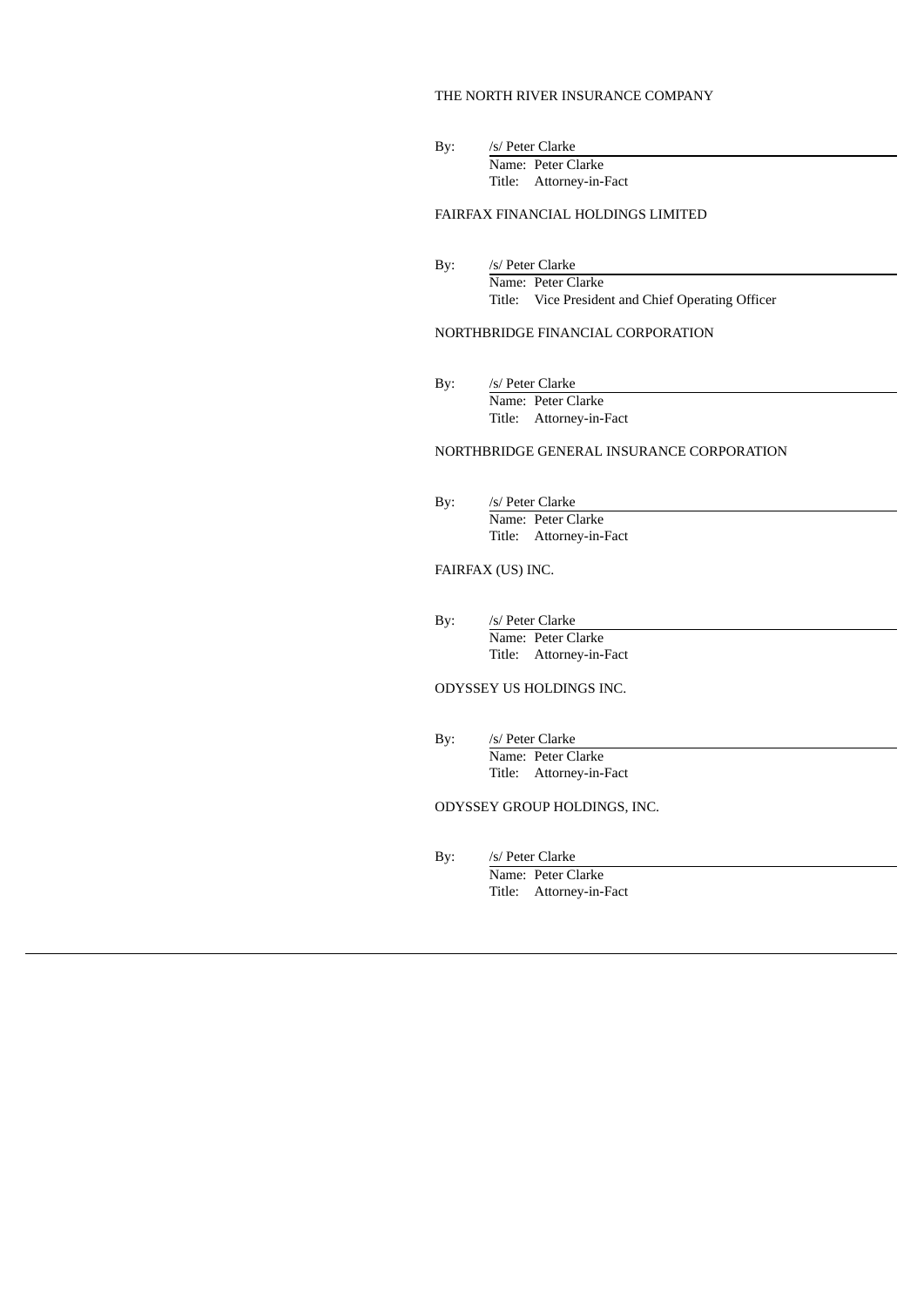#### ODYSSEY REINSURANCE COMPANY

By: /s/ Peter Clarke Name: Peter Clarke Title: Attorney-in-Fact

#### UNITED STATES FIRE INSURANCE COMPANY

By: /s/ Peter Clarke Name: Peter Clarke Title: Attorney-in-Fact

#### 1102952 B.C. UNLIMITED LIABILITY COMPANY

By: /s/ Peter Clarke Name: Peter Clarke Title: Attorney-in-Fact

#### ALLIED WORLD ASSURANCE COMPANY HOLDINGS, LTD

By: /s/ Peter Clarke Name: Peter Clarke Title: Attorney-in-Fact

# ALLIED WORLD ASSURANCE COMPANY HOLDINGS I, LTD

By: /s/ Peter Clarke Name: Peter Clarke Title: Attorney-in-Fact

#### ALLIED WORLD ASSURANCE COMPANY, LTD

By: /s/ Peter Clarke